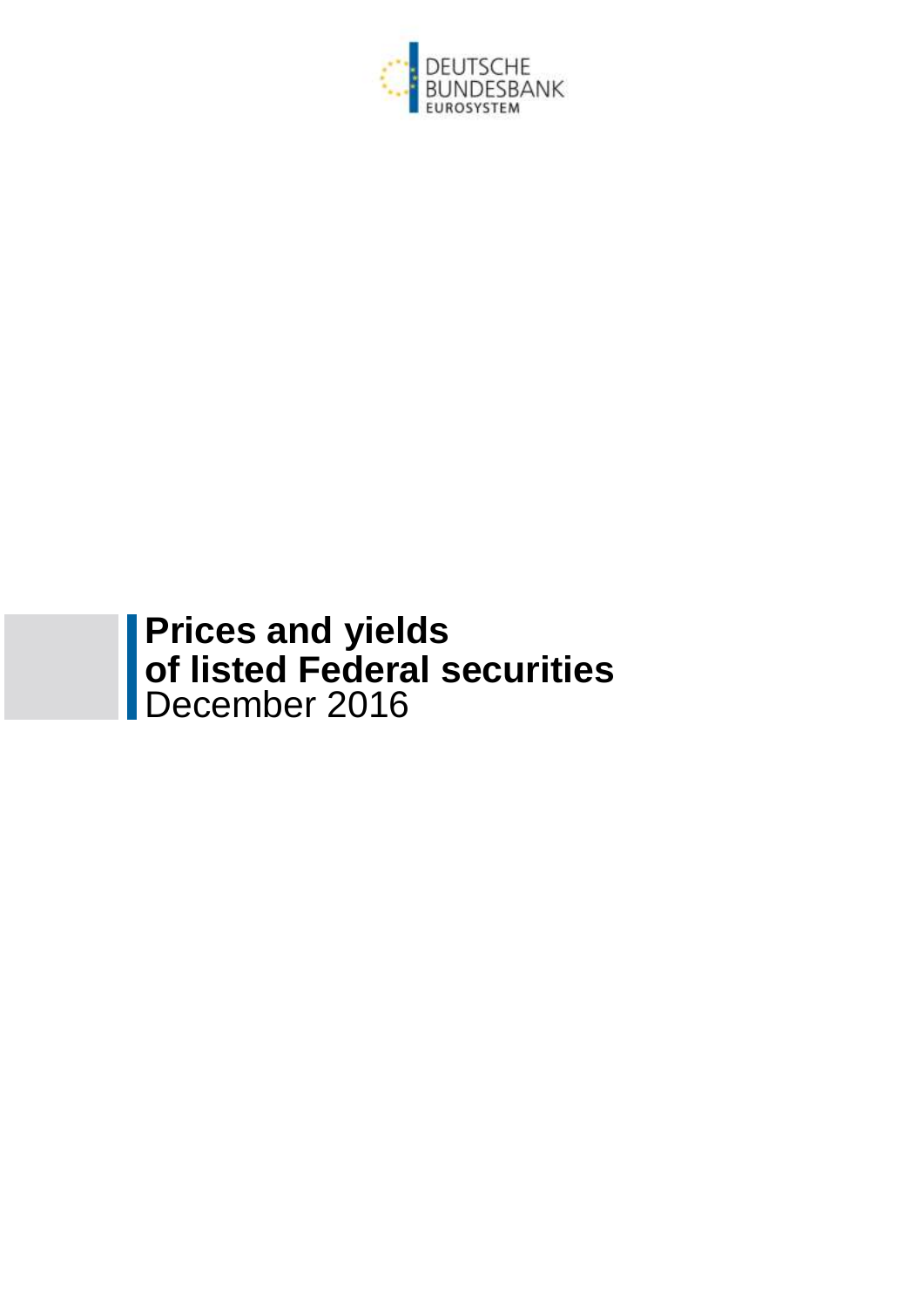|  | Prices and yields of listed Federal securities as of 01.12.16 |  |  |  |
|--|---------------------------------------------------------------|--|--|--|
|--|---------------------------------------------------------------|--|--|--|

|                              | ISIN <sub>1</sub> ) |                         | $lssue2)$ 5)                                                                                                                      | <b>Maturity</b>          | Residual<br>life | Issue<br>volume | Price 3)<br>as of  | Yield              |                          | Net yield 4) "Dirty price" |
|------------------------------|---------------------|-------------------------|-----------------------------------------------------------------------------------------------------------------------------------|--------------------------|------------------|-----------------|--------------------|--------------------|--------------------------|----------------------------|
|                              |                     |                         |                                                                                                                                   | date                     | y/m              | € billion       | 01.12.16           |                    |                          |                            |
| <b>DE000</b>                 | 113748              | $\overline{7}$          | 0.000 BSA 14 II                                                                                                                   | 16.12.2016               | 0/0              | 14.0            | 100.026            | $-0.86$            | $-0.64$                  | 100.026                    |
| <b>DE000</b><br><b>DE000</b> | 113531              | $\overline{7}$<br>0     | 3.750 Bund 06                                                                                                                     | 04.01.2017               | 0/1              | 20.0            | 100.395            | $-1.03$            | $-0.76$                  | 103.838                    |
| <b>DE000</b>                 | 114162<br>113749    | 5                       | 0.750 BO S 162<br>0.000 BSA 15                                                                                                    | 24.02.2017<br>10.03.2017 | 0/2<br>0/3       | 16.0<br>14.0    | 100.363<br>100.239 | $-0.88$<br>$-0.92$ | $-0.65$<br>$-0.67$       | 100.947<br>100.239         |
| <b>DE000</b>                 | 114163              | 8                       | 0.500 BO S 163                                                                                                                    | 07.04.2017               | 0/4              | 18.0            | 100.468            | $-0.88$            | $-0.65$                  | 100.800                    |
| <b>DE000</b>                 | 110460              | $\overline{2}$          | 0.000 BSA 15 II                                                                                                                   | 16.06.2017               | 0/6              | 13.0            | 100.466            | $-0.88$            | $-0.65$                  | 100.466                    |
| <b>DE000</b>                 | 113533              | 3                       | 4.250 Bund 07 II                                                                                                                  | 04.07.2017               | 0/7              | 19.0            | 102.976            | $-0.86$            | $-0.63$                  | 104.769                    |
| <b>DE000</b>                 | 110461              | 0                       | 0.000 BSA 15 III                                                                                                                  | 15.09.2017               | 0/9              | 13.0            | 100.657            | $-0.84$            | $-0.62$                  | 100.657                    |
| <b>DE000</b>                 | 114164              | 6                       | 0.500 BO S 164                                                                                                                    | 13.10.2017               | 0/10             | 16.0            | 101.141            | $-0.82$            | $-0.61$                  | 101.214                    |
| <b>DE000</b>                 | 110462              | 8                       | 0.000 BSA 15 IV                                                                                                                   | 15.12.2017               | 1/0              | 13.0            | 100.845            | $-0.82$            | $-0.60$                  | 100.845                    |
| <b>DE000</b>                 | 113534              | 1                       | 4.000 Bund 07                                                                                                                     | 04.01.2018               | 1/1              | 20.0            | 105.285            | $-0.84$            | $-0.62$                  | 108.957                    |
| <b>DE000</b>                 | 114165              | 3                       | 0.500 BO S 165                                                                                                                    | 23.02.2018               | 1/2              | 17.0            | 101.605            | $-0.81$            | $-0.59$                  | 101.996                    |
| <b>DE000</b>                 | 110463              | 6                       | 0.000 BSA 16                                                                                                                      | 16.03.2018               | 1/3              | 13.0            | 101.031            | $-0.80$            | $-0.59$                  | 101.031                    |
| <b>DE000</b>                 | 114166              | 1                       | 0.250 BO S 166                                                                                                                    | 13.04.2018               | 1/4              | 17.0            | 101.412            | $-0.78$            | $-0.58$                  | 101.574                    |
| DE000                        | 103053<br>110464    | 4<br>4                  | 0.750 BO 11 index.                                                                                                                | 15.04.2018               | 1/4              | 15.0            | 102.300            | $-0.92$            |                          | 109.647                    |
| <b>DE000</b><br><b>DE000</b> | 113535              | 8                       | 0.000 BSA 16 II<br>4.250 Bund 08                                                                                                  | 15.06.2018<br>04.07.2018 | 1/6<br>1/7       | 14.0<br>21.0    | 101.184<br>108.001 | $-0.77$<br>$-0.77$ | $-0.57$<br>$-0.56$       | 101.184<br>109.794         |
| <b>DE000</b>                 | 110465              | 1                       | 0.000 BSA 16 III                                                                                                                  | 14.09.2018               | 1/9              | 13.0            | 101.364            | $-0.76$            | $-0.56$                  | 101.364                    |
| <b>DE000</b>                 | 114167              | 9                       | 1.000 BO S 167                                                                                                                    | 12.10.2018               | 1/10             | 17.0            | 103.302            | $-0.76$            | $-0.56$                  | 103.450                    |
| <b>DE001</b>                 | 110466              | 9                       | 0.000 BSA 16 IV                                                                                                                   | 14.12.2018               | 2/0              | 5.0             | 101.510            | $-0.74$            | $-0.54$                  | 101.510                    |
| <b>DE000</b>                 | 113537              | 4                       | 3.750 Bund 08                                                                                                                     | 04.01.2019               | 2/1              | 24.0            | 109.500            | $-0.76$            | $-0.56$                  | 112.943                    |
| <b>DE000</b>                 | 114168              | 7                       | 1.000 BO S 168                                                                                                                    | 22.02.2019               | 2/2              | 16.0            | 103.910            | $-0.74$            | $-0.55$                  | 104.694                    |
| <b>DE000</b>                 | 114169              | 5                       | 0.500 BO S 169                                                                                                                    | 12.04.2019               | 2/4              | 16.0            | 102.960            | $-0.74$            | $-0.55$                  | 103.285                    |
| <b>DE000</b>                 | 113538              | $\overline{\mathbf{c}}$ | 3.500 Bund 09                                                                                                                     | 04.07.2019               | 2/7              | 24.0            | 111.050            | $-0.73$            | $-0.53$                  | 112.527                    |
| <b>DE000</b>                 | 114170              | 3                       | 0.250 BO S 170                                                                                                                    | 11.10.2019               | 2/10             | 16.0            | 102.800            | $-0.72$            | $-0.53$                  | 102.838                    |
| <b>DE000</b>                 | 113539              | 0                       | 3.250 Bund 09                                                                                                                     | 04.01.2020               | 3/1              | 22.0            | 112.280            | $-0.68$            | $-0.49$                  | 115.264                    |
| <b>DE000</b>                 | 103052              | 6                       | 1.750 Bund 09 index.                                                                                                              | 15.04.2020               | 3/4              | 16.0            | 110.560            | $-1.30$            | $\overline{\phantom{a}}$ | 122.814                    |
| <b>DE000</b><br><b>DE000</b> | 114171<br>113540    | 1<br>8                  | 0.000 BOS 171<br>3.000 Bund 10                                                                                                    | 17.04.2020<br>04.07.2020 | 3/4<br>3/7       | 20.0<br>22.0    | 102.190<br>113.145 | $-0.64$<br>$-0.62$ | $-0.47$<br>$-0.45$       | 102.190<br>114.411         |
| <b>DE000</b>                 | 113541              | 6                       | 2.250 Bund 10                                                                                                                     | 04.09.2020               | 3/9              | 16.0            | 110.900            | $-0.62$            | $-0.45$                  | 111.467                    |
| <b>DE000</b>                 | 114172              | 9                       | 0.250 BO S 172                                                                                                                    | 16.10.2020               | 3 / 10           | 19.0            | 103.250            | $-0.58$            | -0.43                    | 103.284                    |
| <b>DE000</b>                 | 113542              | $\overline{4}$          | 2.500 Bund 10                                                                                                                     | 04.01.2021               | 4/1              | 19.0            | 112.640            | $-0.55$            | $-0.40$                  | 114.935                    |
| <b>DE000</b>                 | 114173              | 7                       | 0.000 BO S 173                                                                                                                    | 09.04.2021               | 4/4              | 21.0            | 102.200            | $-0.50$            | $-0.37$                  | 102.200                    |
| <b>DE000</b>                 | 113544              | 0                       | 3.250 Bund 11                                                                                                                     | 04.07.2021               | 4/7              | 19.0            | 117.350            | $-0.49$            | $-0.35$                  | 118.721                    |
| <b>DE000</b>                 | 113545              | 7                       | 2.250 Bund 11                                                                                                                     | 04.09.2021               | 4/9              | 16.0            | 113.000            | $-0.45$            | $-0.33$                  | 113.567                    |
| <b>DE000</b>                 | 114174              | 5                       | 0.000 BO S 174                                                                                                                    | 08.10.2021               | 4/10             | 19.0            | 102.060            | $-0.42$            | $-0.31$                  | 102.060                    |
| <b>DE000</b>                 | 113546              | 5                       | 2.000 Bund 11                                                                                                                     | 04.01.2022               | 5/1              | 20.0            | 112.240            | $-0.38$            | $-0.28$                  | 114.076                    |
| DE000                        | 113547              | 3                       | 1.750 Bund 12                                                                                                                     | 04.07.2022               | 5/7              | 24.0            | 111.702            | $-0.33$            | $-0.24$                  | 112.440                    |
| <b>DE000</b>                 | 113549              | 9<br>9                  | 1.500 Bund 12                                                                                                                     | 04.09.2022               | 5/9              | 18.0            | 110.459            | $-0.30$            | $-0.22$                  | 110.837                    |
| <b>DE000</b><br><b>DE000</b> | 110230<br>103054    | 2                       | 1.500 Bund 13<br>0.100 Bund 12 index.                                                                                             | 15.02.2023<br>15.04.2023 | 6/2<br>6/4       | 18.0<br>16.0    | 110.785<br>108.000 | $-0.23$<br>$-1.11$ | $-0.16$<br>0.00          | 111.990<br>112.319         |
| <b>DE000</b>                 | 110231              | 7                       | 1.500 Bund 13 II                                                                                                                  | 15.05.2023               | 6/5              | 18.0            | 111.042            | $-0.20$            | $-0.15$                  | 111.880                    |
| <b>DE000</b>                 | 110232              | 5                       | 2.000 Bund 13                                                                                                                     | 15.08.2023               | 6/8              | 18.0            | 114.569            | $-0.16$            | $-0.12$                  | 115.183                    |
| <b>DE000</b>                 | 113492              | $\overline{c}$          | 6.250 Bund 94                                                                                                                     | 04.01.2024               | 7/1              | 10.3            | 145.310            | $-0.12$            | $-0.08$                  | 151.048                    |
| <b>DE000</b>                 | 110233              | 3                       | 1.750 Bund 14                                                                                                                     | 15.02.2024               | $7/2$            | 18.0            | 113.348            | $-0.10$            | $-0.07$                  | 114.754                    |
| <b>DE000</b>                 | 110235              | 8                       | 1.500 Bund 14                                                                                                                     | 15.05.2024               | 7/5              | 18.0            | 111.643            | $-0.06$            | $-0.04$                  | 112.481                    |
| <b>DE000</b>                 | 110236              | 6                       | 1.000 Bund 14                                                                                                                     | 15.08.2024               | 7/8              | 18.0            | 107.845            | $-0.02$            | $-0.01$                  | 108.152                    |
| <b>DE000</b>                 | 110237              | 4                       | 0.500 Bund 15                                                                                                                     | 15.02.2025               | 8/2              | 23.0            | 103.620            | 0.06               | 0.04                     | 104.022                    |
| <b>DE000</b>                 | 110238              | 2                       | 1.000 Bund 15                                                                                                                     | 15.08.2025               | 8/8              | 23.0            | 107.417            | 0.14               | 0.10                     | 107.724                    |
| DE000                        | 110239              | 0                       | 0.500 Bund 16                                                                                                                     | 15.02.2026               | 9/2              | 26.0            | 102.434            | 0.23               | 0.17                     | 102.878                    |
| DE000                        | 103056              | $\boldsymbol{7}$        | 0.100 Bund 15 index.                                                                                                              | 15.04.2026               | 9/4              | 8.5             | 109.880            | $-0.91$            | $-0.66$                  | 111.221                    |
| <b>DE000</b><br><b>DE000</b> | 110240<br>113504    | 8<br>4                  | 0.000 Bund 16<br>6.500 Bund 97                                                                                                    | 15.08.2026               | 9/8              | 25.0            | 97.013<br>163.895  | 0.31<br>0.34       | 0.23<br>0.24             | 97.013                     |
| <b>DE000</b>                 | 113506              | 9                       | 5.625 Bund 98                                                                                                                     | 04.07.2027<br>04.01.2028 | 10/7<br>11/1     | 11.3<br>14.5    | 156.900            | 0.37               | 0.26                     | 166.637<br>162.064         |
| <b>DE000</b>                 | 113508              | 5                       | 4.750 Bund 98 II                                                                                                                  | 04.07.2028               | 11/7             | 11.3            | 148.720            | 0.43               | 0.30                     | 150.724                    |
| <b>DE000</b>                 | 113514              | 3                       | 6.250 Bund 00                                                                                                                     | 04.01.2030               | 13/1             | 9.3             | 173.050            | 0.48               | 0.33                     | 178.788                    |
| <b>DE000</b>                 | 103055              | 9                       | 0.500 Bund 14 index.                                                                                                              | 15.04.2030               | 13/4             | 8.0             | 116.090            | $-0.65$            |                          | 118.075                    |
| <b>DE000</b>                 | 113517              | 6                       | 5.500 Bund 00                                                                                                                     | 04.01.2031               | 14/1             | 17.0            | 167.030            | 0.54               | 0.38                     | 172.079                    |
| <b>DE000</b>                 | 113522              | 6                       | 4.750 Bund 03                                                                                                                     | 04.07.2034               | 17/7             | 20.0            | 167.250            | 0.68               | 0.47                     | 169.254                    |
| <b>DE000</b>                 | 113527              | 5                       | 4.000 Bund 05                                                                                                                     | 04.01.2037               | 20/1             | 23.0            | 159.820            | 0.77               | 0.54                     | 163.492                    |
| <b>DE000</b>                 | 113532              | 5                       | 4.250 Bund 07                                                                                                                     | 04.07.2039               | 22/7             | 14.0            | 170.040            | 0.83               | 0.58                     | 171.833                    |
| <b>DE000</b>                 | 113536              | 6                       | 4.750 Bund 08                                                                                                                     | 04.07.2040               | 23/7             | 16.0            | 182.870            | 0.85               | 0.59                     | 184.874                    |
| <b>DE000</b>                 | 113543              | 2                       | 3.250 Bund 10                                                                                                                     | 04.07.2042               | 25/7             | 15.0            | 153.020            | 0.92               | 0.64                     | 154.391                    |
| <b>DE000</b>                 | 113548              | $\mathbf{1}$            | 2.500 Bund 12                                                                                                                     | 04.07.2044               | 27/7             | 19.0            | 137.410            | 0.95               | 0.68                     | 138.465                    |
| <b>DE000</b><br><b>DE000</b> | 103057              | 5<br>$\mathbf{1}$       | 0.100 Bund 15 index. II                                                                                                           | 15.04.2046               | 29/4             | 5.0             | 119.320            | $-0.51$            |                          | 121.677                    |
|                              | 110234              |                         | 2.500 Bund 14<br>1) The six-digit part of the ISIN in bold print is the same as the current German security identification number | 15.08.2046               | 29/8             | 19.0            | 138.920            | 0.98               | 0.70                     | 139.687                    |

3) Bundesbank reference price on the Frankfurt Stock Exchange

4) Net yield after deduction of withholding tax and solidarity surcharge (26.375% in total); deductions for church tax are not included.

5) Only for inflation-linked bonds: yield in real terms reported without adjustment for inflation;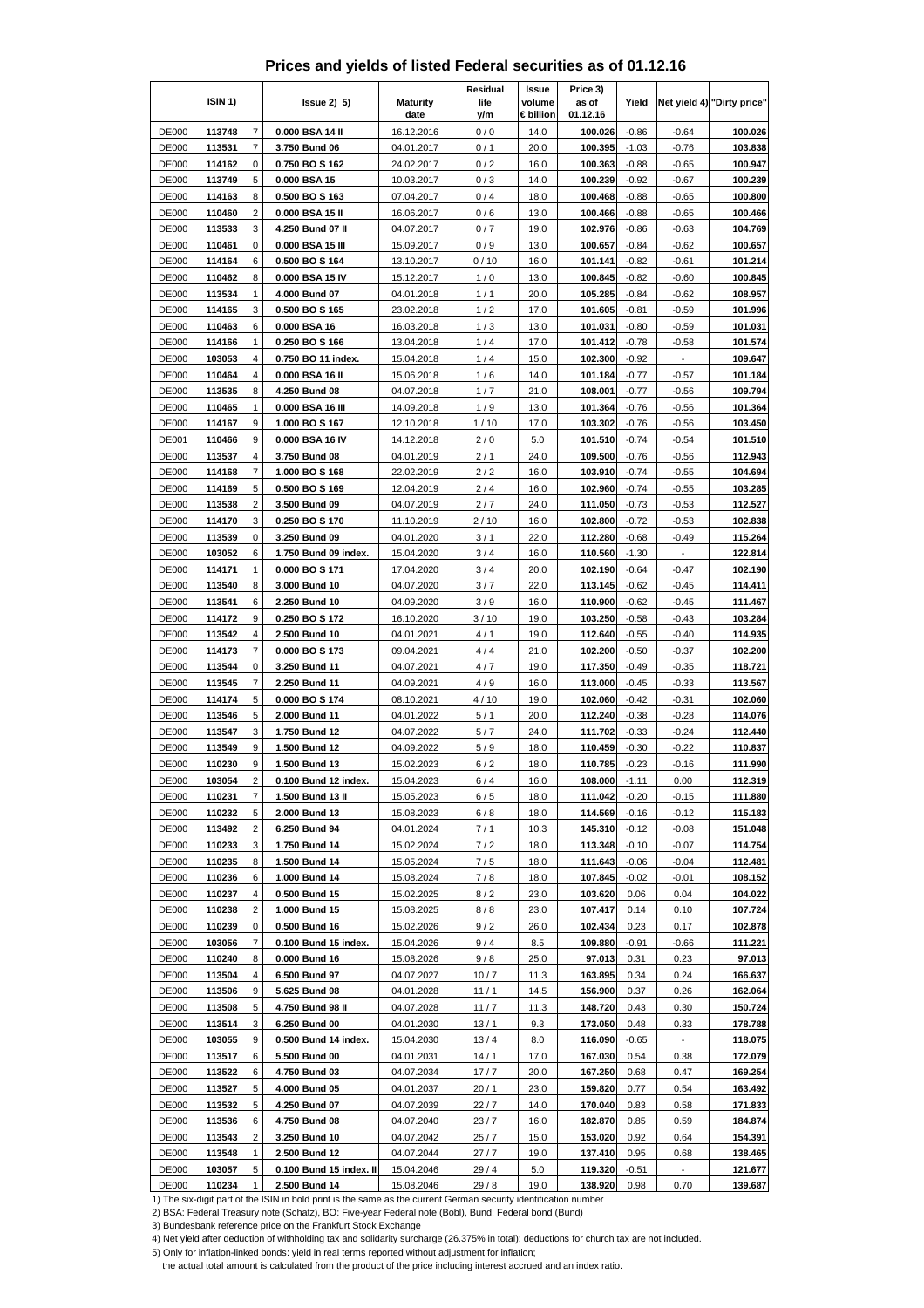|  | Prices and yields of listed Federal securities as of 02.12.16 |  |  |  |
|--|---------------------------------------------------------------|--|--|--|
|--|---------------------------------------------------------------|--|--|--|

|                              | ISIN <sub>1</sub> ) |                         | $lssue2)$ 5)                                                                                                     | <b>Maturity</b>          | Residual<br>life | Issue<br>volume   | Price 3)<br>as of   | Yield              |                                     | Net yield 4) "Dirty price" |
|------------------------------|---------------------|-------------------------|------------------------------------------------------------------------------------------------------------------|--------------------------|------------------|-------------------|---------------------|--------------------|-------------------------------------|----------------------------|
| <b>DE000</b>                 | 113748              | $\overline{7}$          | 0.000 BSA 14 II                                                                                                  | date<br>16.12.2016       | y/m<br>0/0       | € billion<br>14.0 | 02.12.16<br>100.024 | $-0.80$            | $-0.59$                             | 100.024                    |
| <b>DE000</b>                 | 113531              | $\overline{7}$          | 3.750 Bund 06                                                                                                    | 04.01.2017               | 0/1              | 20.0              | 100.388             | $-0.95$            | $-0.70$                             | 103.831                    |
| <b>DE000</b>                 | 114162              | 0                       | 0.750 BO S 162                                                                                                   | 24.02.2017               | 0/2              | 16.0              | 100.362             | $-0.88$            | $-0.65$                             | 100.946                    |
| <b>DE000</b>                 | 113749              | 5                       | 0.000 BSA 15                                                                                                     | 10.03.2017               | 0/3              | 14.0              | 100.240             | $-0.92$            | $-0.68$                             | 100.240                    |
| <b>DE000</b>                 | 114163              | 8                       | 0.500 BO S 163                                                                                                   | 07.04.2017               | 0/4              | 18.0              | 100.465             | $-0.87$            | $-0.64$                             | 100.797                    |
| <b>DE000</b>                 | 110460              | $\overline{2}$          | 0.000 BSA 15 II                                                                                                  | 16.06.2017               | 0/6              | 13.0              | 100.473             | $-0.89$            | $-0.66$                             | 100.473                    |
| <b>DE000</b>                 | 113533              | 3                       | 4.250 Bund 07 II                                                                                                 | 04.07.2017               | 0/7              | 19.0              | 102.977             | $-0.86$            | $-0.64$                             | 104.770                    |
| <b>DE000</b>                 | 110461              | 0                       | 0.000 BSA 15 III                                                                                                 | 15.09.2017               | 0/9              | 13.0              | 100.675             | $-0.86$            | $-0.63$                             | 100.675                    |
| <b>DE000</b>                 | 114164              | 6                       | 0.500 BO S 164                                                                                                   | 13.10.2017               | 0/10             | 16.0              | 101.140             | $-0.82$            | $-0.61$                             | 101.213                    |
| <b>DE000</b>                 | 110462              | 8                       | 0.000 BSA 15 IV                                                                                                  | 15.12.2017               | 1/0              | 13.0              | 100.837             | $-0.81$            | $-0.59$                             | 100.837                    |
| <b>DE000</b>                 | 113534              | 1                       | 4.000 Bund 07                                                                                                    | 04.01.2018               | 1/1              | 20.0              | 105.280             | $-0.84$            | $-0.62$                             | 108.952                    |
| <b>DE000</b>                 | 114165              | 3                       | 0.500 BO S 165                                                                                                   | 23.02.2018               | 1/2              | 17.0              | 101.603             | $-0.80$            | $-0.59$                             | 101.994                    |
| <b>DE000</b><br><b>DE000</b> | 110463<br>114166    | 6<br>1                  | 0.000 BSA 16<br>0.250 BO S 166                                                                                   | 16.03.2018<br>13.04.2018 | 1/3<br>1/4       | 13.0<br>17.0      | 101.025<br>101.412  | $-0.80$<br>$-0.78$ | $-0.59$<br>$-0.58$                  | 101.025<br>101.574         |
| DE000                        | 103053              | 4                       | 0.750 BO 11 index.                                                                                               | 15.04.2018               | 1/4              | 15.0              | 102.325             | $-0.94$            |                                     | 109.673                    |
| <b>DE000</b>                 | 110464              | 4                       | 0.000 BSA 16 II                                                                                                  | 15.06.2018               | 1/6              | 14.0              | 101.173             | $-0.76$            | $-0.56$                             | 101.173                    |
| <b>DE000</b>                 | 113535              | 8                       | 4.250 Bund 08                                                                                                    | 04.07.2018               | 1/7              | 21.0              | 108.000             | $-0.77$            | $-0.56$                             | 109.793                    |
| <b>DE000</b>                 | 110465              | 1                       | 0.000 BSA 16 III                                                                                                 | 14.09.2018               | 1/9              | 13.0              | 101.382             | $-0.77$            | $-0.57$                             | 101.382                    |
| <b>DE000</b>                 | 114167              | 9                       | 1.000 BO S 167                                                                                                   | 12.10.2018               | 1/10             | 17.0              | 103.285             | $-0.75$            | $-0.55$                             | 103.433                    |
| <b>DE001</b>                 | 110466              | 9                       | 0.000 BSA 16 IV                                                                                                  | 14.12.2018               | 2/0              | 5.0               | 101.537             | $-0.75$            | $-0.55$                             | 101.537                    |
| <b>DE000</b>                 | 113537              | 4                       | 3.750 Bund 08                                                                                                    | 04.01.2019               | 2/1              | 24.0              | 109.490             | $-0.75$            | $-0.55$                             | 112.933                    |
| <b>DE000</b>                 | 114168              | 7                       | 1.000 BO S 168                                                                                                   | 22.02.2019               | 2/2              | 16.0              | 103.910             | $-0.74$            | $-0.55$                             | 104.694                    |
| <b>DE000</b>                 | 114169              | 5                       | 0.500 BO S 169                                                                                                   | 12.04.2019               | 2/4              | 16.0              | 102.960             | $-0.74$            | $-0.55$                             | 103.285                    |
| <b>DE000</b>                 | 113538              | $\overline{\mathbf{c}}$ | 3.500 Bund 09                                                                                                    | 04.07.2019               | 2/7              | 24.0              | 111.050             | $-0.73$            | $-0.53$                             | 112.527                    |
| <b>DE000</b>                 | 114170              | 3                       | 0.250 BO S 170                                                                                                   | 11.10.2019               | 2/10             | 16.0              | 102.790             | $-0.72$            | $-0.53$                             | 102.828                    |
| <b>DE000</b><br><b>DE000</b> | 113539<br>103052    | 0<br>6                  | 3.250 Bund 09<br>1.750 Bund 09 index.                                                                            | 04.01.2020<br>15.04.2020 | 3/1<br>3/4       | 22.0<br>16.0      | 112.260<br>110.595  | $-0.67$<br>$-1.31$ | $-0.49$<br>$\overline{\phantom{a}}$ | 115.244<br>122.853         |
| <b>DE000</b>                 | 114171              | 1                       | 0.000 BOS 171                                                                                                    | 17.04.2020               | 3/4              | 20.0              | 102.170             | $-0.64$            | $-0.47$                             | 102.170                    |
| <b>DE000</b>                 | 113540              | 8                       | 3.000 Bund 10                                                                                                    | 04.07.2020               | 3/7              | 22.0              | 113.105             | $-0.61$            | $-0.44$                             | 114.371                    |
| <b>DE000</b>                 | 113541              | 6                       | 2.250 Bund 10                                                                                                    | 04.09.2020               | 3/9              | 16.0              | 110.855             | $-0.60$            | $-0.44$                             | 111.422                    |
| <b>DE000</b>                 | 114172              | 9                       | 0.250 BO S 172                                                                                                   | 16.10.2020               | 3 / 10           | 19.0              | 103.200             | $-0.57$            | -0.42                               | 103.234                    |
| <b>DE000</b>                 | 113542              | $\overline{4}$          | 2.500 Bund 10                                                                                                    | 04.01.2021               | 4/1              | 19.0              | 112.580             | $-0.54$            | $-0.39$                             | 114.875                    |
| <b>DE000</b>                 | 114173              | 7                       | 0.000 BO S 173                                                                                                   | 09.04.2021               | 4/4              | 21.0              | 102.140             | $-0.49$            | $-0.36$                             | 102.140                    |
| <b>DE000</b>                 | 113544              | 0                       | 3.250 Bund 11                                                                                                    | 04.07.2021               | 4/7              | 19.0              | 117.265             | $-0.47$            | $-0.34$                             | 118.636                    |
| <b>DE000</b>                 | 113545              | 7                       | 2.250 Bund 11                                                                                                    | 04.09.2021               | 4/9              | 16.0              | 112.910             | $-0.43$            | $-0.32$                             | 113.477                    |
| <b>DE000</b>                 | 114174              | 5                       | 0.000 BO S 174                                                                                                   | 08.10.2021               | 4/10             | 19.0              | 101.977             | $-0.40$            | $-0.30$                             | 101.977                    |
| <b>DE000</b>                 | 113546              | 5                       | 2.000 Bund 11                                                                                                    | 04.01.2022               | 5/1              | 20.0              | 112.159             | $-0.37$            | $-0.27$                             | 113.995                    |
| DE000                        | 113547              | 3<br>9                  | 1.750 Bund 12<br>1.500 Bund 12                                                                                   | 04.07.2022               | 5/7              | 24.0              | 111.593             | $-0.31$            | $-0.22$                             | 112.331<br>110.702         |
| <b>DE000</b><br><b>DE000</b> | 113549<br>110230    | 9                       | 1.500 Bund 13                                                                                                    | 04.09.2022<br>15.02.2023 | 5/9<br>6/2       | 18.0<br>18.0      | 110.324<br>110.621  | $-0.28$<br>$-0.20$ | $-0.20$<br>$-0.15$                  | 111.826                    |
| <b>DE000</b>                 | 103054              | 2                       | 0.100 Bund 12 index.                                                                                             | 15.04.2023               | 6/4              | 16.0              | 107.910             | $-1.09$            | 0.00                                | 112.225                    |
| <b>DE000</b>                 | 110231              | 7                       | 1.500 Bund 13 II                                                                                                 | 15.05.2023               | 6/5              | 18.0              | 110.865             | $-0.18$            | $-0.13$                             | 111.703                    |
| <b>DE000</b>                 | 110232              | 5                       | 2.000 Bund 13                                                                                                    | 15.08.2023               | 6/8              | 18.0              | 114.411             | $-0.14$            | $-0.10$                             | 115.025                    |
| <b>DE000</b>                 | 113492              | $\overline{c}$          | 6.250 Bund 94                                                                                                    | 04.01.2024               | 7/1              | 10.3              | 145.092             | $-0.09$            | $-0.07$                             | 150.830                    |
| <b>DE000</b>                 | 110233              | 3                       | 1.750 Bund 14                                                                                                    | 15.02.2024               | $7/2$            | 18.0              | 113.193             | $-0.08$            | $-0.06$                             | 114.599                    |
| <b>DE000</b>                 | 110235              | 8                       | 1.500 Bund 14                                                                                                    | 15.05.2024               | 7/5              | 18.0              | 111.473             | $-0.04$            | $-0.03$                             | 112.311                    |
| <b>DE000</b>                 | 110236              | 6                       | 1.000 Bund 14                                                                                                    | 15.08.2024               | 7/8              | 18.0              | 107.695             | 0.00               | 0.00                                | 108.002                    |
| <b>DE000</b>                 | 110237              | 4                       | 0.500 Bund 15                                                                                                    | 15.02.2025               | 8/2              | 23.0              | 103.482             | 0.07               | 0.05                                | 103.884                    |
| <b>DE000</b>                 | 110238              | 2                       | 1.000 Bund 15                                                                                                    | 15.08.2025               | 8/8              | 23.0              | 107.313             | 0.15               | 0.11                                | 107.620                    |
| DE000                        | 110239              | 0                       | 0.500 Bund 16                                                                                                    | 15.02.2026               | 9/2              | 26.0              | 102.286             | 0.25               | 0.18                                | 102.730                    |
| <b>DE000</b><br><b>DE000</b> | 103056<br>110240    | $\boldsymbol{7}$<br>8   | 0.100 Bund 15 index.<br>0.000 Bund 16                                                                            | 15.04.2026               | 9/4<br>9/8       | 8.5<br>25.0       | 109.760<br>96.877   | $-0.90$            | $-0.65$<br>0.24                     | 111.099<br>96.877          |
| <b>DE000</b>                 | 113504              | 4                       | 6.500 Bund 97                                                                                                    | 15.08.2026<br>04.07.2027 | 10/7             | 11.3              | 163.770             | 0.33<br>0.35       | 0.24                                | 166.512                    |
| <b>DE000</b>                 | 113506              | 9                       | 5.625 Bund 98                                                                                                    | 04.01.2028               | 11/1             | 14.5              | 156.745             | 0.38               | 0.27                                | 161.909                    |
| <b>DE000</b>                 | 113508              | 5                       | 4.750 Bund 98 II                                                                                                 | 04.07.2028               | 11/7             | 11.3              | 148.590             | 0.44               | 0.31                                | 150.594                    |
| <b>DE000</b>                 | 113514              | 3                       | 6.250 Bund 00                                                                                                    | 04.01.2030               | 13/1             | 9.3               | 172.855             | 0.49               | 0.34                                | 178.593                    |
| <b>DE000</b>                 | 103055              | 9                       | 0.500 Bund 14 index.                                                                                             | 15.04.2030               | 13/4             | 8.0               | 116.060             | $-0.65$            |                                     | 118.045                    |
| <b>DE000</b>                 | 113517              | 6                       | 5.500 Bund 00                                                                                                    | 04.01.2031               | 14/1             | 17.0              | 166.790             | 0.56               | 0.39                                | 171.839                    |
| <b>DE000</b>                 | 113522              | 6                       | 4.750 Bund 03                                                                                                    | 04.07.2034               | 17/7             | 20.0              | 166.845             | 0.70               | 0.48                                | 168.849                    |
| <b>DE000</b>                 | 113527              | 5                       | 4.000 Bund 05                                                                                                    | 04.01.2037               | 20/1             | 23.0              | 159.355             | 0.79               | 0.55                                | 163.027                    |
| <b>DE000</b>                 | 113532              | 5                       | 4.250 Bund 07                                                                                                    | 04.07.2039               | 22/7             | 14.0              | 169.510             | 0.85               | 0.59                                | 171.303                    |
| <b>DE000</b>                 | 113536              | 6                       | 4.750 Bund 08                                                                                                    | 04.07.2040               | 23/7             | 16.0              | 182.240             | 0.87               | 0.60                                | 184.244                    |
| <b>DE000</b>                 | 113543              | 2                       | 3.250 Bund 10                                                                                                    | 04.07.2042               | 25/7             | 15.0              | 152.390             | 0.94               | 0.66                                | 153.761                    |
| <b>DE000</b><br><b>DE000</b> | 113548<br>103057    | $\mathbf{1}$<br>5       | 2.500 Bund 12<br>0.100 Bund 15 index. II                                                                         | 04.07.2044<br>15.04.2046 | 27/7<br>29/4     | 19.0<br>5.0       | 136.800<br>119.070  | 0.97<br>$-0.50$    | 0.69                                | 137.855                    |
| <b>DE000</b>                 | 110234              | $\mathbf{1}$            | 2.500 Bund 14                                                                                                    | 15.08.2046               | 29/8             | 19.0              | 138.260             | 1.00               | 0.71                                | 121.423<br>139.027         |
|                              |                     |                         | 1) The six-digit part of the ISIN in bold print is the same as the current German security identification number |                          |                  |                   |                     |                    |                                     |                            |

3) Bundesbank reference price on the Frankfurt Stock Exchange

4) Net yield after deduction of withholding tax and solidarity surcharge (26.375% in total); deductions for church tax are not included.

5) Only for inflation-linked bonds: yield in real terms reported without adjustment for inflation;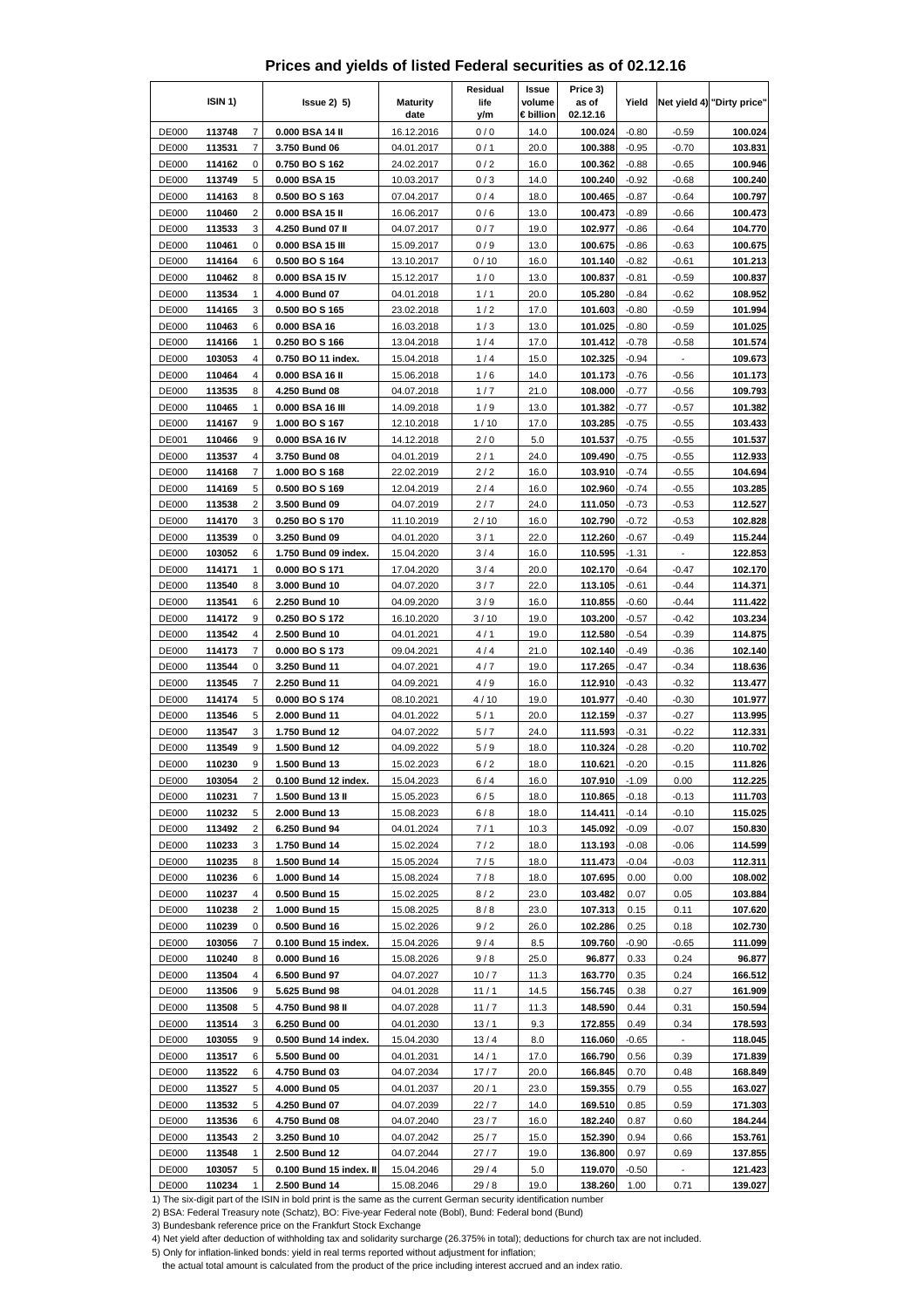|  | Prices and yields of listed Federal securities as of 05.12.16 |  |  |  |
|--|---------------------------------------------------------------|--|--|--|
|--|---------------------------------------------------------------|--|--|--|

|                              | ISIN 1)          |                         | $lssue2)$ 5)                                                                                                     | <b>Maturity</b>          | Residual<br>life | Issue<br>volume   | Price 3)<br>as of   | Yield              |                    | Net yield 4) "Dirty price" |
|------------------------------|------------------|-------------------------|------------------------------------------------------------------------------------------------------------------|--------------------------|------------------|-------------------|---------------------|--------------------|--------------------|----------------------------|
| <b>DE000</b>                 | 113748           | $\overline{7}$          | 0.000 BSA 14 II                                                                                                  | date<br>16.12.2016       | y/m<br>0/0       | € billion<br>14.0 | 05.12.16<br>100.021 | $-0.85$            | $-0.63$            | 100.021                    |
| <b>DE000</b>                 | 113531           | $\overline{7}$          | 3.750 Bund 06                                                                                                    | 04.01.2017               | 0/0              | 20.0              | 100.372             | $-1.07$            | $-0.80$            | 103.835                    |
| <b>DE000</b>                 | 114162           | 0                       | 0.750 BO S 162                                                                                                   | 24.02.2017               | 0/2              | 16.0              | 100.356             | $-0.89$            | $-0.66$            | 100.944                    |
| <b>DE000</b>                 | 113749           | 5                       | 0.000 BSA 15                                                                                                     | 10.03.2017               | 0/3              | 14.0              | 100.235             | $-0.92$            | $-0.68$            | 100.235                    |
| <b>DE000</b>                 | 114163           | 8                       | 0.500 BO S 163                                                                                                   | 07.04.2017               | 0/4              | 18.0              | 100.459             | $-0.88$            | $-0.65$            | 100.793                    |
| <b>DE000</b>                 | 110460           | $\overline{2}$          | 0.000 BSA 15 II                                                                                                  | 16.06.2017               | 0/6              | 13.0              | 100.464             | $-0.88$            | $-0.65$            | 100.464                    |
| <b>DE000</b>                 | 113533           | 3                       | 4.250 Bund 07 II                                                                                                 | 04.07.2017               | 0/6              | 19.0              | 102.962             | $-0.88$            | $-0.65$            | 104.778                    |
| <b>DE000</b>                 | 110461           | 0                       | 0.000 BSA 15 III                                                                                                 | 15.09.2017               | 0/9              | 13.0              | 100.666             | $-0.86$            | $-0.63$            | 100.666                    |
| <b>DE000</b><br><b>DE000</b> | 114164           | 6<br>8                  | 0.500 BO S 164<br>0.000 BSA 15 IV                                                                                | 13.10.2017               | 0/10             | 16.0              | 101.130             | $-0.82$            | $-0.60$            | 101.205                    |
| <b>DE000</b>                 | 110462<br>113534 | 1                       | 4.000 Bund 07                                                                                                    | 15.12.2017<br>04.01.2018 | 1/0<br>1/0       | 13.0<br>20.0      | 100.820<br>105.250  | $-0.80$<br>$-0.83$ | $-0.59$<br>$-0.61$ | 100.820<br>108.944         |
| <b>DE000</b>                 | 114165           | 3                       | 0.500 BO S 165                                                                                                   | 23.02.2018               | 1/2              | 17.0              | 101.570             | $-0.78$            | $-0.58$            | 101.963                    |
| <b>DE000</b>                 | 110463           | 6                       | 0.000 BSA 16                                                                                                     | 16.03.2018               | 1/3              | 13.0              | 100.994             | $-0.78$            | $-0.57$            | 100.994                    |
| <b>DE000</b>                 | 114166           | 1                       | 0.250 BO S 166                                                                                                   | 13.04.2018               | 1/4              | 17.0              | 101.389             | $-0.77$            | $-0.57$            | 101.552                    |
| DE000                        | 103053           | 4                       | 0.750 BO 11 index.                                                                                               | 15.04.2018               | 1/4              | 15.0              | 102.310             | $-0.94$            | $\overline{a}$     | 109.679                    |
| <b>DE000</b>                 | 110464           | 4                       | 0.000 BSA 16 II                                                                                                  | 15.06.2018               | 1/6              | 14.0              | 101.154             | $-0.75$            | $-0.55$            | 101.154                    |
| <b>DE000</b>                 | 113535           | 8                       | 4.250 Bund 08                                                                                                    | 04.07.2018               | 1/6              | 21.0              | 107.956             | $-0.76$            | $-0.56$            | 109.772                    |
| <b>DE000</b>                 | 110465           | 1                       | 0.000 BSA 16 III                                                                                                 | 14.09.2018               | 1/9              | 13.0              | 101.350             | $-0.75$            | $-0.56$            | 101.350                    |
| DE000                        | 114167           | 9                       | 1.000 BO S 167                                                                                                   | 12.10.2018               | 1/10             | 17.0              | 103.258             | $-0.75$            | $-0.55$            | 103.411                    |
| <b>DE001</b><br><b>DE000</b> | 110466<br>113537 | 9<br>4                  | 0.000 BSA 16 IV<br>3.750 Bund 08                                                                                 | 14.12.2018<br>04.01.2019 | 2/0<br>2/0       | 5.0<br>24.0       | 101.513<br>109.450  | $-0.74$<br>$-0.75$ | $-0.54$<br>$-0.55$ | 101.513<br>112.913         |
| <b>DE000</b>                 | 114168           | 7                       | 1.000 BO S 168                                                                                                   | 22.02.2019               | 2/2              | 16.0              | 103.870             | $-0.73$            | $-0.54$            | 104.660                    |
| <b>DE000</b>                 | 114169           | 5                       | 0.500 BO S 169                                                                                                   | 12.04.2019               | 2/4              | 16.0              | 102.920             | $-0.73$            | $-0.54$            | 103.247                    |
| <b>DE000</b>                 | 113538           | $\overline{\mathbf{c}}$ | 3.500 Bund 09                                                                                                    | 04.07.2019               | 2/6              | 24.0              | 111.000             | $-0.72$            | $-0.53$            | 112.496                    |
| <b>DE000</b>                 | 114170           | 3                       | 0.250 BO S 170                                                                                                   | 11.10.2019               | 2/10             | 16.0              | 102.760             | $-0.71$            | $-0.52$            | 102.799                    |
| <b>DE000</b>                 | 113539           | 0                       | 3.250 Bund 09                                                                                                    | 04.01.2020               | 3/0              | 22.0              | 112.210             | $-0.66$            | $-0.48$            | 115.211                    |
| DE000                        | 103052           | 6                       | 1.750 Bund 09 index.                                                                                             | 15.04.2020               | 3/4              | 16.0              | 110.570             | $-1.31$            | $\overline{a}$     | 122.857                    |
| <b>DE000</b>                 | 114171           | $\mathbf{1}$            | 0.000 BO S 171                                                                                                   | 17.04.2020               | 3/4              | 20.0              | 102.130             | $-0.63$            | $-0.46$            | 102.130                    |
| <b>DE000</b>                 | 113540           | 8                       | 3.000 Bund 10                                                                                                    | 04.07.2020               | 3/6              | 22.0              | 113.060             | $-0.60$            | $-0.44$            | 114.342                    |
| <b>DE000</b>                 | 113541           | 6                       | 2.250 Bund 10                                                                                                    | 04.09.2020               | 3/8              | 16.0              | 110.820             | $-0.60$            | $-0.44$            | 111.399                    |
| <b>DE000</b><br><b>DE000</b> | 114172<br>113542 | 9<br>4                  | 0.250 BO S 172<br>2.500 Bund 10                                                                                  | 16.10.2020<br>04.01.2021 | 3/10<br>4/0      | 19.0<br>19.0      | 103.160<br>112.540  | $-0.56$<br>$-0.53$ | $-0.41$<br>$-0.39$ | 103.196<br>114.849         |
| <b>DE000</b>                 | 114173           | 7                       | 0.000 BO S 173                                                                                                   | 09.04.2021               | 4/4              | 21.0              | 102.120             | $-0.48$            | $-0.35$            | 102.120                    |
| <b>DE000</b>                 | 113544           | 0                       | 3.250 Bund 11                                                                                                    | 04.07.2021               | 4/6              | 19.0              | 117.240             | $-0.47$            | $-0.34$            | 118.629                    |
| <b>DE000</b>                 | 113545           | 7                       | 2.250 Bund 11                                                                                                    | 04.09.2021               | 4/8              | 16.0              | 112.880             | -0.43              | $-0.31$            | 113.459                    |
| <b>DE000</b>                 | 114174           | 5                       | 0.000 BO S 174                                                                                                   | 08.10.2021               | 4/10             | 19.0              | 101.960             | $-0.40$            | $-0.29$            | 101.960                    |
| <b>DE000</b>                 | 113546           | 5                       | 2.000 Bund 11                                                                                                    | 04.01.2022               | 5/0              | 20.0              | 112.211             | $-0.38$            | $-0.27$            | 114.058                    |
| DE000                        | 113547           | 3                       | 1.750 Bund 12                                                                                                    | 04.07.2022               | 5/6              | 24.0              | 111.658             | $-0.32$            | $-0.23$            | 112.406                    |
| <b>DE000</b>                 | 113549           | 9                       | 1.500 Bund 12                                                                                                    | 04.09.2022               | 5/8              | 18.0              | 110.365             | $-0.29$            | $-0.21$            | 110.751                    |
| <b>DE000</b>                 | 110230           | 9                       | 1.500 Bund 13                                                                                                    | 15.02.2023               | 6/2              | 18.0              | 110.660             | $-0.21$            | $-0.15$            | 111.873                    |
| <b>DE000</b>                 | 103054           | 2                       | 0.100 Bund 12 index.                                                                                             | 15.04.2023               | 6/4              | 16.0              | 108.070             | $-1.12$            | 0.00               | 112.410                    |
| <b>DE000</b><br><b>DE000</b> | 110231<br>110232 | 7<br>5                  | 1.500 Bund 13 II<br>2.000 Bund 13                                                                                | 15.05.2023<br>15.08.2023 | 6/5<br>6/8       | 18.0<br>18.0      | 110.928<br>114.510  | $-0.19$<br>$-0.16$ | $-0.14$<br>$-0.11$ | 111.775<br>115.135         |
| <b>DE000</b>                 | 113492           | $\overline{c}$          | 6.250 Bund 94                                                                                                    | 04.01.2024               | 7/0              | 10.3              | 145.186             | $-0.11$            | $-0.08$            | 150.958                    |
| <b>DE000</b>                 | 110233           | 3                       | 1.750 Bund 14                                                                                                    | 15.02.2024               | $7/2$            | 18.0              | 113.286             | $-0.09$            | $-0.07$            | 114.701                    |
| <b>DE000</b>                 | 110235           | 8                       | 1.500 Bund 14                                                                                                    | 15.05.2024               | 7/5              | 18.0              | 111.588             | $-0.05$            | $-0.04$            | 112.435                    |
| <b>DE000</b>                 | 110236           | 6                       | 1.000 Bund 14                                                                                                    | 15.08.2024               | 7/8              | 18.0              | 107.848             | $-0.02$            | $-0.01$            | 108.160                    |
| <b>DE000</b>                 | 110237           | 4                       | 0.500 Bund 15                                                                                                    | 15.02.2025               | 8/2              | 23.0              | 103.642             | 0.05               | 0.04               | 104.046                    |
| <b>DE000</b>                 | 110238           | 2                       | 1.000 Bund 15                                                                                                    | 15.08.2025               | 8/8              | 23.0              | 107.504             | 0.13               | 0.10               | 107.816                    |
| <b>DE000</b>                 | 110239           | 0                       | 0.500 Bund 16                                                                                                    | 15.02.2026               | 9/2              | 26.0              | 102.450             | 0.23               | 0.17               | 102.897                    |
| DE000                        | 103056           | $\boldsymbol{7}$        | 0.100 Bund 15 index.                                                                                             | 15.04.2026               | 9/4              | 8.5               | 110.080             | $-0.93$            | $-0.67$            | 111.442                    |
| <b>DE000</b>                 | 110240           | 8                       | 0.000 Bund 16                                                                                                    | 15.08.2026               | 9/8              | 25.0              | 97.009              | 0.31               | 0.23               | 97.009                     |
| <b>DE000</b><br>DE000        | 113504<br>113506 | 4<br>9                  | 6.500 Bund 97<br>5.625 Bund 98                                                                                   | 04.07.2027<br>04.01.2028 | 10/6<br>11/0     | 11.3<br>14.5      | 163.965<br>156.950  | 0.33<br>0.37       | 0.23<br>0.26       | 166.743<br>162.145         |
| <b>DE000</b>                 | 113508           | 5                       | 4.750 Bund 98 II                                                                                                 | 04.07.2028               | 11/6             | 11.3              | 148.820             | 0.42               | 0.30               | 150.850                    |
| <b>DE000</b>                 | 113514           | 3                       | 6.250 Bund 00                                                                                                    | 04.01.2030               | 13/0             | 9.3               | 173.210             | 0.47               | 0.32               | 178.982                    |
| <b>DE000</b>                 | 103055           | 9                       | 0.500 Bund 14 index.                                                                                             | 15.04.2030               | 13/4             | 8.0               | 116.650             | $-0.69$            |                    | 118.666                    |
| <b>DE000</b>                 | 113517           | 6                       | 5.500 Bund 00                                                                                                    | 04.01.2031               | 14/0             | 17.0              | 167.200             | 0.53               | 0.37               | 172.279                    |
| <b>DE000</b>                 | 113522           | 6                       | 4.750 Bund 03                                                                                                    | 04.07.2034               | 17/6             | 20.0              | 167.365             | 0.67               | 0.47               | 169.395                    |
| <b>DE000</b>                 | 113527           | 5                       | 4.000 Bund 05                                                                                                    | 04.01.2037               | 20/0             | 23.0              | 159.950             | 0.77               | 0.54               | 163.644                    |
| <b>DE000</b>                 | 113532           | 5                       | 4.250 Bund 07                                                                                                    | 04.07.2039               | 22/6             | 14.0              | 170.225             | 0.83               | 0.57               | 172.041                    |
| <b>DE000</b>                 | 113536           | 6                       | 4.750 Bund 08                                                                                                    | 04.07.2040               | 23/6             | 16.0              | 183.040             | 0.85               | 0.58               | 185.070                    |
| <b>DE000</b>                 | 113543           | 2                       | 3.250 Bund 10                                                                                                    | 04.07.2042               | 25/6             | 15.0              | 153.155             | 0.91               | 0.64               | 154.544                    |
| <b>DE000</b>                 | 113548           | $\mathbf{1}$            | 2.500 Bund 12                                                                                                    | 04.07.2044               | 27/6             | 19.0              | 137.590             | 0.94               | 0.67               | 138.658                    |
| <b>DE000</b><br><b>DE000</b> | 103057<br>110234 | 5<br>1                  | 0.100 Bund 15 index. II<br>2.500 Bund 14                                                                         | 15.04.2046<br>15.08.2046 | 29/4<br>29/8     | 5.0<br>19.0       | 120.400<br>139.040  | $-0.54$<br>0.98    | 0.69               | 122.799<br>139.821         |
|                              |                  |                         | 1) The six-digit part of the ISIN in bold print is the same as the current German security identification number |                          |                  |                   |                     |                    |                    |                            |

3) Bundesbank reference price on the Frankfurt Stock Exchange

4) Net yield after deduction of withholding tax and solidarity surcharge (26.375% in total); deductions for church tax are not included.

5) Only for inflation-linked bonds: yield in real terms reported without adjustment for inflation;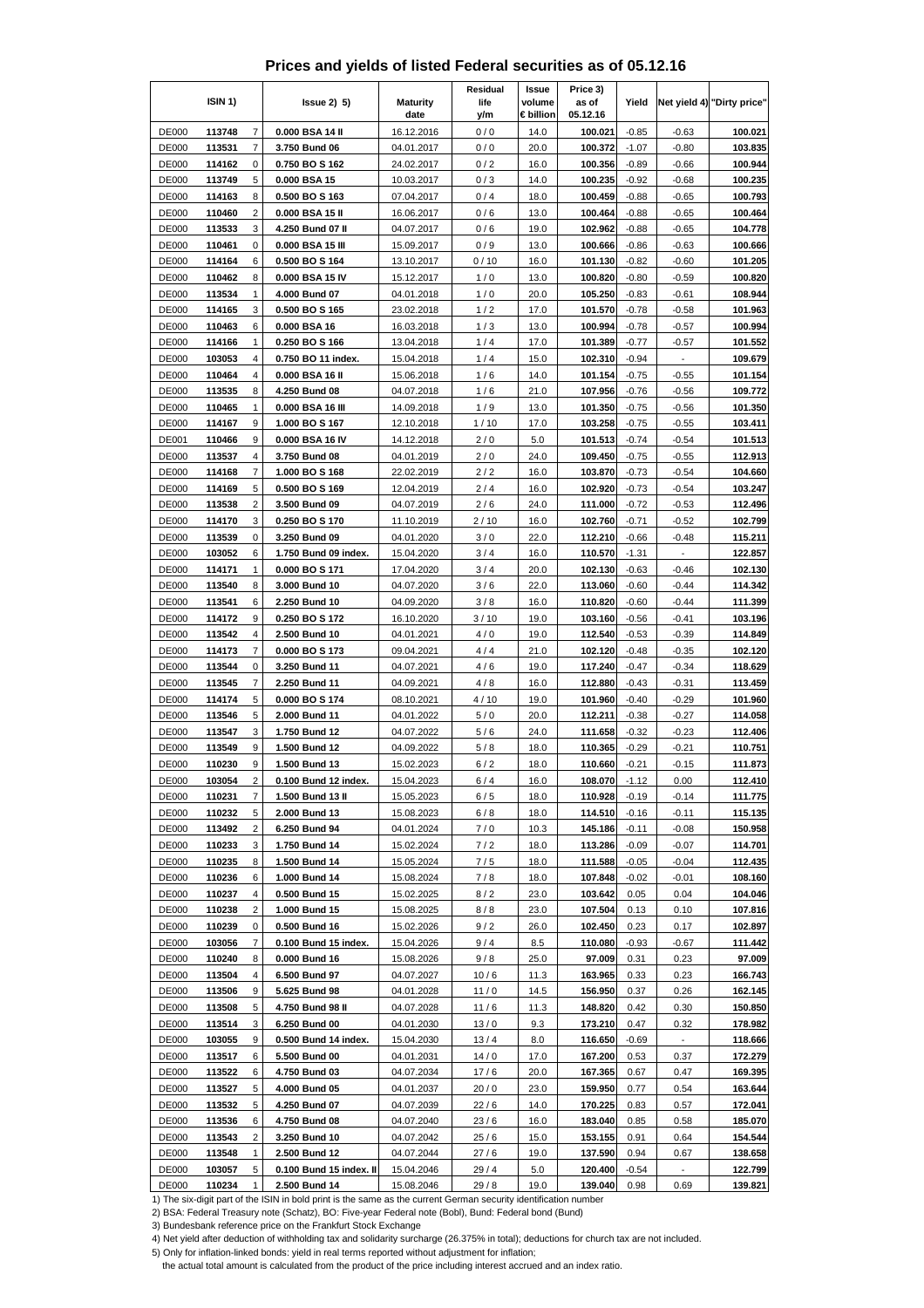|  | Prices and yields of listed Federal securities as of 06.12.16 |  |  |  |
|--|---------------------------------------------------------------|--|--|--|
|--|---------------------------------------------------------------|--|--|--|

|                              | ISIN <sub>1</sub> ) |                         | $lssue2)$ 5)                                                                                                     | <b>Maturity</b>          | Residual<br>life | Issue<br>volume   | Price 3)<br>as of   | Yield              |                    | Net yield 4) "Dirty price" |
|------------------------------|---------------------|-------------------------|------------------------------------------------------------------------------------------------------------------|--------------------------|------------------|-------------------|---------------------|--------------------|--------------------|----------------------------|
| <b>DE000</b>                 | 113748              | $\overline{7}$          | 0.000 BSA 14 II                                                                                                  | date<br>16.12.2016       | y/m<br>0/0       | € billion<br>14.0 | 06.12.16<br>100.017 | $-0.78$            | $-0.57$            | 100.017                    |
| <b>DE000</b>                 | 113531              | $\overline{7}$          | 3.750 Bund 06                                                                                                    | 04.01.2017               | 0/0              | 20.0              | 100.361             | $-1.10$            | $-0.82$            | 103.834                    |
| <b>DE000</b>                 | 114162              | 0                       | 0.750 BO S 162                                                                                                   | 24.02.2017               | 0/2              | 16.0              | 100.350             | $-0.88$            | $-0.65$            | 100.940                    |
| <b>DE000</b>                 | 113749              | 5                       | 0.000 BSA 15                                                                                                     | 10.03.2017               | 0/3              | 14.0              | 100.230             | -0.91              | $-0.67$            | 100.230                    |
| <b>DE000</b>                 | 114163              | 8                       | 0.500 BO S 163                                                                                                   | 07.04.2017               | 0/4              | 18.0              | 100.454             | $-0.87$            | $-0.64$            | 100.790                    |
| <b>DE000</b>                 | 110460              | $\overline{2}$          | 0.000 BSA 15 II                                                                                                  | 16.06.2017               | 0/6              | 13.0              | 100.461             | $-0.88$            | $-0.65$            | 100.461                    |
| <b>DE000</b>                 | 113533              | 3                       | 4.250 Bund 07 II                                                                                                 | 04.07.2017               | 0/6              | 19.0              | 102.939             | $-0.87$            | $-0.64$            | 104.767                    |
| <b>DE000</b>                 | 110461              | 0                       | 0.000 BSA 15 III                                                                                                 | 15.09.2017               | 0/9              | 13.0              | 100.648             | -0.84              | $-0.62$            | 100.648                    |
| <b>DE000</b><br><b>DE000</b> | 114164              | 6<br>8                  | 0.500 BO S 164<br>0.000 BSA 15 IV                                                                                | 13.10.2017               | 0/10             | 16.0              | 101.114<br>100.798  | $-0.81$<br>$-0.78$ | $-0.59$<br>$-0.57$ | 101.191<br>100.798         |
| <b>DE000</b>                 | 110462<br>113534    | 1                       | 4.000 Bund 07                                                                                                    | 15.12.2017<br>04.01.2018 | 1/0<br>1/0       | 13.0<br>20.0      | 105.205             | $-0.81$            | $-0.59$            | 108.910                    |
| <b>DE000</b>                 | 114165              | 3                       | 0.500 BO S 165                                                                                                   | 23.02.2018               | 1/2              | 17.0              | 101.535             | $-0.76$            | $-0.56$            | 101.930                    |
| <b>DE000</b>                 | 110463              | 6                       | 0.000 BSA 16                                                                                                     | 16.03.2018               | 1/3              | 13.0              | 100.957             | $-0.75$            | $-0.55$            | 100.957                    |
| <b>DE000</b>                 | 114166              | 1                       | 0.250 BO S 166                                                                                                   | 13.04.2018               | 1/4              | 17.0              | 101.350             | $-0.74$            | $-0.55$            | 101.514                    |
| DE000                        | 103053              | 4                       | 0.750 BO 11 index.                                                                                               | 15.04.2018               | 1/4              | 15.0              | 102.330             | $-0.96$            |                    | 109.712                    |
| <b>DE000</b>                 | 110464              | 4                       | 0.000 BSA 16 II                                                                                                  | 15.06.2018               | 1/6              | 14.0              | 101.112             | $-0.73$            | $-0.53$            | 101.112                    |
| <b>DE000</b>                 | 113535              | 8                       | 4.250 Bund 08                                                                                                    | 04.07.2018               | 1/6              | 21.0              | 107.905             | $-0.74$            | $-0.54$            | 109.733                    |
| <b>DE000</b>                 | 110465              | 1                       | 0.000 BSA 16 III                                                                                                 | 14.09.2018               | 1/9              | 13.0              | 101.310             | $-0.73$            | $-0.54$            | 101.310                    |
| DE000                        | 114167              | 9                       | 1.000 BO S 167                                                                                                   | 12.10.2018               | 1/10             | 17.0              | 103.205<br>101.465  | $-0.72$            | $-0.53$            | 103.361                    |
| <b>DE001</b><br><b>DE000</b> | 110466<br>113537    | 9<br>4                  | 0.000 BSA 16 IV<br>3.750 Bund 08                                                                                 | 14.12.2018<br>04.01.2019 | 2/0<br>2/0       | 5.0<br>24.0       | 109.385             | $-0.72$<br>$-0.72$ | $-0.53$<br>$-0.53$ | 101.465<br>112.858         |
| <b>DE000</b>                 | 114168              | 7                       | 1.000 BO S 168                                                                                                   | 22.02.2019               | 2/2              | 16.0              | 103.810             | $-0.71$            | $-0.52$            | 104.602                    |
| <b>DE000</b>                 | 114169              | 5                       | 0.500 BO S 169                                                                                                   | 12.04.2019               | 2/4              | 16.0              | 102.860             | $-0.71$            | $-0.52$            | 103.189                    |
| <b>DE000</b>                 | 113538              | $\overline{\mathbf{c}}$ | 3.500 Bund 09                                                                                                    | 04.07.2019               | 2/6              | 24.0              | 110.935             | $-0.70$            | $-0.51$            | 112.440                    |
| <b>DE000</b>                 | 114170              | 3                       | 0.250 BO S 170                                                                                                   | 11.10.2019               | 2/10             | 16.0              | 102.715             | $-0.69$            | $-0.51$            | 102.755                    |
| <b>DE000</b>                 | 113539              | 0                       | 3.250 Bund 09                                                                                                    | 04.01.2020               | 3/0              | 22.0              | 112.165             | $-0.65$            | $-0.48$            | 115.175                    |
| DE000                        | 103052              | 6                       | 1.750 Bund 09 index.                                                                                             | 15.04.2020               | 3/4              | 16.0              | 110.740             | $-1.36$            | $\overline{a}$     | 123.059                    |
| <b>DE000</b>                 | 114171              | $\mathbf{1}$            | 0.000 BO S 171                                                                                                   | 17.04.2020               | 3/4              | 20.0              | 102.070             | $-0.61$            | $-0.45$            | 102.070                    |
| <b>DE000</b>                 | 113540              | 8                       | 3.000 Bund 10                                                                                                    | 04.07.2020               | 3/6              | 22.0              | 112.980             | $-0.59$            | $-0.43$            | 114.270                    |
| <b>DE000</b>                 | 113541              | 6<br>9                  | 2.250 Bund 10                                                                                                    | 04.09.2020               | 3/8              | 16.0              | 110.740             | $-0.58$            | $-0.42$            | 111.326                    |
| <b>DE000</b><br><b>DE000</b> | 114172<br>113542    | 4                       | 0.250 BO S 172<br>2.500 Bund 10                                                                                  | 16.10.2020<br>04.01.2021 | 3/10<br>4/0      | 19.0<br>19.0      | 103.090<br>112.470  | $-0.54$<br>$-0.52$ | $-0.40$<br>$-0.38$ | 103.126<br>114.786         |
| <b>DE000</b>                 | 114173              | 7                       | 0.000 BO S 173                                                                                                   | 09.04.2021               | 4/4              | 21.0              | 102.040             | $-0.46$            | $-0.34$            | 102.040                    |
| <b>DE000</b>                 | 113544              | 0                       | 3.250 Bund 11                                                                                                    | 04.07.2021               | 4/6              | 19.0              | 117.145             | $-0.45$            | $-0.33$            | 118.543                    |
| <b>DE000</b>                 | 113545              | 7                       | 2.250 Bund 11                                                                                                    | 04.09.2021               | 4/8              | 16.0              | 112.765             | $-0.41$            | $-0.30$            | 113.351                    |
| <b>DE000</b>                 | 114174              | 5                       | 0.000 BO S 174                                                                                                   | 08.10.2021               | 4/10             | 19.0              | 101.840             | $-0.38$            | $-0.28$            | 101.840                    |
| <b>DE000</b>                 | 113546              | 5                       | 2.000 Bund 11                                                                                                    | 04.01.2022               | 5/0              | 20.0              | 112.062             | $-0.35$            | $-0.26$            | 113.914                    |
| DE000                        | 113547              | 3                       | 1.750 Bund 12                                                                                                    | 04.07.2022               | 5/6              | 24.0              | 111.488             | $-0.29$            | $-0.21$            | 112.241                    |
| <b>DE000</b>                 | 113549              | 9                       | 1.500 Bund 12                                                                                                    | 04.09.2022               | 5/8              | 18.0              | 110.172             | $-0.26$            | $-0.19$            | 110.562                    |
| <b>DE000</b><br><b>DE000</b> | 110230<br>103054    | 9                       | 1.500 Bund 13<br>0.100 Bund 12 index.                                                                            | 15.02.2023<br>15.04.2023 | 6/2<br>6/4       | 18.0              | 110.433<br>108.080  | $-0.18$            | $-0.13$            | 111.650<br>112.431         |
| <b>DE000</b>                 | 110231              | 2<br>7                  | 1.500 Bund 13 II                                                                                                 | 15.05.2023               | 6/5              | 16.0<br>18.0      | 110.753             | $-1.12$<br>$-0.16$ | 0.00<br>$-0.12$    | 111.604                    |
| <b>DE000</b>                 | 110232              | 5                       | 2.000 Bund 13                                                                                                    | 15.08.2023               | 6/8              | 18.0              | 114.292             | $-0.13$            | $-0.09$            | 114.922                    |
| <b>DE000</b>                 | 113492              | $\overline{c}$          | 6.250 Bund 94                                                                                                    | 04.01.2024               | 7/0              | 10.3              | 144.943             | $-0.08$            | $-0.06$            | 150.732                    |
| <b>DE000</b>                 | 110233              | 3                       | 1.750 Bund 14                                                                                                    | 15.02.2024               | $7/2$            | 18.0              | 113.047             | $-0.06$            | $-0.04$            | 114.467                    |
| <b>DE000</b>                 | 110235              | 8                       | 1.500 Bund 14                                                                                                    | 15.05.2024               | 7/5              | 18.0              | 111.382             | $-0.03$            | $-0.02$            | 112.233                    |
| <b>DE000</b>                 | 110236              | 6                       | 1.000 Bund 14                                                                                                    | 15.08.2024               | 7/8              | 18.0              | 107.664             | 0.00               | 0.00               | 107.979                    |
| <b>DE000</b>                 | 110237              | 4                       | 0.500 Bund 15                                                                                                    | 15.02.2025               | 8/2              | 23.0              | 103.479             | 0.07               | 0.05               | 103.885                    |
| <b>DE000</b>                 | 110238              | 2                       | 1.000 Bund 15                                                                                                    | 15.08.2025               | 8/8              | 23.0              | 107.383             | 0.14               | 0.11               | 107.698                    |
| <b>DE000</b>                 | 110239              | 0                       | 0.500 Bund 16                                                                                                    | 15.02.2026               | 9/2              | 26.0              | 102.260             | 0.25               | 0.18               | 102.708                    |
| DE000<br><b>DE000</b>        | 103056<br>110240    | $\boldsymbol{7}$<br>8   | 0.100 Bund 15 index.<br>0.000 Bund 16                                                                            | 15.04.2026<br>15.08.2026 | 9/4<br>9/8       | 8.5<br>25.0       | 110.200<br>96.788   | $-0.94$<br>0.34    | $-0.68$<br>0.25    | 111.574<br>96.788          |
| <b>DE000</b>                 | 113504              | 4                       | 6.500 Bund 97                                                                                                    | 04.07.2027               | 10/6             | 11.3              | 163.680             | 0.35               | 0.25               | 166.476                    |
| DE000                        | 113506              | 9                       | 5.625 Bund 98                                                                                                    | 04.01.2028               | 11/0             | 14.5              | 156.715             | 0.38               | 0.27               | 161.925                    |
| <b>DE000</b>                 | 113508              | 5                       | 4.750 Bund 98 II                                                                                                 | 04.07.2028               | 11/6             | 11.3              | 148.615             | 0.43               | 0.30               | 150.658                    |
| <b>DE000</b>                 | 113514              | 3                       | 6.250 Bund 00                                                                                                    | 04.01.2030               | 13/0             | 9.3               | 172.975             | 0.48               | 0.33               | 178.764                    |
| <b>DE000</b>                 | 103055              | 9                       | 0.500 Bund 14 index.                                                                                             | 15.04.2030               | 13/4             | 8.0               | 116.900             | $-0.70$            |                    | 118.930                    |
| <b>DE000</b>                 | 113517              | 6                       | 5.500 Bund 00                                                                                                    | 04.01.2031               | 14/0             | 17.0              | 166.940             | 0.55               | 0.38               | 172.034                    |
| <b>DE000</b>                 | 113522              | 6                       | 4.750 Bund 03                                                                                                    | 04.07.2034               | 17/6             | 20.0              | 167.125             | 0.68               | 0.47               | 169.168                    |
| <b>DE000</b>                 | 113527              | 5                       | 4.000 Bund 05                                                                                                    | 04.01.2037               | 20/0             | 23.0              | 159.685             | 0.78               | 0.54               | 163.390                    |
| <b>DE000</b>                 | 113532              | 5                       | 4.250 Bund 07                                                                                                    | 04.07.2039               | 22/6             | 14.0              | 169.950             | 0.84               | 0.58               | 171.778                    |
| <b>DE000</b>                 | 113536              | 6<br>2                  | 4.750 Bund 08                                                                                                    | 04.07.2040<br>04.07.2042 | 23/6             | 16.0              | 182.750             | 0.86<br>0.92       | 0.59               | 184.793                    |
| <b>DE000</b><br><b>DE000</b> | 113543<br>113548    | $\mathbf{1}$            | 3.250 Bund 10<br>2.500 Bund 12                                                                                   | 04.07.2044               | 25/6<br>27/6     | 15.0<br>19.0      | 152.910             | $0$ #N/A N/A       | 0.65<br>#ZAHL!     | 154.308<br>1.075           |
| <b>DE000</b>                 | 103057              | 5                       | 0.100 Bund 15 index. II                                                                                          | 15.04.2046               | 29/4             | 5.0               | 121.070             | $-0.56$            |                    | 123.493                    |
| <b>DE000</b>                 | 110234              | 1                       | 2.500 Bund 14                                                                                                    | 15.08.2046               | 29/8             | 19.0              | 138.755             | 0.99               | 0.70               | 139.543                    |
|                              |                     |                         | 1) The six-digit part of the ISIN in bold print is the same as the current German security identification number |                          |                  |                   |                     |                    |                    |                            |

3) Bundesbank reference price on the Frankfurt Stock Exchange

4) Net yield after deduction of withholding tax and solidarity surcharge (26.375% in total); deductions for church tax are not included.

5) Only for inflation-linked bonds: yield in real terms reported without adjustment for inflation;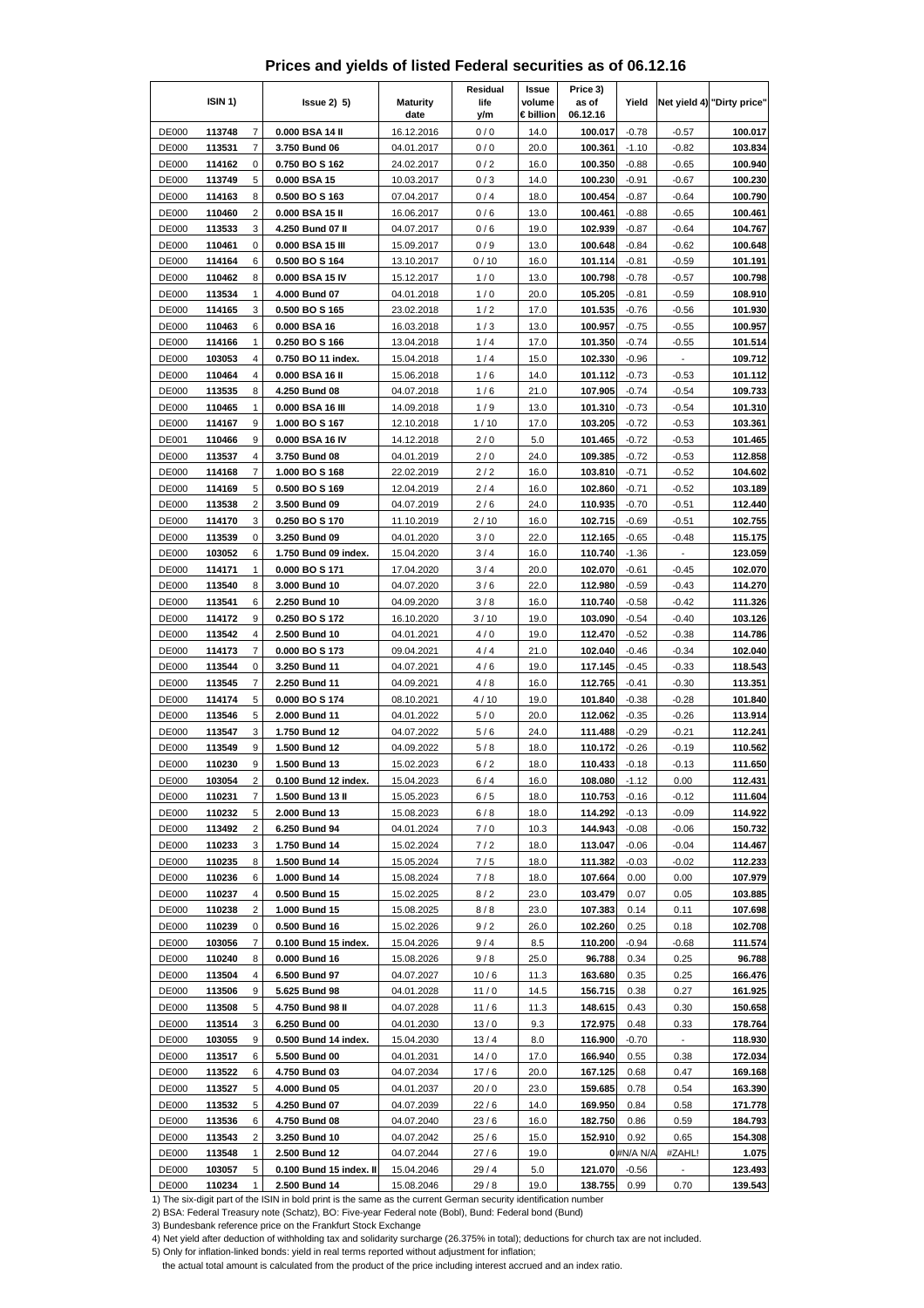|  | Prices and yields of listed Federal securities as of 07.12.16 |  |  |  |
|--|---------------------------------------------------------------|--|--|--|
|--|---------------------------------------------------------------|--|--|--|

|                              | ISIN <sub>1</sub> ) |                              | $lssue2)$ 5)                                                                                                                      | <b>Maturity</b>          | Residual<br>life | Issue<br>volume   | Price 3)<br>as of   | Yield              |                          | Net yield 4) "Dirty price" |
|------------------------------|---------------------|------------------------------|-----------------------------------------------------------------------------------------------------------------------------------|--------------------------|------------------|-------------------|---------------------|--------------------|--------------------------|----------------------------|
| <b>DE000</b>                 | 113748              | $\overline{7}$               | 0.000 BSA 14 II                                                                                                                   | date<br>16.12.2016       | y/m<br>0/0       | € billion<br>14.0 | 07.12.16<br>100.015 | $-0.78$            | $-0.58$                  | 100.015                    |
| <b>DE000</b>                 | 113531              | $\overline{7}$               | 3.750 Bund 06                                                                                                                     | 04.01.2017               | 0/0              | 20.0              | 100.348             | $-1.11$            | $-0.82$                  | 103.832                    |
| <b>DE000</b>                 | 114162              | 0                            | 0.750 BO S 162                                                                                                                    | 24.02.2017               | 0/2              | 16.0              | 100.348             | $-0.90$            | $-0.66$                  | 100.940                    |
| <b>DE000</b>                 | 113749              | 5                            | 0.000 BSA 15                                                                                                                      | 10.03.2017               | 0/3              | 14.0              | 100.220             | $-0.88$            | $-0.65$                  | 100.220                    |
| <b>DE000</b>                 | 114163              | 8                            | 0.500 BO S 163                                                                                                                    | 07.04.2017               | 0/4              | 18.0              | 100.448             | $-0.87$            | $-0.64$                  | 100.785                    |
| <b>DE000</b>                 | 110460              | $\overline{2}$               | 0.000 BSA 15 II                                                                                                                   | 16.06.2017               | 0/6              | 13.0              | 100.459             | $-0.88$            | $-0.65$                  | 100.459                    |
| <b>DE000</b>                 | 113533              | 3                            | 4.250 Bund 07 II                                                                                                                  | 04.07.2017               | 0/6              | 19.0              | 102.918             | $-0.85$            | $-0.63$                  | 104.758                    |
| <b>DE000</b>                 | 110461              | 0                            | 0.000 BSA 15 III                                                                                                                  | 15.09.2017               | 0/9              | 13.0              | 100.634             | $-0.82$            | $-0.60$                  | 100.634                    |
| <b>DE000</b>                 | 114164              | 6                            | 0.500 BO S 164                                                                                                                    | 13.10.2017               | 0/10             | 16.0              | 101.102             | $-0.80$            | $-0.59$                  | 101.180                    |
| <b>DE000</b>                 | 110462              | 8                            | 0.000 BSA 15 IV                                                                                                                   | 15.12.2017               | 1/0              | 13.0              | 100.780             | $-0.76$            | $-0.56$                  | 100.780                    |
| <b>DE000</b>                 | 113534              | 1                            | 4.000 Bund 07                                                                                                                     | 04.01.2018               | 1/0              | 20.0              | 105.181             | $-0.80$            | $-0.59$                  | 108.897                    |
| <b>DE000</b><br><b>DE000</b> | 114165<br>110463    | 3<br>6                       | 0.500 BO S 165<br>0.000 BSA 16                                                                                                    | 23.02.2018<br>16.03.2018 | 1/2<br>1/3       | 17.0<br>13.0      | 101.519<br>100.933  | $-0.75$<br>$-0.73$ | $-0.55$<br>$-0.54$       | 101.915<br>100.933         |
| <b>DE000</b>                 | 114166              | 1                            | 0.250 BO S 166                                                                                                                    | 13.04.2018               | 1/4              | 17.0              | 101.316             | $-0.72$            | $-0.53$                  | 101.480                    |
| DE000                        | 103053              | 4                            | 0.750 BO 11 index.                                                                                                                | 15.04.2018               | 1/4              | 15.0              | 102.315             | $-0.95$            |                          | 109.707                    |
| <b>DE000</b>                 | 110464              | 4                            | 0.000 BSA 16 II                                                                                                                   | 15.06.2018               | 1/6              | 14.0              | 101.092             | $-0.71$            | $-0.53$                  | 101.092                    |
| <b>DE000</b>                 | 113535              | 8                            | 4.250 Bund 08                                                                                                                     | 04.07.2018               | 1/6              | 21.0              | 107.854             | $-0.71$            | $-0.52$                  | 109.694                    |
| <b>DE000</b>                 | 110465              | 1                            | 0.000 BSA 16 III                                                                                                                  | 14.09.2018               | 1/9              | 13.0              | 101.276             | $-0.72$            | $-0.53$                  | 101.276                    |
| DE000                        | 114167              | 9                            | 1.000 BO S 167                                                                                                                    | 12.10.2018               | 1/10             | 17.0              | 103.164             | $-0.70$            | $-0.52$                  | 103.323                    |
| DE001                        | 110466              | 9                            | 0.000 BSA 16 IV                                                                                                                   | 14.12.2018               | 2/0              | 8.0               | 101.426             | $-0.70$            | $-0.52$                  | 101.426                    |
| <b>DE000</b>                 | 113537              | 4                            | 3.750 Bund 08                                                                                                                     | 04.01.2019               | 2/0              | 24.0              | 109.348             | $-0.71$            | $-0.52$                  | 112.832                    |
| <b>DE000</b>                 | 114168              | 7                            | 1.000 BO S 168                                                                                                                    | 22.02.2019               | 2/2              | 16.0              | 103.777             | $-0.69$            | $-0.51$                  | 104.572                    |
| <b>DE000</b><br><b>DE000</b> | 114169<br>113538    | 5<br>$\overline{\mathbf{c}}$ | 0.500 BO S 169<br>3.500 Bund 09                                                                                                   | 12.04.2019<br>04.07.2019 | 2/4<br>2/6       | 16.0<br>24.0      | 102.830<br>110.890  | $-0.70$<br>$-0.69$ | $-0.51$<br>$-0.50$       | 103.160<br>112.405         |
| <b>DE000</b>                 | 114170              | 3                            | 0.250 BO S 170                                                                                                                    | 11.10.2019               | 2/10             | 16.0              | 102.700             | $-0.69$            | $-0.51$                  | 102.740                    |
| <b>DE000</b>                 | 113539              | 0                            | 3.250 Bund 09                                                                                                                     | 04.01.2020               | 3/0              | 22.0              | 112.120             | $-0.64$            | $-0.47$                  | 115.139                    |
| <b>DE000</b>                 | 103052              | 6                            | 1.750 Bund 09 index.                                                                                                              | 15.04.2020               | 3/4              | 16.0              | 110.740             | $-1.36$            | $\overline{\phantom{a}}$ | 123.075                    |
| <b>DE000</b>                 | 114171              | 1                            | 0.000 BOS 171                                                                                                                     | 17.04.2020               | 3/4              | 20.0              | 102.040             | $-0.60$            | $-0.44$                  | 102.040                    |
| <b>DE000</b>                 | 113540              | 8                            | 3.000 Bund 10                                                                                                                     | 04.07.2020               | 3/6              | 22.0              | 112.930             | $-0.58$            | $-0.42$                  | 114.229                    |
| <b>DE000</b>                 | 113541              | 6                            | 2.250 Bund 10                                                                                                                     | 04.09.2020               | 3/8              | 16.0              | 110.710             | $-0.58$            | $-0.42$                  | 111.302                    |
| <b>DE000</b>                 | 114172              | 9                            | 0.250 BO S 172                                                                                                                    | 16.10.2020               | 3 / 10           | 19.0              | 103.050             | $-0.53$            | $-0.39$                  | 103.087                    |
| <b>DE000</b>                 | 113542              | $\overline{4}$               | 2.500 Bund 10                                                                                                                     | 04.01.2021               | 4/0              | 19.0              | 112.430             | $-0.51$            | $-0.37$                  | 114.752                    |
| <b>DE000</b>                 | 114173              | 7<br>0                       | 0.000 BO S 173                                                                                                                    | 09.04.2021               | 4/4              | 21.0              | 102.000             | $-0.46$            | $-0.34$                  | 102.000                    |
| <b>DE000</b><br><b>DE000</b> | 113544<br>113545    | 7                            | 3.250 Bund 11<br>2.250 Bund 11                                                                                                    | 04.07.2021<br>04.09.2021 | 4/6<br>4/8       | 19.0<br>16.0      | 117.130<br>112.740  | $-0.45$<br>$-0.41$ | $-0.33$<br>$-0.30$       | 118.537<br>113.332         |
| <b>DE000</b>                 | 114174              | 5                            | 0.000 BO S 174                                                                                                                    | 08.10.2021               | 4 / 10           | 19.0              | 101.790             | $-0.37$            | $-0.27$                  | 101.790                    |
| <b>DE000</b>                 | 113546              | 5                            | 2.000 Bund 11                                                                                                                     | 04.01.2022               | 5/0              | 20.0              | 111.982             | $-0.34$            | $-0.25$                  | 113.840                    |
| DE000                        | 113547              | 3                            | 1.750 Bund 12                                                                                                                     | 04.07.2022               | 5/6              | 24.0              | 111.389             | $-0.28$            | $-0.20$                  | 112.147                    |
| <b>DE000</b>                 | 113549              | 9                            | 1.500 Bund 12                                                                                                                     | 04.09.2022               | 5/8              | 18.0              | 110.081             | $-0.24$            | -0.18                    | 110.476                    |
| <b>DE000</b>                 | 110230              | 9                            | 1.500 Bund 13                                                                                                                     | 15.02.2023               | 6/2              | 18.0              | 110.356             | $-0.16$            | $-0.12$                  | 111.577                    |
| <b>DE000</b>                 | 103054              | 2                            | 0.100 Bund 12 index.                                                                                                              | 15.04.2023               | 6/4              | 16.0              | 108.070             | $-1.12$            | 0.00                     | 112.430                    |
| <b>DE000</b>                 | 110231              | 7                            | 1.500 Bund 13 II                                                                                                                  | 15.05.2023               | 6/5              | 18.0              | 110.683             | $-0.15$            | $-0.11$                  | 111.538                    |
| <b>DE000</b>                 | 110232              | 5                            | 2.000 Bund 13                                                                                                                     | 15.08.2023               | 6/8              | 18.0              | 114.250             | $-0.12$            | $-0.09$                  | 114.886                    |
| <b>DE000</b>                 | 113492<br>110233    | $\overline{c}$<br>3          | 6.250 Bund 94<br>1.750 Bund 14                                                                                                    | 04.01.2024               | 7/0              | 10.3              | 144.772             | $-0.07$            | $-0.05$                  | 150.578                    |
| <b>DE000</b><br><b>DE000</b> | 110235              | 8                            | 1.500 Bund 14                                                                                                                     | 15.02.2024<br>15.05.2024 | 7/2<br>7/5       | 18.0<br>18.0      | 112.917<br>111.252  | $-0.04$<br>$-0.01$ | $-0.03$<br>$-0.01$       | 114.342<br>112.107         |
| <b>DE000</b>                 | 110236              | 6                            | 1.000 Bund 14                                                                                                                     | 15.08.2024               | 7/8              | 18.0              | 107.542             | 0.02               | 0.01                     | 107.860                    |
| <b>DE000</b>                 | 110237              | 4                            | 0.500 Bund 15                                                                                                                     | 15.02.2025               | 8/2              | 23.0              | 103.380             | 0.09               | 0.06                     | 103.787                    |
| <b>DE000</b>                 | 110238              | 2                            | 1.000 Bund 15                                                                                                                     | 15.08.2025               | 8/8              | 23.0              | 107.298             | 0.15               | 0.11                     | 107.616                    |
| DE000                        | 110239              | 0                            | 0.500 Bund 16                                                                                                                     | 15.02.2026               | 9/2              | 26.0              | 102.190             | 0.26               | 0.19                     | 102.640                    |
| DE000                        | 103056              | $\boldsymbol{7}$             | 0.100 Bund 15 index.                                                                                                              | 15.04.2026               | 9/4              | 8.5               | 110.300             | $-0.95$            | $-0.69$                  | 111.684                    |
| <b>DE000</b>                 | 110240              | 8                            | 0.000 Bund 16                                                                                                                     | 15.08.2026               | 9/8              | 25.0              | 96.691              | 0.35               | 0.26                     | 96.691                     |
| <b>DE000</b>                 | 113504              | 4                            | 6.500 Bund 97                                                                                                                     | 04.07.2027               | 10/6             | 11.3              | 163.380             | 0.37               | 0.26                     | 166.194                    |
| DE000                        | 113506              | 9                            | 5.625 Bund 98                                                                                                                     | 04.01.2028               | 11/0             | 14.5              | 156.395             | 0.41               | 0.28                     | 161.620                    |
| <b>DE000</b><br><b>DE000</b> | 113508<br>113514    | 5<br>3                       | 4.750 Bund 98 II<br>6.250 Bund 00                                                                                                 | 04.07.2028<br>04.01.2030 | 11/6<br>13/0     | 11.3<br>9.3       | 148.300<br>172.520  | 0.45<br>0.50       | 0.32<br>0.35             | 150.356<br>178.326         |
| <b>DE000</b>                 | 103055              | 9                            | 0.500 Bund 14 index.                                                                                                              | 15.04.2030               | 13/4             | 8.0               | 116.800             | $-0.70$            |                          | 118.841                    |
| <b>DE000</b>                 | 113517              | 6                            | 5.500 Bund 00                                                                                                                     | 04.01.2031               | 14/0             | 17.0              | 166.415             | 0.57               | 0.40                     | 171.524                    |
| <b>DE000</b>                 | 113522              | 6                            | 4.750 Bund 03                                                                                                                     | 04.07.2034               | 17/6             | 20.0              | 166.530             | 0.71               | 0.49                     | 168.586                    |
| <b>DE000</b>                 | 113527              | 5                            | 4.000 Bund 05                                                                                                                     | 04.01.2037               | 20/0             | 23.0              | 159.050             | 0.80               | 0.56                     | 162.766                    |
| <b>DE000</b>                 | 113532              | 5                            | 4.250 Bund 07                                                                                                                     | 04.07.2039               | 22/6             | 14.0              | 169.270             | 0.86               | 0.60                     | 171.110                    |
| <b>DE000</b>                 | 113536              | 6                            | 4.750 Bund 08                                                                                                                     | 04.07.2040               | 23/6             | 16.0              | 182.020             | 0.88               | 0.61                     | 184.076                    |
| <b>DE000</b>                 | 113543              | 2                            | 3.250 Bund 10                                                                                                                     | 04.07.2042               | 25/6             | 15.0              | 152.185             | 0.94               | 0.66                     | 153.592                    |
| <b>DE000</b>                 | 113548              | $\mathbf{1}$                 | 2.500 Bund 12                                                                                                                     | 04.07.2044               | 27/6             | 19.0              | 136.620             | 0.98               | 0.70                     | 137.702                    |
| <b>DE000</b>                 | 103057              | 5                            | 0.100 Bund 15 index. II                                                                                                           | 15.04.2046               | 29/4             | 5.0               | 120.950             | $-0.56$            |                          | 123.381                    |
| <b>DE000</b>                 | 110234              | $\mathbf{1}$                 | 2.500 Bund 14<br>1) The six-digit part of the ISIN in bold print is the same as the current German security identification number | 15.08.2046               | 29/8             | 19.0              | 137.990             | 1.01               | 0.72                     | 138.785                    |

3) Bundesbank reference price on the Frankfurt Stock Exchange

4) Net yield after deduction of withholding tax and solidarity surcharge (26.375% in total); deductions for church tax are not included.

5) Only for inflation-linked bonds: yield in real terms reported without adjustment for inflation;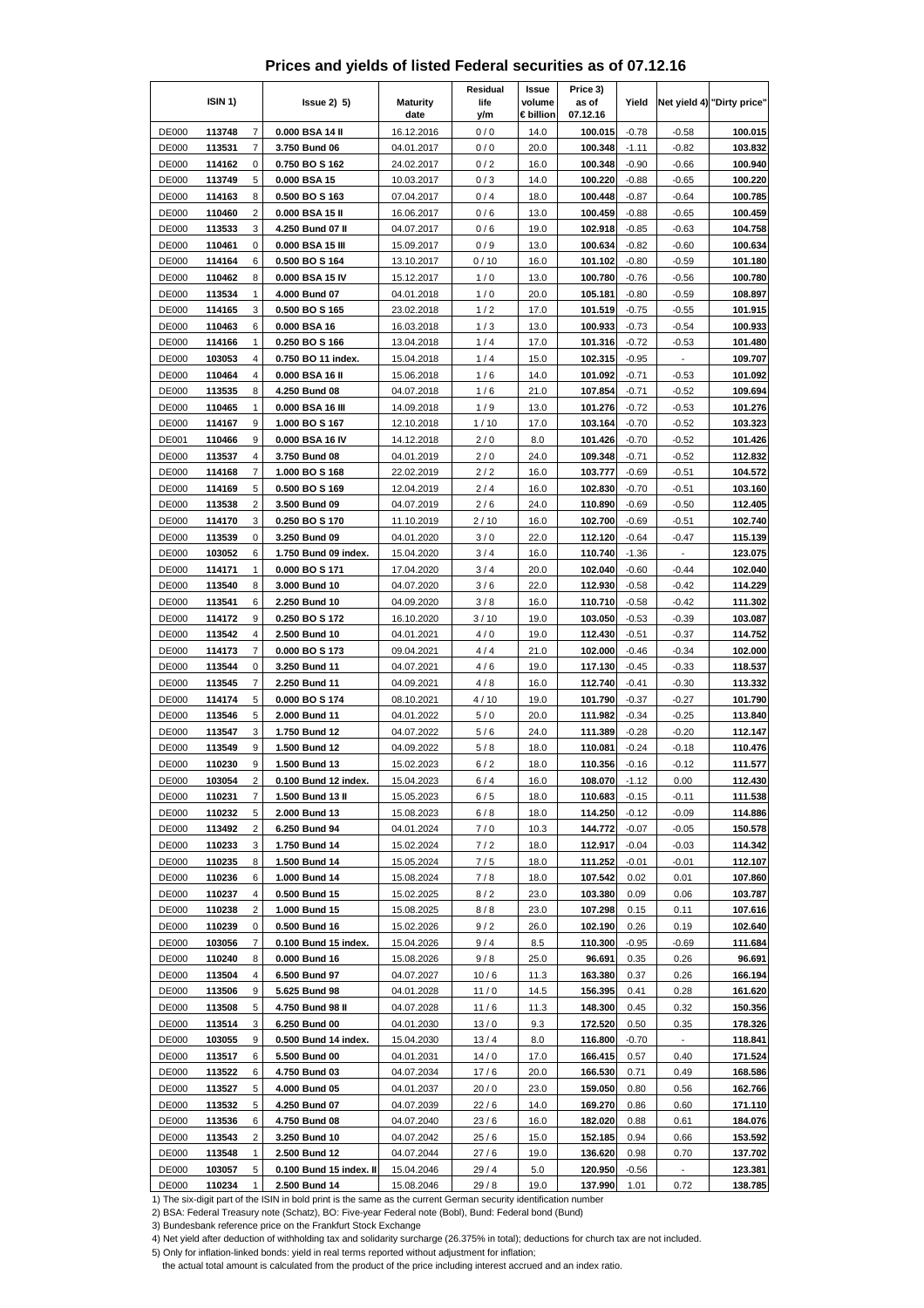|  | Prices and yields of listed Federal securities as of 08.12.16 |  |  |  |
|--|---------------------------------------------------------------|--|--|--|
|--|---------------------------------------------------------------|--|--|--|

|                              | ISIN 1)          |                         | $lssue2)$ 5)                                                                                                     | <b>Maturity</b>          | Residual<br>life | Issue<br>volume | Price 3)<br>as of   | Yield              |                           | Net yield 4) "Dirty price" |
|------------------------------|------------------|-------------------------|------------------------------------------------------------------------------------------------------------------|--------------------------|------------------|-----------------|---------------------|--------------------|---------------------------|----------------------------|
|                              |                  | $\overline{7}$          |                                                                                                                  | date                     | y/m              | € billion       | 08.12.16<br>100.008 |                    |                           | 100.008                    |
| <b>DE000</b><br>DE000        | 113748<br>113531 | 7                       | 0.000 BSA 14 II<br>3.750 Bund 06                                                                                 | 16.12.2016<br>04.01.2017 | 0/0<br>0/0       | 14.0<br>20.0    | 100.311             | $-0.73$<br>$-1.15$ | $-0.54$<br>$-0.86$        | 103.825                    |
| DE000                        | 114162           | 0                       | 0.750 BOS 162                                                                                                    | 24.02.2017               | 0/2              | 16.0            | 100.331             | $-0.88$            | $-0.65$                   | 100.929                    |
| <b>DE000</b>                 | 113749           | 5                       | 0.000 BSA 15                                                                                                     | 10.03.2017               | 0/3              | 14.0            | 100.218             | $-0.90$            | $-0.66$                   | 100.218                    |
| <b>DE000</b>                 | 114163           | 8                       | 0.500 BO S 163                                                                                                   | 07.04.2017               | 0/3              | 18.0            | 100.433             | $-0.86$            | $-0.63$                   | 100.774                    |
| <b>DE000</b>                 | 110460           | $\overline{2}$          | 0.000 BSA 15 II                                                                                                  | 16.06.2017               | 0/6              | 13.0            | 100.433             | $-0.85$            | $-0.62$                   | 100.433                    |
| <b>DE000</b>                 | 113533           | 3                       | 4.250 Bund 07 II                                                                                                 | 04.07.2017               | 0/6              | 19.0            | 102.860             | $-0.83$            | $-0.61$                   | 104.735                    |
| <b>DE000</b>                 | 110461           | 0                       | 0.000 BSA 15 III                                                                                                 | 15.09.2017               | 0/9              | 13.0            | 100.608             | $-0.80$            | $-0.59$                   | 100.608                    |
| <b>DE000</b>                 | 114164           | 6                       | 0.500 BO S 164                                                                                                   | 13.10.2017               | 0/10             | 16.0            | 101.080             | $-0.78$            | $-0.58$                   | 101.162                    |
| <b>DE000</b>                 | 110462           | 8                       | 0.000 BSA 15 IV                                                                                                  | 15.12.2017               | 1/0              | 13.0            | 100.741             | $-0.73$            | $-0.54$                   | 100.741                    |
| <b>DE000</b>                 | 113534           | 1                       | 4.000 Bund 07                                                                                                    | 04.01.2018               | 1/0              | 20.0            | 105.104             | $-0.76$            | $-0.56$                   | 108.853                    |
| <b>DE000</b>                 | 114165           | 3                       | 0.500 BO S 165                                                                                                   | 23.02.2018               | 1/2              | 17.0            | 101.451             | $-0.70$            | $-0.52$                   | 101.851                    |
| <b>DE000</b><br><b>DE000</b> | 110463<br>114166 | 6<br>1                  | 0.000 BSA 16<br>0.250 BO S 166                                                                                   | 16.03.2018<br>13.04.2018 | 1/3<br>1/4       | 13.0<br>17.0    | 100.869<br>101.246  | $-0.69$<br>$-0.68$ | $-0.50$<br>$-0.50$        | 100.869<br>101.412         |
| DE000                        | 103053           | 4                       | 0.750 BO 11 index.                                                                                               | 15.04.2018               | 1/4              | 15.0            | 102.195             | $-0.87$            |                           | 109.614                    |
| <b>DE000</b>                 | 110464           | 4                       | 0.000 BSA 16 II                                                                                                  | 15.06.2018               | 1/6              | 14.0            | 101.017             | $-0.67$            | $-0.49$                   | 101.017                    |
| DE000                        | 113535           | 8                       | 4.250 Bund 08                                                                                                    | 04.07.2018               | 1/6              | 21.0            | 107.751             | $-0.68$            | $-0.50$                   | 109.626                    |
| <b>DE000</b>                 | 110465           | 1                       | 0.000 BSA 16 III                                                                                                 | 14.09.2018               | 1/9              | 13.0            | 101.209             | $-0.68$            | $-0.50$                   | 101.209                    |
| DE000                        | 114167           | 9                       | 1.000 BO S 167                                                                                                   | 12.10.2018               | 1/10             | 17.0            | 103.092             | $-0.67$            | $-0.49$                   | 103.259                    |
| <b>DE001</b>                 | 110466           | 9                       | 0.000 BSA 16 IV                                                                                                  | 14.12.2018               | 2/0              | 8.0             | 101.369             | $-0.68$            | $-0.50$                   | 101.369                    |
| DE000                        | 113537           | 4                       | 3.750 Bund 08                                                                                                    | 04.01.2019               | 2/0              | 24.0            | 109.242             | $-0.68$            | $-0.50$                   | 112.756                    |
| <b>DE000</b>                 | 114168           | 7                       | 1.000 BO S 168                                                                                                   | 22.02.2019               | 2/2              | 16.0            | 103.698             | $-0.67$            | $-0.49$                   | 104.501                    |
| <b>DE000</b>                 | 114169           | 5                       | 0.500 BO S 169                                                                                                   | 12.04.2019               | 2/4              | 16.0            | 102.750             | $-0.67$            | $-0.49$                   | 103.084                    |
| <b>DE000</b>                 | 113538           | $\overline{\mathbf{c}}$ | 3.500 Bund 09                                                                                                    | 04.07.2019               | 2/6              | 24.0            | 110.773             | $-0.66$            | $-0.48$                   | 112.317                    |
| <b>DE000</b>                 | 114170           | 3<br>0                  | 0.250 BO S 170                                                                                                   | 11.10.2019               | 2/10             | 16.0<br>22.0    | 102.618             | $-0.66$            | $-0.49$                   | 102.660                    |
| <b>DE000</b><br>DE000        | 113539<br>103052 | 6                       | 3.250 Bund 09<br>1.750 Bund 09 index.                                                                            | 04.01.2020<br>15.04.2020 | 3/0<br>3/4       | 16.0            | 111.988<br>110.360  | $-0.62$<br>$-1.27$ | $-0.45$<br>$\overline{a}$ | 115.034<br>122.704         |
| <b>DE000</b>                 | 114171           | $\mathbf{1}$            | 0.000 BO S 171                                                                                                   | 17.04.2020               | 3/4              | 20.0            | 101.953             | $-0.58$            | $-0.42$                   | 101.953                    |
| <b>DE000</b>                 | 113540           | 8                       | 3.000 Bund 10                                                                                                    | 04.07.2020               | 3/6              | 22.0            | 112.813             | $-0.55$            | $-0.40$                   | 114.136                    |
| <b>DE000</b>                 | 113541           | 6                       | 2.250 Bund 10                                                                                                    | 04.09.2020               | 3/8              | 16.0            | 110.578             | $-0.55$            | $-0.40$                   | 111.188                    |
| <b>DE000</b>                 | 114172           | 9                       | 0.250 BO S 172                                                                                                   | 16.10.2020               | 3/10             | 19.0            | 102.950             | $-0.51$            | $-0.37$                   | 102.989                    |
| <b>DE000</b>                 | 113542           | 4                       | 2.500 Bund 10                                                                                                    | 04.01.2021               | 4/0              | 19.0            | 112.320             | $-0.49$            | $-0.36$                   | 114.663                    |
| <b>DE000</b>                 | 114173           | 7                       | 0.000 BO S 173                                                                                                   | 09.04.2021               | 4/4              | 21.0            | 101.905             | $-0.44$            | $-0.32$                   | 101.905                    |
| <b>DE000</b>                 | 113544           | 0                       | 3.250 Bund 11                                                                                                    | 04.07.2021               | 4/6              | 19.0            | 117.005             | $-0.43$            | $-0.32$                   | 118.439                    |
| <b>DE000</b>                 | 113545           | 7                       | 2.250 Bund 11                                                                                                    | 04.09.2021               | 4/8              | 16.0            | 112.620             | $-0.39$            | $-0.28$                   | 113.230                    |
| <b>DE000</b>                 | 114174           | 5                       | 0.000 BO S 174                                                                                                   | 08.10.2021               | 4/10             | 19.0            | 101.710             | $-0.35$            | $-0.26$                   | 101.710                    |
| <b>DE000</b>                 | 113546           | 5                       | 2.000 Bund 11                                                                                                    | 04.01.2022               | 5/0              | 20.0            | 111.826<br>111.235  | $-0.31$            | $-0.23$                   | 113.700                    |
| DE000<br><b>DE000</b>        | 113547<br>113549 | 3<br>9                  | 1.750 Bund 12<br>1.500 Bund 12                                                                                   | 04.07.2022<br>04.09.2022 | 5/6<br>5/8       | 24.0<br>18.0    | 109.936             | $-0.25$<br>$-0.22$ | $-0.19$<br>$-0.16$        | 112.007<br>110.343         |
| <b>DE000</b>                 | 110230           | 9                       | 1.500 Bund 13                                                                                                    | 15.02.2023               | 6/2              | 18.0            | 110.270             | $-0.15$            | $-0.11$                   | 111.504                    |
| <b>DE000</b>                 | 103054           | 2                       | 0.100 Bund 12 index.                                                                                             | 15.04.2023               | 6/4              | 16.0            | 107.600             | $-1.05$            | 0.00                      | 111.971                    |
| <b>DE000</b>                 | 110231           | 7                       | 1.500 Bund 13 II                                                                                                 | 15.05.2023               | 6/5              | 18.0            | 110.548             | $-0.13$            | $-0.10$                   | 111.415                    |
| <b>DE000</b>                 | 110232           | 5                       | 2.000 Bund 13                                                                                                    | 15.08.2023               | 6/8              | 18.0            | 114.114             | $-0.11$            | $-0.08$                   | 114.766                    |
| <b>DE000</b>                 | 113492           | $\overline{c}$          | 6.250 Bund 94                                                                                                    | 04.01.2024               | 7/0              | 10.3            | 144.486             | $-0.04$            | $-0.03$                   | 150.343                    |
| <b>DE000</b>                 | 110233           | 3                       | 1.750 Bund 14                                                                                                    | 15.02.2024               | 7/2              | 18.0            | 112.705             | $-0.02$            | $-0.01$                   | 114.144                    |
| <b>DE000</b>                 | 110235           | 8                       | 1.500 Bund 14                                                                                                    | 15.05.2024               | 7/5              | 18.0            | 111.039             | 0.01               | 0.01                      | 111.906                    |
| <b>DE000</b>                 | 110236           | 6                       | 1.000 Bund 14                                                                                                    | 15.08.2024               | 7/8              | 18.0            | 107.351             | 0.04               | 0.03                      | 107.677                    |
| <b>DE000</b>                 | 110237           | 4                       | 0.500 Bund 15                                                                                                    | 15.02.2025               | 8/2              | 23.0            | 103.142             | 0.11               | 0.08                      | 103.553                    |
| <b>DE000</b>                 | 110238           | 2                       | 1.000 Bund 15                                                                                                    | 15.08.2025               | 8/8              | 23.0            | 107.093             | 0.18               | 0.13                      | 107.419                    |
| <b>DE000</b><br>DE000        | 110239<br>103056 | 0<br>$\boldsymbol{7}$   | 0.500 Bund 16<br>0.100 Bund 15 index.                                                                            | 15.02.2026<br>15.04.2026 | 9/2<br>9/4       | 26.0<br>8.5     | 101.976<br>109.570  | 0.28<br>$-0.88$    | 0.21<br>$-0.64$           | 102.430<br>110.974         |
| <b>DE000</b>                 | 110240           | 8                       | 0.000 Bund 16                                                                                                    | 15.08.2026               | 9/8              | 25.0            | 96.505              | 0.37               | 0.27                      | 96.505                     |
| <b>DE000</b>                 | 113504           | 4                       | 6.500 Bund 97                                                                                                    | 04.07.2027               | 10/6             | 11.3            | 163.005             | 0.40               | 0.28                      | 165.872                    |
| DE000                        | 113506           | 9                       | 5.625 Bund 98                                                                                                    | 04.01.2028               | 11/0             | 14.5            | 156.025             | 0.43               | 0.30                      | 161.297                    |
| <b>DE000</b>                 | 113508           | 5                       | 4.750 Bund 98 II                                                                                                 | 04.07.2028               | 11/6             | 11.3            | 147.915             | 0.48               | 0.34                      | 150.010                    |
| <b>DE000</b>                 | 113514           | 3                       | 6.250 Bund 00                                                                                                    | 04.01.2030               | 13/0             | 9.3             | 171.980             | 0.53               | 0.37                      | 177.837                    |
| <b>DE000</b>                 | 103055           | 9                       | 0.500 Bund 14 index.                                                                                             | 15.04.2030               | 13/4             | 8.0             | 115.700             | $-0.62$            |                           | 117.758                    |
| <b>DE000</b>                 | 113517           | 6                       | 5.500 Bund 00                                                                                                    | 04.01.2031               | 14/0             | 17.0            | 165.855             | 0.60               | 0.42                      | 171.009                    |
| <b>DE000</b>                 | 113522           | 6                       | 4.750 Bund 03                                                                                                    | 04.07.2034               | 17/6             | 20.0            | 165.795             | 0.74               | 0.52                      | 167.890                    |
| <b>DE000</b>                 | 113527           | 5                       | 4.000 Bund 05                                                                                                    | 04.01.2037               | 20/0             | 23.0            | 158.170             | 0.84               | 0.59                      | 161.919                    |
| <b>DE000</b>                 | 113532           | 5                       | 4.250 Bund 07                                                                                                    | 04.07.2039               | 22/6             | 14.0            | 168.180             | 0.90               | 0.62                      | 170.055                    |
| <b>DE000</b>                 | 113536           | 6                       | 4.750 Bund 08                                                                                                    | 04.07.2040               | 23/6             | 16.0            | 180.810             | 0.92               | 0.63                      | 182.905                    |
| <b>DE000</b><br><b>DE000</b> | 113543<br>113548 | 2<br>$\mathbf{1}$       | 3.250 Bund 10<br>2.500 Bund 12                                                                                   | 04.07.2042<br>04.07.2044 | 25/6<br>27/6     | 15.0<br>19.0    | 151.030<br>135.515  | 0.98<br>1.02       | 0.69<br>0.72              | 152.464<br>136.618         |
| <b>DE000</b>                 | 103057           | 5                       | 0.100 Bund 15 index. II                                                                                          | 15.04.2046               | 29/4             | 5.0             | 118.470             | $-0.48$            |                           | 120.884                    |
| <b>DE000</b>                 | 110234           | 1                       | 2.500 Bund 14                                                                                                    | 15.08.2046               | 29/8             | 19.0            | 136.790             | 1.05               | 0.75                      | 137.605                    |
|                              |                  |                         | 1) The six-digit part of the ISIN in bold print is the same as the current German security identification number |                          |                  |                 |                     |                    |                           |                            |

3) Bundesbank reference price on the Frankfurt Stock Exchange

4) Net yield after deduction of withholding tax and solidarity surcharge (26.375% in total); deductions for church tax are not included.

5) Only for inflation-linked bonds: yield in real terms reported without adjustment for inflation;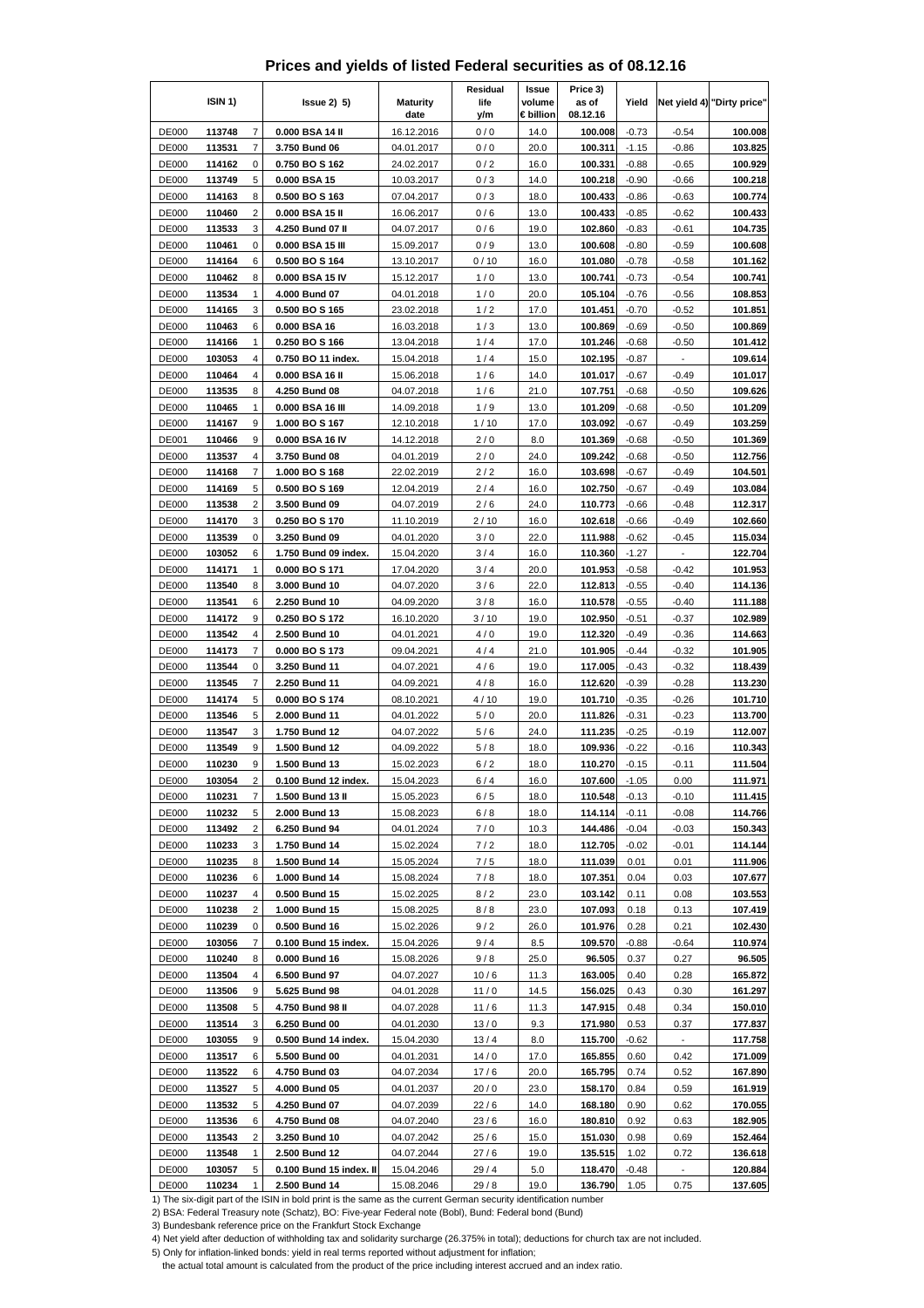|  | Prices and yields of listed Federal securities as of 09.12.16 |  |  |  |
|--|---------------------------------------------------------------|--|--|--|
|--|---------------------------------------------------------------|--|--|--|

|                              | ISIN 1)          |                         | $lssue2)$ 5)                                                                                                     | <b>Maturity</b>          | Residual<br>life | Issue<br>volume   | Price 3)<br>as of   | Yield              |                    | Net yield 4) "Dirty price" |
|------------------------------|------------------|-------------------------|------------------------------------------------------------------------------------------------------------------|--------------------------|------------------|-------------------|---------------------|--------------------|--------------------|----------------------------|
| <b>DE000</b>                 | 113748           | $\overline{7}$          | 0,000 BSA 14 II                                                                                                  | date<br>16.12.2016       | y/m<br>0/0       | € billion<br>14,0 | 09.12.16<br>100,007 | $-0,64$            | $-0,47$            | 100,007                    |
| <b>DE000</b>                 | 113531           | 7                       | 3,750 Bund 06                                                                                                    | 04.01.2017               | 0/0              | 20,0              | 100,296             | $-0,93$            | $-0,69$            | 103,810                    |
| <b>DE000</b>                 | 114162           | 0                       | 0,750 BO S 162                                                                                                   | 24.02.2017               | 0/2              | 16,0              | 100,334             | $-0,89$            | $-0,66$            | 100,932                    |
| <b>DE000</b>                 | 113749           | 5                       | 0,000 BSA 15                                                                                                     | 10.03.2017               | 0/3              | 14,0              | 100,227             | $-0,94$            | $-0,69$            | 100,227                    |
| <b>DE000</b>                 | 114163           | 8                       | 0,500 BO S 163                                                                                                   | 07.04.2017               | 0/3              | 18,0              | 100,438             | $-0,87$            | $-0,64$            | 100,779                    |
| <b>DE000</b>                 | 110460           | $\overline{2}$          | 0,000 BSA 15 II                                                                                                  | 16.06.2017               | 0/6              | 13,0              | 100,440             | $-0,86$            | $-0,63$            | 100,440                    |
| <b>DE000</b>                 | 113533           | 3                       | 4,250 Bund 07 II                                                                                                 | 04.07.2017               | 0/6              | 19,0              | 102,865             | $-0,84$            | $-0,62$            | 104,740                    |
| <b>DE000</b>                 | 110461           | 0                       | 0,000 BSA 15 III                                                                                                 | 15.09.2017               | 0/9              | 13,0              | 100,624             | $-0,82$            | $-0,60$            | 100,624                    |
| <b>DE000</b><br><b>DE000</b> | 114164<br>110462 | 6<br>8                  | 0,500 BO S 164<br>0,000 BSA 15 IV                                                                                | 13.10.2017<br>15.12.2017 | 0/10<br>1/0      | 16,0<br>13,0      | 101,080<br>100,786  | $-0,78$<br>$-0,77$ | $-0,58$<br>$-0,57$ | 101,162<br>100,786         |
| <b>DE000</b>                 | 113534           | 1                       | 4,000 Bund 07                                                                                                    | 04.01.2018               | 1/0              | 20,0              | 105,150             | $-0,80$            | $-0,59$            | 108,899                    |
| <b>DE000</b>                 | 114165           | 3                       | 0,500 BO S 165                                                                                                   | 23.02.2018               | 1/2              | 17,0              | 101,526             | $-0,76$            | $-0,56$            | 101,926                    |
| <b>DE000</b>                 | 110463           | 6                       | 0,000 BSA 16                                                                                                     | 16.03.2018               | 1/3              | 13,0              | 100,928             | $-0,73$            | $-0,54$            | 100,928                    |
| <b>DE000</b>                 | 114166           | 1                       | 0,250 BO S 166                                                                                                   | 13.04.2018               | 1/4              | 17,0              | 101,327             | $-0,74$            | $-0,54$            | 101,493                    |
| DE000                        | 103053           | 4                       | 0,750 BO 11 index.                                                                                               | 15.04.2018               | 1/4              | 15,0              | 102,315             | $-0,96$            |                    | 109,742                    |
| <b>DE000</b>                 | 110464           | 4                       | 0,000 BSA 16 II                                                                                                  | 15.06.2018               | 1/6              | 14,0              | 101,124             | $-0,74$            | $-0,54$            | 101,124                    |
| <b>DE000</b>                 | 113535           | 8                       | 4,250 Bund 08                                                                                                    | 04.07.2018               | 1/6              | 21,0              | 107,847             | $-0,73$            | $-0,54$            | 109,722                    |
| <b>DE000</b><br>DE000        | 110465<br>114167 | 1<br>9                  | 0,000 BSA 16 III<br>1,000 BO S 167                                                                               | 14.09.2018<br>12.10.2018 | 1/9<br>1/10      | 13,0<br>17,0      | 101,331<br>103,211  | $-0,75$<br>$-0,73$ | $-0,55$<br>$-0,54$ | 101,331<br>103,378         |
| <b>DE001</b>                 | 110466           | 9                       | 0,000 BSA 16 IV                                                                                                  | 14.12.2018               | 2/0              | 8,0               | 101,513             | $-0,75$            | $-0,55$            | 101,513                    |
| <b>DE000</b>                 | 113537           | 4                       | 3,750 Bund 08                                                                                                    | 04.01.2019               | 2/0              | 24,0              | 109,391             | $-0,75$            | $-0,55$            | 112,905                    |
| <b>DE000</b>                 | 114168           | 7                       | 1,000 BO S 168                                                                                                   | 22.02.2019               | 2/2              | 16,0              | 103,862             | $-0,74$            | $-0,54$            | 104,665                    |
| <b>DE000</b>                 | 114169           | 5                       | 0,500 BO S 169                                                                                                   | 12.04.2019               | 2/4              | 16,0              | 102,930             | $-0,74$            | $-0,54$            | 103,264                    |
| <b>DE000</b>                 | 113538           | $\overline{\mathbf{c}}$ | 3,500 Bund 09                                                                                                    | 04.07.2019               | 2/6              | 24,0              | 110,980             | $-0,73$            | $-0,54$            | 112,524                    |
| <b>DE000</b>                 | 114170           | 3                       | 0,250 BO S 170                                                                                                   | 11.10.2019               | 2/10             | 16,0              | 102,830             | $-0,74$            | $-0,54$            | 102,872                    |
| <b>DE000</b>                 | 113539           | 0                       | 3,250 Bund 09                                                                                                    | 04.01.2020               | 3/0              | 22,0              | 112,240             | $-0,69$            | $-0,50$            | 115,286                    |
| <b>DE000</b>                 | 103052           | 6<br>$\mathbf{1}$       | 1,750 Bund 09 index.                                                                                             | 15.04.2020               | 3/4              | 16,0              | 110,795             | $-1,38$            | $\overline{a}$     | 123,182                    |
| <b>DE000</b><br><b>DE000</b> | 114171<br>113540 | 8                       | 0,000 BOS 171<br>3,000 Bund 10                                                                                   | 17.04.2020<br>04.07.2020 | 3/4<br>3/6       | 20,0<br>22,0      | 102,225<br>113,095  | $-0,66$<br>$-0,63$ | $-0,48$<br>$-0,46$ | 102,225<br>114,418         |
| <b>DE000</b>                 | 113541           | 6                       | 2,250 Bund 10                                                                                                    | 04.09.2020               | 3/8              | 16,0              | 110,875             | $-0,62$            | $-0,45$            | 111,485                    |
| <b>DE000</b>                 | 114172           | 9                       | 0,250 BO S 172                                                                                                   | 16.10.2020               | 3/10             | 19,0              | 103,255             | $-0,58$            | $-0,43$            | 103,294                    |
| <b>DE000</b>                 | 113542           | 4                       | 2,500 Bund 10                                                                                                    | 04.01.2021               | 4/0              | 19,0              | 112,655             | $-0,57$            | $-0,41$            | 114,998                    |
| <b>DE000</b>                 | 114173           | 7                       | 0,000 BO S 173                                                                                                   | 09.04.2021               | 4/4              | 21,0              | 102,235             | $-0,51$            | $-0,37$            | 102,235                    |
| <b>DE000</b>                 | 113544           | 0                       | 3,250 Bund 11                                                                                                    | 04.07.2021               | 4/6              | 19,0              | 117,370             | $-0,51$            | $-0,37$            | 118,804                    |
| <b>DE000</b>                 | 113545           | 7                       | 2,250 Bund 11                                                                                                    | 04.09.2021               | 4/8              | 16,0              | 112,985             | $-0,46$            | $-0,33$            | 113,595                    |
| <b>DE000</b><br><b>DE000</b> | 114174<br>113546 | 5<br>5                  | 0,000 BO S 174<br>2,000 Bund 11                                                                                  | 08.10.2021<br>04.01.2022 | 4/9<br>5/0       | 19,0<br>20,0      | 102,080<br>112,210  | $-0,43$<br>$-0,38$ | $-0,31$<br>$-0,28$ | 102,080<br>114,084         |
| DE000                        | 113547           | 3                       | 1,750 Bund 12                                                                                                    | 04.07.2022               | 5/6              | 24,0              | 111,594             | $-0,31$            | $-0,23$            | 112,366                    |
| <b>DE000</b>                 | 113549           | 9                       | 1,500 Bund 12                                                                                                    | 04.09.2022               | 5/8              | 18,0              | 110,297             | $-0,28$            | $-0,20$            | 110,704                    |
| <b>DE000</b>                 | 110230           | 9                       | 1,500 Bund 13                                                                                                    | 15.02.2023               | 6/2              | 18,0              | 110,634             | $-0,21$            | $-0,15$            | 111,868                    |
| <b>DE000</b>                 | 103054           | 2                       | 0,100 Bund 12 index.                                                                                             | 15.04.2023               | 6/4              | 16,0              | 108,330             | $-1,16$            | 0,00               | 112,730                    |
| <b>DE000</b>                 | 110231           | 7                       | 1,500 Bund 13 II                                                                                                 | 15.05.2023               | 6/5              | 18,0              | 110,888             | $-0,18$            | $-0,13$            | 111,755                    |
| <b>DE000</b>                 | 110232           | 5                       | 2,000 Bund 13                                                                                                    | 15.08.2023               | 6/8              | 18,0              | 114,418             | $-0,15$            | $-0,11$            | 115,070                    |
| <b>DE000</b>                 | 113492           | 2                       | 6,250 Bund 94                                                                                                    | 04.01.2024               | 7/0              | 10,3              | 144,833             | $-0,08$            | $-0,06$            | 150,690                    |
| <b>DE000</b>                 | 110233           | 3<br>8                  | 1,750 Bund 14                                                                                                    | 15.02.2024               | 7/2              | 18,0              | 112,981             | $-0,05$            | $-0,04$            | 114,420                    |
| <b>DE000</b><br><b>DE000</b> | 110235<br>110236 | 6                       | 1,500 Bund 14<br>1,000 Bund 14                                                                                   | 15.05.2024<br>15.08.2024 | 7/5<br>7/8       | 18,0<br>18,0      | 111,268<br>107,548  | $-0,02$<br>0,02    | $-0,01$<br>0,01    | 112,135<br>107,874         |
| <b>DE000</b>                 | 110237           | 4                       | 0,500 Bund 15                                                                                                    | 15.02.2025               | 8/2              | 23,0              | 103,258             | 0, 10              | 0,07               | 103,669                    |
| <b>DE000</b>                 | 110238           | 2                       | 1,000 Bund 15                                                                                                    | 15.08.2025               | 8/8              | 23,0              | 107,072             | 0, 18              | 0,13               | 107,398                    |
| <b>DE000</b>                 | 110239           | 0                       | 0,500 Bund 16                                                                                                    | 15.02.2026               | 9/2              | 26,0              | 101,965             | 0,28               | 0,21               | 102,419                    |
| <b>DE000</b>                 | 103056           | $\boldsymbol{7}$        | 0,100 Bund 15 index.                                                                                             | 15.04.2026               | 9/4              | 8,5               | 109,815             | $-0,90$            | $-0.66$            | 111,222                    |
| <b>DE000</b>                 | 110240           | 8                       | 0,000 Bund 16                                                                                                    | 15.08.2026               | 9/8              | 25,0              | 96,444              | 0,37               | 0,28               | 96,444                     |
| <b>DE000</b>                 | 113504           | 4                       | 6,500 Bund 97                                                                                                    | 04.07.2027               | 10/6             | 11,3              | 162,760             | 0,41               | 0,29               | 165,627                    |
| <b>DE000</b><br><b>DE000</b> | 113506<br>113508 | 9<br>5                  | 5,625 Bund 98<br>4,750 Bund 98 II                                                                                | 04.01.2028<br>04.07.2028 | 11/0<br>11/6     | 14,5<br>11,3      | 155,660<br>147,495  | 0,45<br>0,51       | 0,32<br>0,36       | 160,932<br>149,590         |
| <b>DE000</b>                 | 113514           | 3                       | 6,250 Bund 00                                                                                                    | 04.01.2030               | 13/0             | 9,3               | 171,175             | 0,58               | 0,40               | 177,032                    |
| <b>DE000</b>                 | 103055           | 9                       | 0,500 Bund 14 index.                                                                                             | 15.04.2030               | 13/4             | 8,0               | 115,650             | $-0,62$            |                    | 117,707                    |
| <b>DE000</b>                 | 113517           | 6                       | 5,500 Bund 00                                                                                                    | 04.01.2031               | 14/0             | 17,0              | 164,925             | 0,65               | 0,45               | 170,079                    |
| <b>DE000</b>                 | 113522           | 6                       | 4,750 Bund 03                                                                                                    | 04.07.2034               | 17/6             | 20,0              | 164,180             | 0,81               | 0,57               | 166,275                    |
| <b>DE000</b>                 | 113527           | 5                       | 4,000 Bund 05                                                                                                    | 04.01.2037               | 20/0             | 23,0              | 156,100             | 0,92               | 0,65               | 159,849                    |
| <b>DE000</b>                 | 113532           | 5                       | 4,250 Bund 07                                                                                                    | 04.07.2039               | 22/6             | 14,0              | 165,420             | 1,00               | 0,69               | 167,295                    |
| <b>DE000</b>                 | 113536           | 6                       | 4,750 Bund 08                                                                                                    | 04.07.2040               | 23/6             | 16,0              | 177,605             | 1,03               | 0,71               | 179,700                    |
| <b>DE000</b>                 | 113543           | $\overline{\mathbf{c}}$ | 3,250 Bund 10                                                                                                    | 04.07.2042               | 25/6             | 15,0              | 147,720             | 1,10               | 0,77               | 149,154                    |
| <b>DE000</b><br><b>DE000</b> | 113548<br>103057 | $\mathbf{1}$<br>5       | 2,500 Bund 12<br>0,100 Bund 15 index. II                                                                         | 04.07.2044<br>15.04.2046 | 27/6<br>29/4     | 19,0<br>5,0       | 132,290<br>115,750  | 1,13<br>$-0,40$    | 0,81               | 133,393                    |
| <b>DE000</b>                 | 110234           | 1                       | 2,500 Bund 14                                                                                                    | 15.08.2046               | 29/8             | 19,0              | 133,360             | 1,16               | 0,83               | 118,110<br>134,175         |
|                              |                  |                         | 1) The six-digit part of the ISIN in bold print is the same as the current German security identification number |                          |                  |                   |                     |                    |                    |                            |

3) Bundesbank reference price on the Frankfurt Stock Exchange

4) Net yield after deduction of withholding tax and solidarity surcharge (26.375% in total); deductions for church tax are not included.

5) Only for inflation-linked bonds: yield in real terms reported without adjustment for inflation;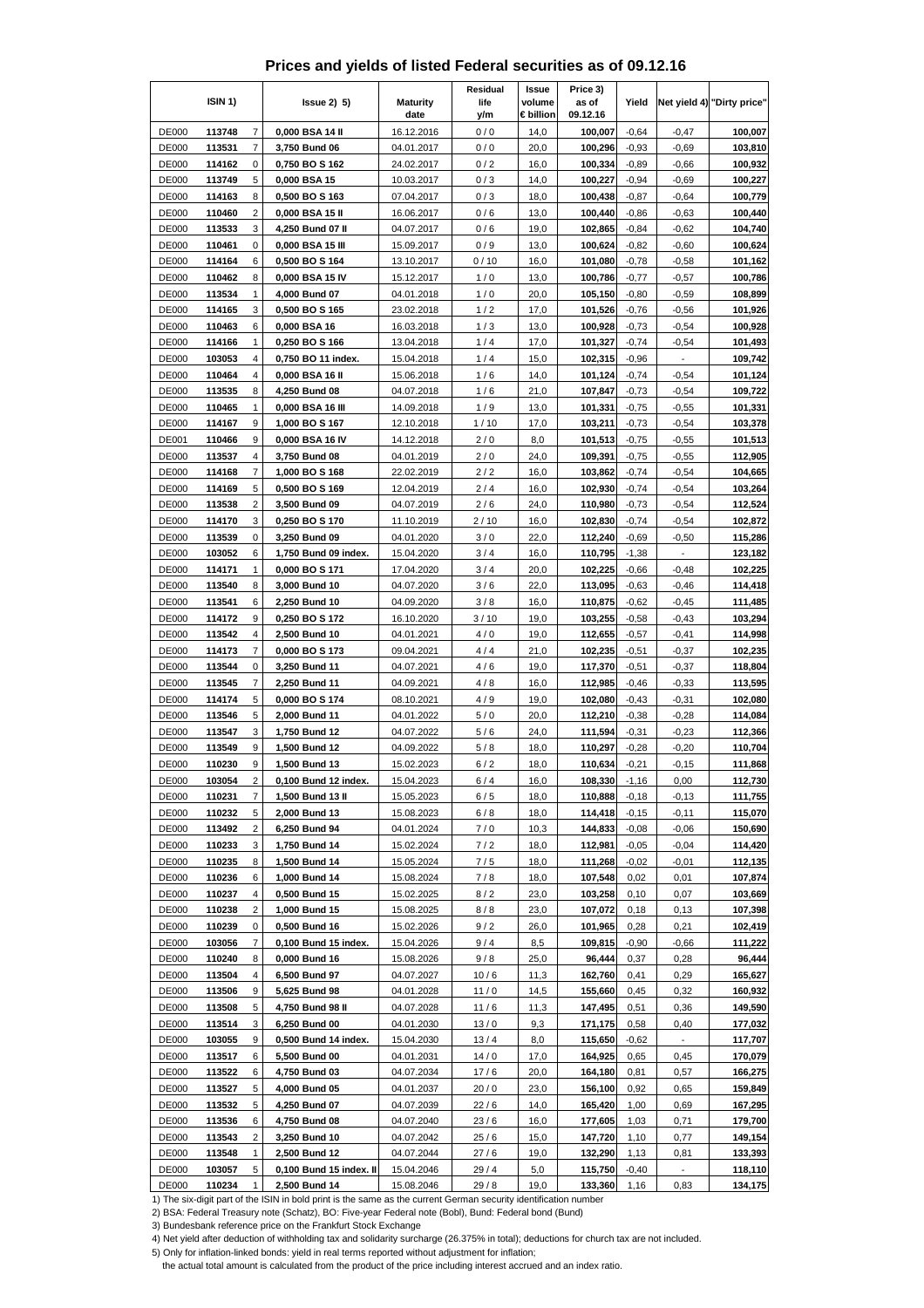## **Prices and yields of listed Federal securities as of 12.12.16**

|                              | ISIN <sub>1</sub> ) |                         | $lssue2)$ 5)                                                                                                                      | <b>Maturity</b>          | Residual<br>life | Issue<br>volume   | Price 3)<br>as of   | Yield              |                    | Net yield 4) "Dirty price" |
|------------------------------|---------------------|-------------------------|-----------------------------------------------------------------------------------------------------------------------------------|--------------------------|------------------|-------------------|---------------------|--------------------|--------------------|----------------------------|
| <b>DE000</b>                 | 113748              | $\overline{7}$          | 0.000 BSA 14 II                                                                                                                   | date<br>16.12.2016       | y/m<br>0/0       | € billion<br>14.0 | 12.12.16<br>100.005 | $-0.91$            | $-0.67$            | 100.005                    |
| <b>DE000</b>                 | 113531              | $\overline{7}$          | 3.750 Bund 06                                                                                                                     | 04.01.2017               | 0/0              | 20.0              | 100.283             | $-1.14$            | $-0.85$            | 103.818                    |
| <b>DE000</b>                 | 114162              | 0                       | 0.750 BO S 162                                                                                                                    | 24.02.2017               | 0/2              | 16.0              | 100.324             | $-0.89$            | $-0.66$            | 100.926                    |
| DE000                        | 113749              | 5                       | 0.000 BSA 15                                                                                                                      | 10.03.2017               | 0/2              | 14.0              | 100.221             | $-0.94$            | $-0.69$            | 100.221                    |
| <b>DE000</b>                 | 114163              | 8                       | 0.500 BO S 163                                                                                                                    | 07.04.2017               | 0/3              | 18.0              | 100.432             | $-0.88$            | $-0.65$            | 100.776                    |
| DE000                        | 110460              | $\overline{2}$          | 0.000 BSA 15 II                                                                                                                   | 16.06.2017               | 0/6              | 13.0              | 100.430             | $-0.85$            | $-0.63$            | 100.430                    |
| DE000                        | 113533              | 3                       | 4.250 Bund 07 II                                                                                                                  | 04.07.2017               | 0/6              | 19.0              | 102.840             | $-0.84$            | $-0.62$            | 104.738                    |
| <b>DE000</b><br><b>DE000</b> | 110461              | $\mathbf 0$<br>6        | 0.000 BSA 15 III                                                                                                                  | 15.09.2017               | 0/9<br>0/10      | 13.0              | 100.610             | $-0.80$            | $-0.59$            | 100.610<br>101.145         |
| <b>DE000</b>                 | 114164<br>110462    | 8                       | 0.500 BO S 164<br>0.000 BSA 15 IV                                                                                                 | 13.10.2017<br>15.12.2017 | 1/0              | 16.0<br>13.0      | 101.060<br>100.770  | $-0.77$<br>-0.76   | $-0.57$<br>$-0.56$ | 100.770                    |
| <b>DE000</b>                 | 113534              | 1                       | 4.000 Bund 07                                                                                                                     | 04.01.2018               | 1/0              | 20.0              | 105.118             | $-0.80$            | $-0.59$            | 108.888                    |
| <b>DE000</b>                 | 114165              | 3                       | 0.500 BO S 165                                                                                                                    | 23.02.2018               | 1/2              | 17.0              | 101.509             | $-0.75$            | $-0.55$            | 101.912                    |
| <b>DE000</b>                 | 110463              | 6                       | 0.000 BSA 16                                                                                                                      | 16.03.2018               | 1/3              | 13.0              | 100.915             | $-0.72$            | $-0.53$            | 100.915                    |
| <b>DE000</b>                 | 114166              | 1                       | 0.250 BO S 166                                                                                                                    | 13.04.2018               | 1/4              | 17.0              | 101.310             | -0.73              | $-0.54$            | 101.478                    |
| <b>DE000</b>                 | 103053              | 4                       | 0.750 BO 11 index.                                                                                                                | 15.04.2018               | 1/4              | 15.0              | 102.320             | $-0.97$            | $\blacksquare$     | 109.770                    |
| <b>DE000</b>                 | 110464              | $\overline{4}$          | 0.000 BSA 16 II                                                                                                                   | 15.06.2018               | 1/6              | 14.0              | 101.112             | $-0.73$            | $-0.54$            | 101.112                    |
| <b>DE000</b>                 | 113535              | 8                       | 4.250 Bund 08                                                                                                                     | 04.07.2018               | 1/6              | 21.0              | 107.805             | $-0.73$            | $-0.53$            | 109.703                    |
| <b>DE000</b>                 | 110465              | 1                       | 0.000 BSA 16 III                                                                                                                  | 14.09.2018               | 1/9              | 13.0              | 101.330             | $-0.75$            | $-0.55$            | 101.330                    |
| <b>DE000</b><br>DE001        | 114167<br>110466    | 9<br>9                  | 1.000 BO S 167<br>0.000 BSA 16 IV                                                                                                 | 12.10.2018               | 1/10<br>2/0      | 17.0<br>8.0       | 103.203<br>101.517  | $-0.73$<br>$-0.75$ | $-0.54$<br>$-0.55$ | 103.376<br>101.517         |
| <b>DE000</b>                 | 113537              | 4                       | 3.750 Bund 08                                                                                                                     | 14.12.2018<br>04.01.2019 | 2/0              | 24.0              | 109.378             | $-0.76$            | $-0.55$            | 112.913                    |
| <b>DE000</b>                 | 114168              | 7                       | 1.000 BO S 168                                                                                                                    | 22.02.2019               | 2/2              | 16.0              | 103.855             | $-0.74$            | $-0.54$            | 104.664                    |
| <b>DE000</b>                 | 114169              | 5                       | 0.500 BO S 169                                                                                                                    | 12.04.2019               | 2/4              | 16.0              | 102.925             | $-0.74$            | $-0.55$            | 103.262                    |
| DE000                        | 113538              | 2                       | 3.500 Bund 09                                                                                                                     | 04.07.2019               | 2/6              | 24.0              | 110.965             | $-0.74$            | $-0.54$            | 112.528                    |
| <b>DE000</b>                 | 114170              | 3                       | 0.250 BO S 170                                                                                                                    | 11.10.2019               | 2/9              | 16.0              | 102.825             | $-0.74$            | $-0.54$            | 102.869                    |
| DE000                        | 113539              | 0                       | 3.250 Bund 09                                                                                                                     | 04.01.2020               | 3/0              | 22.0              | 112.220             | $-0.69$            | $-0.50$            | 115.284                    |
| <b>DE000</b>                 | 103052              | 6                       | 1.750 Bund 09 index.                                                                                                              | 15.04.2020               | 3/4              | 16.0              | 110.855             | $-1.41$            |                    | 123.279                    |
| DE000                        | 114171              | 1                       | 0.000 BOS 171                                                                                                                     | 17.04.2020               | 3/4              | 20.0              | 102.215             | $-0.65$            | $-0.48$            | 102.215                    |
| <b>DE000</b>                 | 113540              | 8                       | 3.000 Bund 10                                                                                                                     | 04.07.2020               | 3/6              | 22.0              | 113.070             | $-0.63$            | $-0.46$            | 114.410                    |
| DE000                        | 113541              | 6                       | 2.250 Bund 10                                                                                                                     | 04.09.2020               | 3/8              | 16.0              | 110.860             | $-0.62$            | $-0.45$            | 111.483                    |
| <b>DE000</b>                 | 114172              | 9                       | 0.250 BO S 172                                                                                                                    | 16.10.2020               | 3/10             | 19.0              | 103.240             | $-0.58$            | $-0.43$            | 103.280                    |
| <b>DE000</b><br>DE000        | 113542<br>114173    | 4<br>$\overline{7}$     | 2.500 Bund 10<br>0.000 BO S 173                                                                                                   | 04.01.2021<br>09.04.2021 | 4/0<br>4/3       | 19.0<br>21.0      | 112.620<br>102.210  | $-0.57$<br>$-0.50$ | $-0.41$<br>$-0.37$ | 114.977<br>102.210         |
| DE000                        | 113544              | 0                       | 3.250 Bund 11                                                                                                                     | 04.07.2021               | 4/6              | 19.0              | 117.330             | $-0.50$            | $-0.36$            | 118.781                    |
| <b>DE000</b>                 | 113545              | $\overline{7}$          | 2.250 Bund 11                                                                                                                     | 04.09.2021               | 4/8              | 16.0              | 112.960             | $-0.46$            | $-0.33$            | 113.583                    |
| <b>DE000</b>                 | 114174              | 5                       | 0.000 BO S 174                                                                                                                    | 08.10.2021               | 4/9              | 19.0              | 102.060             | $-0.42$            | $-0.31$            | 102.060                    |
| DE000                        | 113546              | 5                       | 2.000 Bund 11                                                                                                                     | 04.01.2022               | 5/0              | 20.0              | 112.160             | -0.38              | $-0.27$            | 114.045                    |
| DE000                        | 113547              | 3                       | 1.750 Bund 12                                                                                                                     | 04.07.2022               | 5/6              | 24.0              | 111.530             | -0.31              | $-0.22$            | 112.312                    |
| <b>DE000</b>                 | 113549              | 9                       | 1.500 Bund 12                                                                                                                     | 04.09.2022               | 5/8              | 18.0              | 110.215             | $-0.27$            | $-0.20$            | 110.630                    |
| <b>DE000</b>                 | 110230              | 9                       | 1.500 Bund 13                                                                                                                     | 15.02.2023               | 6/2              | 18.0              | 110.570             | $-0.20$            | $-0.15$            | 111.812                    |
| <b>DE000</b>                 | 103054              | $\overline{\mathbf{c}}$ | 0.100 Bund 12 index.                                                                                                              | 15.04.2023               | 6/4              | 16.0              | 108.335             | $-1.16$            | 0.00               | 112.754                    |
| <b>DE000</b>                 | 110231              | 7                       | 1.500 Bund 13 II                                                                                                                  | 15.05.2023               | 6/5              | 18.0              | 110.805             | $-0.17$            | $-0.13$            | 111.680                    |
| <b>DE000</b>                 | 110232              | 5                       | 2.000 Bund 13                                                                                                                     | 15.08.2023               | 6/8              | 18.0              | 114.325             | $-0.14$            | $-0.10$            | 114.988<br>150.586         |
| <b>DE000</b><br><b>DE000</b> | 113492<br>110233    | 2<br>3                  | 6.250 Bund 94<br>1.750 Bund 14                                                                                                    | 04.01.2024<br>15.02.2024 | 7/0<br>7/2       | 10.3<br>18.0      | 144.695<br>112.850  | $-0.07$<br>$-0.04$ | $-0.05$<br>$-0.03$ | 114.299                    |
| <b>DE000</b>                 | 110235              | 8                       | 1.500 Bund 14                                                                                                                     | 15.05.2024               | 7/5              | 18.0              | 111.115             | 0.00               | 0.00               | 111.990                    |
| <b>DE000</b>                 | 110236              | 6                       | 1.000 Bund 14                                                                                                                     | 15.08.2024               | 7/8              | 18.0              | 107.375             | 0.04               | 0.03               | 107.707                    |
| <b>DE000</b>                 | 110237              | 4                       | 0.500 Bund 15                                                                                                                     | 15.02.2025               | 8/2              | 23.0              | 103.040             | 0.13               | 0.09               | 103.454                    |
| <b>DE000</b>                 | 110238              | 2                       | 1.000 Bund 15                                                                                                                     | 15.08.2025               | 8/8              | 23.0              | 106.885             | 0.20               | 0.14               | 107.217                    |
| <b>DE000</b>                 | 110239              | 0                       | 0.500 Bund 16                                                                                                                     | 15.02.2026               | 9/2              | 26.0              | 101.780             | 0.30               | 0.22               | 102.236                    |
| <b>DE000</b>                 | 103056              | 7                       | 0.100 Bund 15 index.                                                                                                              | 15.04.2026               | 9/4              | 8.5               | 109.865             | $-0.91$            | $-0.66$            | 111.291                    |
| <b>DE000</b>                 | 110240              | 8                       | 0.000 Bund 16                                                                                                                     | 15.08.2026               | 9/8              | 25.0              | 96.250              | 0.40               | 0.29               | 96.250                     |
| <b>DE000</b>                 | 113504              | 4                       | 6.500 Bund 97                                                                                                                     | 04.07.2027               | 10/6             | 11.3              | 162.430             | 0.43               | 0.30               | 165.333                    |
| <b>DE000</b>                 | 113506              | 9                       | 5.625 Bund 98                                                                                                                     | 04.01.2028               | 11/0             | 14.5              | 155.320             | 0.48               | 0.33               | 160.622                    |
| <b>DE000</b><br><b>DE000</b> | 113508<br>113514    | 5<br>3                  | 4.750 Bund 98 II<br>6.250 Bund 00                                                                                                 | 04.07.2028<br>04.01.2030 | 11/6<br>13/0     | 11.3<br>9.3       | 147.150<br>170.650  | 0.53<br>0.61       | 0.37<br>0.42       | 149.271<br>176.541         |
| <b>DE000</b>                 | 103055              | 9                       | 0.500 Bund 14 index.                                                                                                              | 15.04.2030               | 13/4             | 8.0               | 115.650             | $-0.62$            | $\blacksquare$     | 117.730                    |
| DE000                        | 113517              | 6                       | 5.500 Bund 00                                                                                                                     | 04.01.2031               | 14/0             | 17.0              | 164.330             | 0.68               | 0.48               | 169.514                    |
| <b>DE000</b>                 | 113522              | 6                       | 4.750 Bund 03                                                                                                                     | 04.07.2034               | 17/6             | 20.0              | 163.310             | 0.85               | 0.59               | 165.431                    |
| <b>DE000</b>                 | 113527              | 5                       | 4.000 Bund 05                                                                                                                     | 04.01.2037               | 20/0             | 23.0              | 155.050             | 0.97               | 0.68               | 158.820                    |
| DE000                        | 113532              | 5                       | 4.250 Bund 07                                                                                                                     | 04.07.2039               | 22/6             | 14.0              | 164.150             | 1.04               | 0.73               | 166.048                    |
| <b>DE000</b>                 | 113536              | 6                       | 4.750 Bund 08                                                                                                                     | 04.07.2040               | 23/6             | 16.0              | 176.220             | 1.07               | 0.74               | 178.341                    |
| <b>DE000</b>                 | 113543              | 2                       | 3.250 Bund 10                                                                                                                     | 04.07.2042               | 25/6             | 15.0              | 146.390             | 1.15               | 0.81               | 147.841                    |
| <b>DE000</b>                 | 113548              | 1                       | 2.500 Bund 12                                                                                                                     | 04.07.2044               | 27/6             | 19.0              | 130.910             | 1.18               | 0.84               | 132.026                    |
| <b>DE000</b>                 | 103057              | 5                       | 0.100 Bund 15 index. II                                                                                                           | 15.04.2046               | 29/4             | 5.0               | 115.200             | $-0.39$            |                    | 117.570                    |
| <b>DE000</b>                 | 110234              | 1                       | 2.500 Bund 14<br>1) The six-digit part of the ISIN in bold print is the same as the current German security identification number | 15.08.2046               | 29/8             | 19.0              | 132.050             | 1.21               | 0.86               | 132.879                    |

2) BSA: Federal Treasury note (Schatz), BO: Five-year Federal note (Bobl), Bund: Federal bond (Bund)

3) Bundesbank reference price on the Frankfurt Stock Exchange

4) Net yield after deduction of withholding tax and solidarity surcharge (26.375% in total); deductions for church tax are not included.

5) Only for inflation-linked bonds: yield in real terms reported without adjustment for inflation;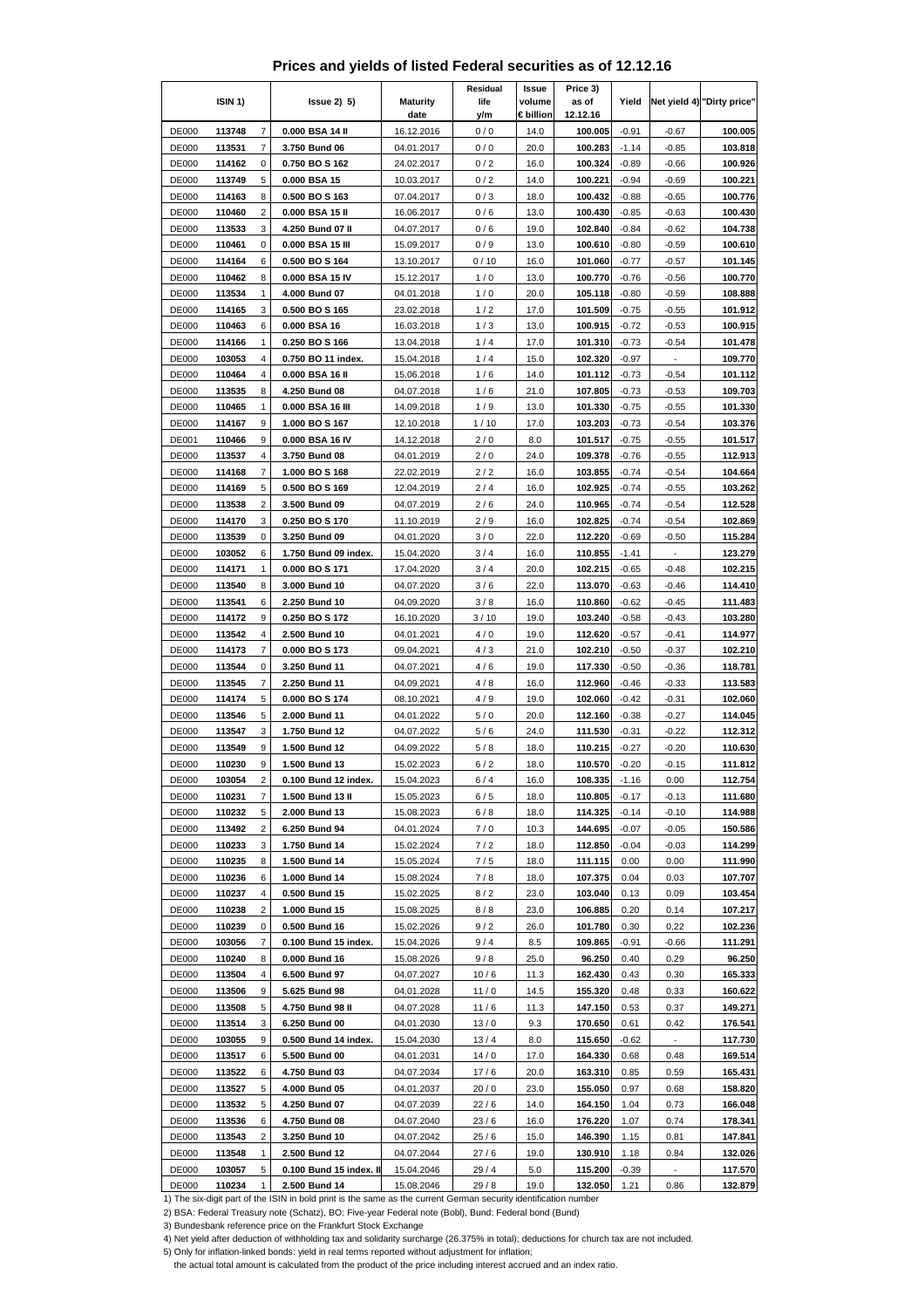|  | Prices and yields of listed Federal securities as of 13.12.16 |  |  |  |
|--|---------------------------------------------------------------|--|--|--|
|--|---------------------------------------------------------------|--|--|--|

|                              | ISIN 1)          |                         | $lssue2)$ 5)                                                                                                     | <b>Maturity</b>          | Residual<br>life | Issue<br>volume | Price 3)<br>as of  | Yield              |                    | Net yield 4) "Dirty price" |
|------------------------------|------------------|-------------------------|------------------------------------------------------------------------------------------------------------------|--------------------------|------------------|-----------------|--------------------|--------------------|--------------------|----------------------------|
|                              |                  |                         |                                                                                                                  | date                     | y/m              | € billion       | 13.12.16           |                    |                    |                            |
| <b>DE000</b>                 | 113748           | $\overline{7}$          | 0.000 BSA 14 II                                                                                                  | 16.12.2016               | 0/0              | 14.0            | 100.002            | $-0.73$            | $-0.54$            | 100.002                    |
| <b>DE000</b><br><b>DE000</b> | 113531           | $\overline{7}$<br>0     | 3.750 Bund 06                                                                                                    | 04.01.2017               | 0/0              | 20.0            | 100.269            | $-1.13$            | $-0.84$            | 103.814                    |
| <b>DE000</b>                 | 114162<br>113749 | 5                       | 0.750 BO S 162<br>0.000 BSA 15                                                                                   | 24.02.2017<br>10.03.2017 | 0/2<br>0/2       | 16.0<br>14.0    | 100.322<br>100.220 | $-0.90$<br>-0.94   | $-0.66$<br>$-0.69$ | 100.927<br>100.220         |
| <b>DE000</b>                 | 114163           | 8                       | 0.500 BO S 163                                                                                                   | 07.04.2017               | 0/3              | 18.0            | 100.429            | $-0.88$            | $-0.65$            | 100.774                    |
| <b>DE000</b>                 | 110460           | $\overline{2}$          | 0.000 BSA 15 II                                                                                                  | 16.06.2017               | 0/6              | 13.0            | 100.426            | $-0.85$            | $-0.62$            | 100.426                    |
| <b>DE000</b>                 | 113533           | 3                       | 4.250 Bund 07 II                                                                                                 | 04.07.2017               | 0/6              | 19.0            | 102.827            | $-0.84$            | $-0.62$            | 104.737                    |
| <b>DE000</b>                 | 110461           | 0                       | 0.000 BSA 15 III                                                                                                 | 15.09.2017               | 0/9              | 13.0            | 100.611            | $-0.81$            | $-0.60$            | 100.611                    |
| <b>DE000</b>                 | 114164           | 6                       | 0.500 BO S 164                                                                                                   | 13.10.2017               | 0/10             | 16.0            | 101.054            | $-0.77$            | $-0.56$            | 101.140                    |
| <b>DE000</b>                 | 110462           | 8                       | 0.000 BSA 15 IV                                                                                                  | 15.12.2017               | 1/0              | 13.0            | 100.767            | $-0.76$            | $-0.56$            | 100.767                    |
| <b>DE000</b>                 | 113534           | 1                       | 4.000 Bund 07                                                                                                    | 04.01.2018               | 1/0              | 20.0            | 105.105            | $-0.80$            | $-0.59$            | 108.886                    |
| <b>DE000</b>                 | 114165           | 3                       | 0.500 BO S 165                                                                                                   | 23.02.2018               | 1/2              | 17.0            | 101.508            | $-0.76$            | $-0.56$            | 101.912                    |
| <b>DE000</b>                 | 110463           | 6                       | 0.000 BSA 16                                                                                                     | 16.03.2018               | 1/3              | 13.0            | 100.935            | $-0.74$            | $-0.55$            | 100.935                    |
| <b>DE000</b>                 | 114166           | 1                       | 0.250 BO S 166                                                                                                   | 13.04.2018               | 1/4              | 17.0            | 101.314            | $-0.73$            | $-0.54$            | 101.482                    |
| DE000                        | 103053           | 4                       | 0.750 BO 11 index.                                                                                               | 15.04.2018               | 1/4              | 15.0            | 102.310            | $-0.96$            |                    | 109.771                    |
| <b>DE000</b>                 | 110464           | 4<br>8                  | 0.000 BSA 16 II                                                                                                  | 15.06.2018               | 1/6              | 14.0            | 101.121            | $-0.74$            | $-0.55$            | 101.121                    |
| <b>DE000</b><br><b>DE000</b> | 113535<br>110465 | 1                       | 4.250 Bund 08<br>0.000 BSA 16 III                                                                                | 04.07.2018<br>14.09.2018 | 1/6<br>1/9       | 21.0<br>13.0    | 107.806<br>101.325 | $-0.73$<br>$-0.75$ | $-0.54$<br>$-0.55$ | 109.716<br>101.325         |
| DE000                        | 114167           | 9                       | 1.000 BO S 167                                                                                                   | 12.10.2018               | 1/9              | 17.0            | 103.217            | $-0.74$            | $-0.55$            | 103.392                    |
| <b>DE001</b>                 | 110466           | 9                       | 0.000 BSA 16 IV                                                                                                  | 14.12.2018               | 2/0              | 8.0             | 101.515            | $-0.75$            | $-0.55$            | 101.515                    |
| <b>DE000</b>                 | 113537           | 4                       | 3.750 Bund 08                                                                                                    | 04.01.2019               | 2/0              | 24.0            | 109.363            | $-0.75$            | $-0.55$            | 112.908                    |
| <b>DE000</b>                 | 114168           | 7                       | 1.000 BO S 168                                                                                                   | 22.02.2019               | 2/2              | 16.0            | 103.850            | $-0.74$            | $-0.54$            | 104.661                    |
| <b>DE000</b>                 | 114169           | 5                       | 0.500 BO S 169                                                                                                   | 12.04.2019               | 2/3              | 16.0            | 102.935            | $-0.75$            | $-0.55$            | 103.273                    |
| <b>DE000</b>                 | 113538           | $\overline{\mathbf{c}}$ | 3.500 Bund 09                                                                                                    | 04.07.2019               | 2/6              | 24.0            | 110.970            | $-0.74$            | $-0.54$            | 112.543                    |
| <b>DE000</b>                 | 114170           | 3                       | 0.250 BO S 170                                                                                                   | 11.10.2019               | 2/9              | 16.0            | 102.830            | $-0.74$            | $-0.54$            | 102.875                    |
| <b>DE000</b>                 | 113539           | 0                       | 3.250 Bund 09                                                                                                    | 04.01.2020               | 3/0              | 22.0            | 112.230            | $-0.70$            | $-0.51$            | 115.302                    |
| DE000                        | 103052           | 6                       | 1.750 Bund 09 index.                                                                                             | 15.04.2020               | 3/4              | 16.0            | 110.890            | $-1.42$            | $\overline{a}$     | 123.333                    |
| <b>DE000</b>                 | 114171           | $\mathbf{1}$            | 0.000 BO S 171                                                                                                   | 17.04.2020               | 3/4              | 20.0            | 102.235            | $-0.66$            | $-0.49$            | 102.235                    |
| <b>DE000</b>                 | 113540           | 8                       | 3.000 Bund 10                                                                                                    | 04.07.2020               | 3/6              | 22.0            | 113.095            | $-0.63$            | $-0.46$            | 114.443                    |
| <b>DE000</b>                 | 113541           | 6                       | 2.250 Bund 10                                                                                                    | 04.09.2020               | 3/8              | 16.0            | 110.890            | $-0.63$            | $-0.46$            | 111.519                    |
| <b>DE000</b><br><b>DE000</b> | 114172<br>113542 | 9<br>4                  | 0.250 BO S 172                                                                                                   | 16.10.2020               | 3/10<br>4/0      | 19.0<br>19.0    | 103.275<br>112.675 | $-0.59$<br>$-0.58$ | $-0.43$            | 103.316<br>115.038         |
| <b>DE000</b>                 | 114173           | 7                       | 2.500 Bund 10<br>0.000 BO S 173                                                                                  | 04.01.2021<br>09.04.2021 | 4/3              | 21.0            | 102.255            | $-0.52$            | $-0.42$<br>$-0.38$ | 102.255                    |
| <b>DE000</b>                 | 113544           | 0                       | 3.250 Bund 11                                                                                                    | 04.07.2021               | 4/6              | 19.0            | 117.395            | $-0.52$            | $-0.37$            | 118.855                    |
| <b>DE000</b>                 | 113545           | 7                       | 2.250 Bund 11                                                                                                    | 04.09.2021               | 4/8              | 16.0            | 113.020            | $-0.47$            | $-0.34$            | 113.649                    |
| <b>DE000</b>                 | 114174           | 5                       | 0.000 BO S 174                                                                                                   | 08.10.2021               | 4/9              | 19.0            | 102.105            | $-0.43$            | $-0.32$            | 102.105                    |
| <b>DE000</b>                 | 113546           | 5                       | 2.000 Bund 11                                                                                                    | 04.01.2022               | 5/0              | 20.0            | 112.180            | $-0.38$            | $-0.28$            | 114.071                    |
| DE000                        | 113547           | 3                       | 1.750 Bund 12                                                                                                    | 04.07.2022               | 5/6              | 24.0            | 111.565            | $-0.31$            | $-0.23$            | 112.351                    |
| <b>DE000</b>                 | 113549           | 9                       | 1.500 Bund 12                                                                                                    | 04.09.2022               | 5/8              | 18.0            | 110.255            | $-0.28$            | $-0.20$            | 110.674                    |
| <b>DE000</b>                 | 110230           | 9                       | 1.500 Bund 13                                                                                                    | 15.02.2023               | 6/2              | 18.0            | 110.630            | $-0.21$            | $-0.15$            | 111.876                    |
| <b>DE000</b>                 | 103054           | 2                       | 0.100 Bund 12 index.                                                                                             | 15.04.2023               | 6/4              | 16.0            | 108.370            | $-1.17$            | 0.00               | 112.800                    |
| <b>DE000</b>                 | 110231           | 7                       | 1.500 Bund 13 II                                                                                                 | 15.05.2023               | 6/5              | 18.0            | 110.890            | $-0.19$            | $-0.14$            | 111.769                    |
| <b>DE000</b>                 | 110232           | 5                       | 2.000 Bund 13                                                                                                    | 15.08.2023               | 6/8              | 18.0            | 114.415            | $-0.15$            | $-0.11$            | 115.083                    |
| <b>DE000</b>                 | 113492           | $\overline{c}$          | 6.250 Bund 94                                                                                                    | 04.01.2024               | 7/0              | 10.3            | 144.770            | $-0.08$            | $-0.05$            | 150.678                    |
| <b>DE000</b>                 | 110233           | 3<br>8                  | 1.750 Bund 14                                                                                                    | 15.02.2024               | 7/2              | 18.0            | 112.965            | $-0.05$            | $-0.04$            | 114.419                    |
| <b>DE000</b><br><b>DE000</b> | 110235<br>110236 | 6                       | 1.500 Bund 14<br>1.000 Bund 14                                                                                   | 15.05.2024<br>15.08.2024 | 7/5<br>7/8       | 18.0<br>18.0    | 111.230<br>107.500 | $-0.01$<br>0.02    | $-0.01$<br>0.02    | 112.109<br>107.834         |
| <b>DE000</b>                 | 110237           | 4                       | 0.500 Bund 15                                                                                                    | 15.02.2025               | 8/2              | 23.0            | 103.210            | 0.11               | 0.08               | 103.625                    |
| <b>DE000</b>                 | 110238           | 2                       | 1.000 Bund 15                                                                                                    | 15.08.2025               | 8/8              | 23.0            | 107.100            | 0.17               | 0.13               | 107.434                    |
| <b>DE000</b>                 | 110239           | 0                       | 0.500 Bund 16                                                                                                    | 15.02.2026               | 9/2              | 26.0            | 102.030            | 0.28               | 0.20               | 102.488                    |
| DE000                        | 103056           | $\boldsymbol{7}$        | 0.100 Bund 15 index.                                                                                             | 15.04.2026               | 9/4              | 8.5             | 110.210            | $-0.94$            | $-0.69$            | 111.651                    |
| <b>DE000</b>                 | 110240           | 8                       | 0.000 Bund 16                                                                                                    | 15.08.2026               | 9/8              | 25.0            | 96.510             | 0.37               | 0.27               | 96.510                     |
| <b>DE000</b>                 | 113504           | 4                       | 6.500 Bund 97                                                                                                    | 04.07.2027               | 10/6             | 11.3            | 162.820            | 0.41               | 0.28               | 165.741                    |
| DE000                        | 113506           | 9                       | 5.625 Bund 98                                                                                                    | 04.01.2028               | 11/0             | 14.5            | 155.780            | 0.44               | 0.31               | 161.098                    |
| <b>DE000</b>                 | 113508           | 5                       | 4.750 Bund 98 II                                                                                                 | 04.07.2028               | 11/6             | 11.3            | 147.670            | 0.49               | 0.35               | 149.804                    |
| <b>DE000</b>                 | 113514           | 3                       | 6.250 Bund 00                                                                                                    | 04.01.2030               | 13/0             | 9.3             | 171.340            | 0.57               | 0.39               | 177.248                    |
| <b>DE000</b>                 | 103055           | 9                       | 0.500 Bund 14 index.                                                                                             | 15.04.2030               | 13/4             | 8.0             | 115.820            | $-0.63$            |                    | 117.913                    |
| <b>DE000</b>                 | 113517           | 6                       | 5.500 Bund 00                                                                                                    | 04.01.2031               | 14/0             | 17.0            | 165.160            | 0.64               | 0.44               | 170.359                    |
| <b>DE000</b><br><b>DE000</b> | 113522<br>113527 | 6                       | 4.750 Bund 03<br>4.000 Bund 05                                                                                   | 04.07.2034<br>04.01.2037 | 17/6             | 20.0<br>23.0    | 164.520<br>156.460 | 0.80<br>0.91       | 0.55<br>0.64       | 166.654<br>160.241         |
| <b>DE000</b>                 | 113532           | 5<br>5                  | 4.250 Bund 07                                                                                                    | 04.07.2039               | 20/0<br>22/6     | 14.0            | 165.830            | 0.98               | 0.68               | 167.740                    |
| <b>DE000</b>                 | 113536           | 6                       | 4.750 Bund 08                                                                                                    | 04.07.2040               | 23/6             | 16.0            | 178.100            | 1.01               | 0.70               | 180.234                    |
| <b>DE000</b>                 | 113543           | 2                       | 3.250 Bund 10                                                                                                    | 04.07.2042               | 25/6             | 15.0            | 148.230            | 1.08               | 0.76               | 149.690                    |
| <b>DE000</b>                 | 113548           | $\mathbf{1}$            | 2.500 Bund 12                                                                                                    | 04.07.2044               | 27/6             | 19.0            | 132.690            | 1.12               | 0.80               | 133.813                    |
| <b>DE000</b>                 | 103057           | 5                       | 0.100 Bund 15 index. II                                                                                          | 15.04.2046               | 29/4             | 5.0             | 116.130            | $-0.42$            |                    | 118.528                    |
| <b>DE000</b>                 | 110234           | 1                       | 2.500 Bund 14                                                                                                    | 15.08.2046               | 29/8             | 19.0            | 133.860            | 1.15               | 0.82               | 134.696                    |
|                              |                  |                         | 1) The six-digit part of the ISIN in bold print is the same as the current German security identification number |                          |                  |                 |                    |                    |                    |                            |

3) Bundesbank reference price on the Frankfurt Stock Exchange

4) Net yield after deduction of withholding tax and solidarity surcharge (26.375% in total); deductions for church tax are not included.

5) Only for inflation-linked bonds: yield in real terms reported without adjustment for inflation;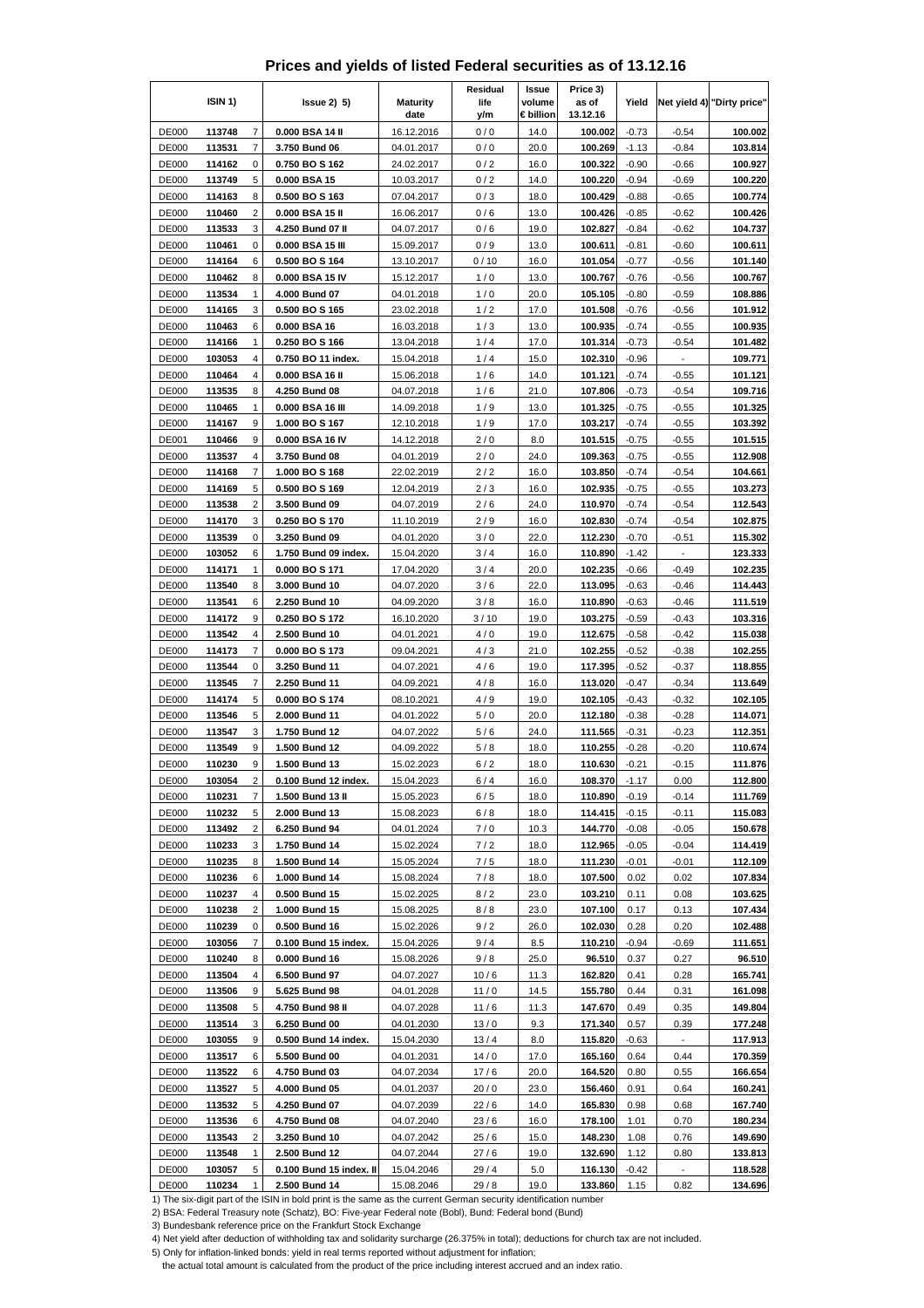|  | Prices and yields of listed Federal securities as of 14.12.16 |  |  |  |
|--|---------------------------------------------------------------|--|--|--|
|--|---------------------------------------------------------------|--|--|--|

|                              | ISIN 1)          |        | $lssue2)$ 5)                          | <b>Maturity</b><br>date  | Residual<br>life<br>y/m | Issue<br>volume<br>€ billion | Price 3)<br>as of<br>14.12.16 | Yield              |                          | Net yield 4) "Dirty price" |
|------------------------------|------------------|--------|---------------------------------------|--------------------------|-------------------------|------------------------------|-------------------------------|--------------------|--------------------------|----------------------------|
| <b>DE000</b>                 | 113531           | 7      | 3.750 Bund 06                         | 04.01.2017               | 0/0                     | 20.0                         | 100.258                       | $-1.18$            | $-0.87$                  | 103.813                    |
| <b>DE000</b>                 | 114162           | 0      | 0.750 BO S 162                        | 24.02.2017               | 0/2                     | 16.0                         | 100.320                       | $-0.91$            | $-0.67$                  | 100.927                    |
| <b>DE000</b>                 | 113749           | 5      | 0.000 BSA 15                          | 10.03.2017               | 0/2                     | 14.0                         | 100.220                       | $-0.95$            | $-0.70$                  | 100.220                    |
| <b>DE000</b>                 | 114163           | 8      | 0.500 BOS 163                         | 07.04.2017               | 0/3                     | 18.0                         | 100.427                       | $-0.88$            | $-0.65$                  | 100.774                    |
| <b>DE000</b>                 | 110460           | 2      | 0.000 BSA 15 II                       | 16.06.2017               | 0/6                     | 13.0                         | 100.425                       | $-0.85$            | $-0.62$                  | 100.425                    |
| <b>DE000</b>                 | 113533           | 3      | 4.250 Bund 07 II                      | 04.07.2017               | 0/6                     | 19.0                         | 102.812                       | $-0.84$            | $-0.62$                  | 104.733                    |
| <b>DE000</b>                 | 110461           | 0      | 0.000 BSA 15 III                      | 15.09.2017               | 0/9                     | 13.0                         | 100.610                       | $-0.81$            | $-0.60$                  | 100.610                    |
| <b>DE000</b>                 | 114164           | 6<br>8 | 0.500 BO S 164                        | 13.10.2017               | 0/9                     | 16.0                         | 101.062                       | $-0.78$            | $-0.57$                  | 101.150                    |
| <b>DE000</b><br><b>DE000</b> | 110462<br>113534 | 1      | 0.000 BSA 15 IV<br>4.000 Bund 07      | 15.12.2017<br>04.01.2018 | 1/0<br>1/0              | 13.0<br>20.0                 | 100.775<br>105.094            | $-0.77$<br>$-0.80$ | $-0.57$<br>$-0.59$       | 100.775<br>108.886         |
| DE000                        | 114165           | 3      | 0.500 BO S 165                        | 23.02.2018               | 1/2                     | 17.0                         | 101.520                       | $-0.77$            | $-0.57$                  | 101.926                    |
| <b>DE000</b>                 | 110463           | 6      | 0.000 BSA 16                          | 16.03.2018               | 1/3                     | 13.0                         | 100.948                       | $-0.75$            | $-0.56$                  | 100.948                    |
| DE000                        | 114166           | 1      | 0.250 BO S 166                        | 13.04.2018               | 1/3                     | 17.0                         | 101.333                       | $-0.75$            | $-0.55$                  | 101.502                    |
| <b>DE000</b>                 | 103053           | 4      | 0.750 BO 11 index.                    | 15.04.2018               | 1/4                     | 15.0                         | 102.320                       | $-0.98$            | $\overline{\phantom{0}}$ | 109.792                    |
| DE000                        | 110464           | 4      | 0.000 BSA 16 II                       | 15.06.2018               | 1/6                     | 14.0                         | 101.144                       | $-0.76$            | $-0.56$                  | 101.144                    |
| <b>DE000</b>                 | 113535           | 8      | 4.250 Bund 08                         | 04.07.2018               | 1/6                     | 21.0                         | 107.820                       | $-0.75$            | $-0.55$                  | 109.741                    |
| <b>DE000</b>                 | 110465           | 1      | 0.000 BSA 16 III                      | 14.09.2018               | 1/9                     | 13.0                         | 101.345                       | $-0.76$            | $-0.56$                  | 101.345                    |
| <b>DE000</b>                 | 114167           | 9      | 1.000 BO S 167                        | 12.10.2018               | 1/9                     | 17.0                         | 103.240                       | $-0.76$            | $-0.56$                  | 103.418                    |
| DE001                        | 110466           | 9      | 0.000 BSA 16 IV                       | 14.12.2018               | 2/0                     | 8.0                          | 101.549                       | $-0.77$            | $-0.56$                  | 101.549                    |
| <b>DE000</b><br><b>DE000</b> | 113537           | 4<br>7 | 3.750 Bund 08                         | 04.01.2019               | 2/0                     | 24.0                         | 109.388<br>103.872            | $-0.77$            | $-0.56$                  | 112.943                    |
| <b>DE000</b>                 | 114168<br>114169 | 5      | 1.000 BO S 168<br>0.500 BO S 169      | 22.02.2019<br>12.04.2019 | 2/2<br>2/3              | 16.0<br>16.0                 | 102.950                       | $-0.75$<br>$-0.76$ | $-0.55$<br>$-0.55$       | 104.686<br>103.290         |
| <b>DE000</b>                 | 113538           | 2      | 3.500 Bund 09                         | 04.07.2019               | 2/6                     | 24.0                         | 110.980                       | $-0.75$            | $-0.55$                  | 112.562                    |
| <b>DE000</b>                 | 114170           | 3      | 0.250 BO S 170                        | 11.10.2019               | 2/9                     | 16.0                         | 102.860                       | $-0.75$            | $-0.55$                  | 102.905                    |
| <b>DE000</b>                 | 113539           | 0      | 3.250 Bund 09                         | 04.01.2020               | 3/0                     | 22.0                         | 112.260                       | $-0.71$            | $-0.52$                  | 115.341                    |
| <b>DE000</b>                 | 103052           | 6      | 1.750 Bund 09 index.                  | 15.04.2020               | 3/4                     | 16.0                         | 110.830                       | $-1.40$            |                          | 123.282                    |
| <b>DE000</b>                 | 114171           | 1      | 0.000 BO S 171                        | 17.04.2020               | 3/4                     | 20.0                         | 102.270                       | $-0.67$            | $-0.49$                  | 102.270                    |
| <b>DE000</b>                 | 113540           | 8      | 3.000 Bund 10                         | 04.07.2020               | 3/6                     | 22.0                         | 113.130                       | $-0.65$            | $-0.47$                  | 114.486                    |
| <b>DE000</b>                 | 113541           | 6      | 2.250 Bund 10                         | 04.09.2020               | 3/8                     | 16.0                         | 110.920                       | $-0.64$            | $-0.47$                  | 111.555                    |
| <b>DE000</b>                 | 114172           | 9      | 0.250 BO S 172                        | 16.10.2020               | 3/10                    | 19.0                         | 103.330                       | $-0.61$            | $-0.44$                  | 103.372                    |
| <b>DE000</b>                 | 113542           | 4      | 2.500 Bund 10                         | 04.01.2021               | 4/0                     | 19.0                         | 112.730                       | $-0.59$            | $-0.43$                  | 115.100                    |
| <b>DE000</b><br><b>DE000</b> | 114173           | 7      | 0.000 BO S 173                        | 09.04.2021               | 4/3                     | 21.0                         | 102.340                       | $-0.53$            | $-0.39$                  | 102.340                    |
| <b>DE000</b>                 | 113544<br>113545 | 0<br>7 | 3.250 Bund 11<br>2.250 Bund 11        | 04.07.2021<br>04.09.2021 | 4/6<br>4/8              | 19.0<br>16.0                 | 117.480<br>113.120            | $-0.54$<br>$-0.49$ | $-0.39$<br>$-0.36$       | 118.949<br>113.755         |
| <b>DE000</b>                 | 114174           | 5      | 0.000 BOS 174                         | 08.10.2021               | 4/9                     | 19.0                         | 102.220                       | $-0.46$            | $-0.33$                  | 102.220                    |
| <b>DE000</b>                 | 113546           | 5      | 2.000 Bund 11                         | 04.01.2022               | 5/0                     | 20.0                         | 112.340                       | $-0.41$            | $-0.30$                  | 114.236                    |
| <b>DE000</b>                 | 113547           | 3      | 1.750 Bund 12                         | 04.07.2022               | 5/6                     | 24.0                         | 111.750                       | $-0.34$            | $-0.25$                  | 112.541                    |
| DE000                        | 113549           | 9      | 1.500 Bund 12                         | 04.09.2022               | 5/8                     | 18.0                         | 110.450                       | $-0.31$            | $-0.22$                  | 110.873                    |
| <b>DE000</b>                 | 110230           | 9      | 1.500 Bund 13                         | 15.02.2023               | 6/2                     | 18.0                         | 110.874                       | $-0.25$            | $-0.18$                  | 112.124                    |
| <b>DE000</b>                 | 103054           | 2      | 0.100 Bund 12 index.                  | 15.04.2023               | 6/4                     | 16.0                         | 108.350                       | $-1.16$            | 0.00                     | 112.789                    |
| <b>DE000</b>                 | 110231           | 7      | 1.500 Bund 13 II                      | 15.05.2023               | 6/5                     | 18.0                         | 111.160                       | $-0.23$            | $-0.16$                  | 112.044                    |
| <b>DE000</b>                 | 110232           | 5      | 2.000 Bund 13                         | 15.08.2023               | 6/8                     | 18.0                         | 114.700                       | $-0.19$            | $-0.14$                  | 115.374                    |
| <b>DE000</b>                 | 113492           | 2      | 6.250 Bund 94                         | 04.01.2024               | 7/0                     | 10.3                         | 145.095                       | $-0.12$            | $-0.08$                  | 151.021                    |
| <b>DE000</b><br><b>DE000</b> | 110233<br>110235 | 3<br>8 | 1.750 Bund 14<br>1.500 Bund 14        | 15.02.2024<br>15.05.2024 | $7/2$<br>7/5            | 18.0<br>18.0                 | 113.275<br>111.583            | $-0.10$<br>$-0.06$ | $-0.07$<br>$-0.04$       | 114.733<br>112.467         |
| <b>DE000</b>                 | 110236           | 6      | 1.000 Bund 14                         | 15.08.2024               | 7/8                     | 18.0                         | 107.810                       | $-0.02$            | $-0.01$                  | 108.147                    |
| <b>DE000</b>                 | 110237           | 4      | 0.500 Bund 15                         | 15.02.2025               | 8/2                     | 23.0                         | 103.550                       | 0.06               | 0.05                     | 103.967                    |
| <b>DE000</b>                 | 110238           | 2      | 1.000 Bund 15                         | 15.08.2025               | 8/8                     | 23.0                         | 107.445                       | 0.13               | 0.10                     | 107.782                    |
| <b>DE000</b>                 | 110239           | 0      | 0.500 Bund 16                         | 15.02.2026               | 9/2                     | 26.0                         | 102.390                       | 0.24               | 0.17                     | 102.849                    |
| DE000                        | 103056           | 7      | 0.100 Bund 15 index.                  | 15.04.2026               | 9/4                     | 8.5                          | 110.250                       | $-0.95$            | $-0.69$                  | 111.701                    |
| DE000                        | 110240           | 8      | 0.000 Bund 16                         | 15.08.2026               | 9/8                     | 25.0                         | 96.840                        | 0.33               | 0.25                     | 96.840                     |
| <b>DE000</b>                 | 113504           | 4      | 6.500 Bund 97                         | 04.07.2027               | 10/6                    | 11.3                         | 163.330                       | 0.37               | 0.26                     | 166.268                    |
| DE000                        | 113506           | 9      | 5.625 Bund 98                         | 04.01.2028               | 11/0                    | 14.5                         | 156.240                       | 0.41               | 0.29                     | 161.573                    |
| DE000                        | 113508           | 5      | 4.750 Bund 98 II                      | 04.07.2028               | 11/6                    | 11.3                         | 148.115                       | 0.46               | 0.33                     | 150.262                    |
| DE000<br><b>DE000</b>        | 113514<br>103055 | 3<br>9 | 6.250 Bund 00<br>0.500 Bund 14 index. | 04.01.2030<br>15.04.2030 | 13/0<br>13/4            | 9.3<br>8.0                   | 171.900<br>116.450            | 0.53<br>$-0.68$    | 0.37<br>$\blacksquare$   | 177.826<br>118.564         |
| DE000                        | 113517           | 6      | 5.500 Bund 00                         | 04.01.2031               | 14/0                    | 17.0                         | 165.800                       | 0.60               | 0.42                     | 171.014                    |
| DE000                        | 113522           | 6      | 4.750 Bund 03                         | 04.07.2034               | 17/6                    | 20.0                         | 165.350                       | 0.76               | 0.53                     | 167.497                    |
| DE000                        | 113527           | 5      | 4.000 Bund 05                         | 04.01.2037               | 20/0                    | 23.0                         | 157.410                       | 0.87               | 0.61                     | 161.202                    |
| <b>DE000</b>                 | 113532           | 5      | 4.250 Bund 07                         | 04.07.2039               | 22/6                    | 14.0                         | 167.020                       | 0.94               | 0.65                     | 168.941                    |
| DE000                        | 113536           | 6      | 4.750 Bund 08                         | 04.07.2040               | 23/6                    | 16.0                         | 179.410                       | 0.96               | 0.67                     | 181.557                    |
| <b>DE000</b>                 | 113543           | 2      | 3.250 Bund 10                         | 04.07.2042               | 25/6                    | 15.0                         | 149.500                       | 1.03               | 0.73                     | 150.969                    |
| <b>DE000</b>                 | 113548           | 1      | 2.500 Bund 12                         | 04.07.2044               | 27/6                    | 19.0                         | 133.960                       | 1.07               | 0.76                     | 135.090                    |
| <b>DE000</b>                 | 103057           | 5      | 0.100 Bund 15 index. II               | 15.04.2046               | 29/4                    | 5.0                          | 117.940                       | $-0.47$            | $\overline{\phantom{a}}$ | 120.385                    |
| DE000                        | 110234           |        | 2.500 Bund 14                         | 15.08.2046               | 29 / 8                  | 19.0                         | 135.330                       | 1.10               | 0.78                     | 136.172                    |

3) Bundesbank reference price on the Frankfurt Stock Exchange

4) Net yield after deduction of withholding tax and solidarity surcharge (26.375% in total); deductions for church tax are not included.

5) Only for inflation-linked bonds: yield in real terms reported without adjustment for inflation;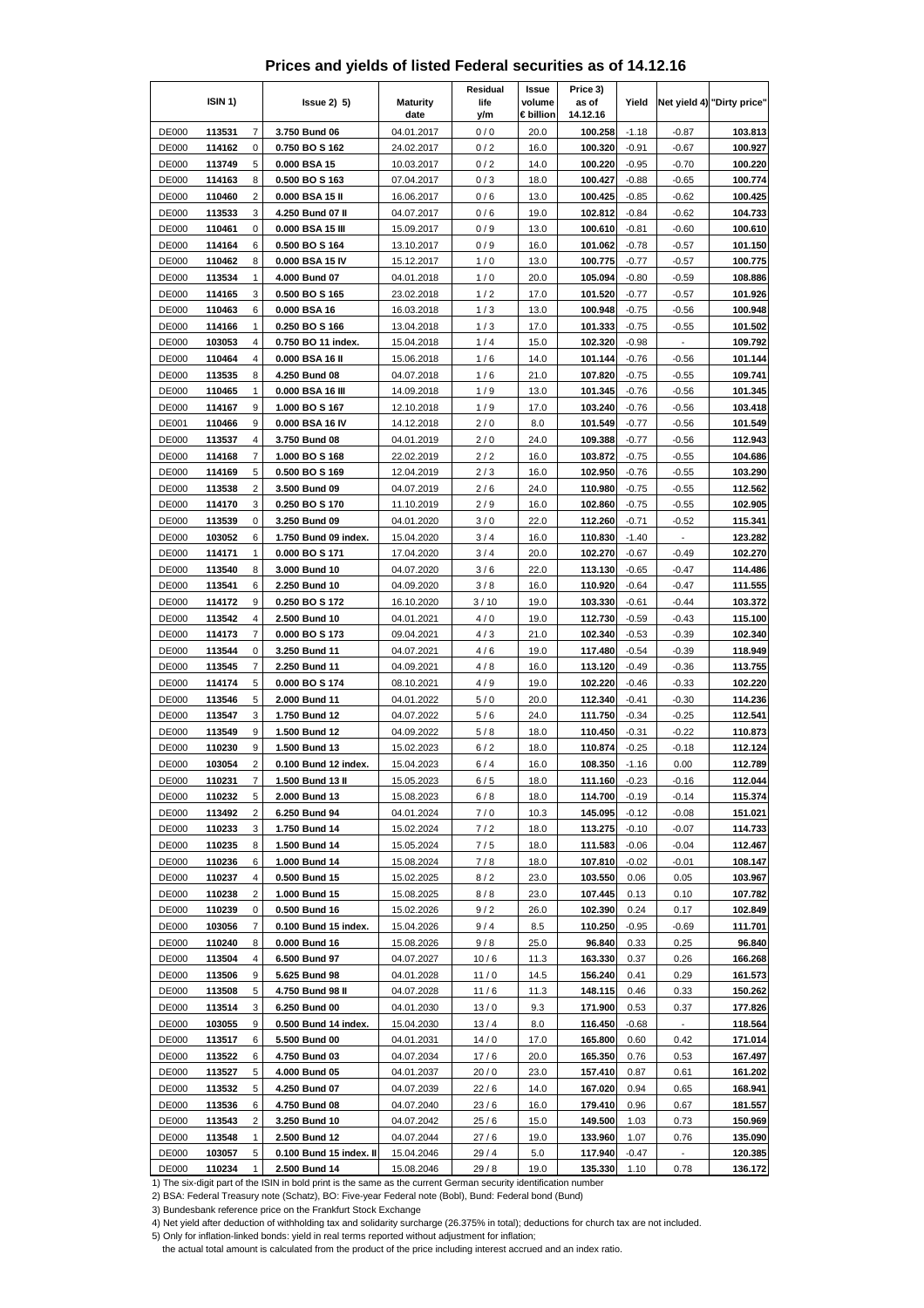## **Prices and yields of listed Federal securities as of 15.12.16**

|                              |                  |                     |                                   |                          | Residual     | Issue               | Price 3)           |                    |                          |                            |
|------------------------------|------------------|---------------------|-----------------------------------|--------------------------|--------------|---------------------|--------------------|--------------------|--------------------------|----------------------------|
|                              | ISIN 1)          |                     | lssue2)5                          | <b>Maturity</b><br>date  | life<br>y/m  | volume<br>€ billion | as of<br>15.12.16  | Yield              |                          | Net yield 4) "Dirty price" |
| <b>DE000</b>                 | 113531           | 7                   | 3.750 Bund 06                     | 04.01.2017               | 0/0          | 20.0                | 100.228            | $-1.41$            | $-1.05$                  | 103.814                    |
| <b>DE000</b>                 | 114162           | 0                   | 0.750 BO S 162                    | 24.02.2017               | 0/2          | 16.0                | 100.310            | $-0.93$            | $-0.69$                  | 100.923                    |
| <b>DE000</b>                 | 113749           | 5                   | 0.000 BSA 15                      | 10.03.2017               | 0/2          | 14.0                | 100.215            | $-0.97$            | $-0.71$                  | 100.215                    |
| <b>DE000</b>                 | 114163           | 8                   | 0.500 BO S 163                    | 07.04.2017               | 0/3          | 18.0                | 100.429            | $-0.93$            | $-0.68$                  | 100.780                    |
| <b>DE000</b>                 | 110460           | $\overline{2}$      | 0.000 BSA 15 II                   | 16.06.2017               | 0/6          | 13.0                | 100.421            | $-0.85$            | $-0.63$                  | 100.421                    |
| DE000                        | 113533           | 3                   | 4.250 Bund 07 II                  | 04.07.2017               | 0/6          | 19.0                | 102.780            | $-0.86$            | $-0.64$                  | 104.736                    |
| <b>DE000</b>                 | 110461           | 0                   | 0.000 BSA 15 III                  | 15.09.2017               | 0/9          | 13.0                | 100.610            | $-0.82$            | $-0.60$                  | 100.610                    |
| <b>DE000</b>                 | 114164           | 6                   | 0.500 BO S 164                    | 13.10.2017               | 0/9          | 16.0                | 101.075            | -0.81              | $-0.59$                  | 101.167                    |
| <b>DE000</b>                 | 110462           | 8                   | 0.000 BSA 15 IV                   | 15.12.2017               | 1/0          | 13.0                | 100.782            | $-0.78$            | $-0.58$                  | 100.782                    |
| <b>DE000</b>                 | 113534           | $\mathbf{1}$        | 4.000 Bund 07                     | 04.01.2018               | 1/0          | 20.0                | 105.079            | $-0.82$            | $-0.61$                  | 108.904                    |
| <b>DE000</b>                 | 114165           | 3                   | 0.500 BO S 165                    | 23.02.2018               | 1/2          | 17.0                | 101.530            | $-0.78$            | $-0.58$                  | 101.940                    |
| <b>DE000</b>                 | 110463           | 6                   | 0.000 BSA 16                      | 16.03.2018               | 1/3          | 13.0                | 100.970            | -0.78              | $-0.57$                  | 100.970                    |
| <b>DE000</b>                 | 114166           | $\mathbf{1}$        | 0.250 BO S 166                    | 13.04.2018               | 1/3          | 17.0                | 101.365            | $-0.78$            | $-0.57$                  | 101.536                    |
| <b>DE000</b>                 | 103053           | 4                   | 0.750 BO 11 index.                | 15.04.2018               | 1/4          | 15.0                | 102.270            | $-0.95$            | Ξ                        | 109.773                    |
| <b>DE000</b>                 | 110464           | 4                   | 0.000 BSA 16 II                   | 15.06.2018               | 1/6          | 14.0                | 101.163            | $-0.77$            | $-0.57$                  | 101.163                    |
| <b>DE000</b>                 | 113535           | 8                   | 4.250 Bund 08                     | 04.07.2018               | 1/6          | 21.0                | 107.802            | $-0.77$            | $-0.56$                  | 109.758                    |
| <b>DE000</b>                 | 110465           | $\mathbf{1}$        | 0.000 BSA 16 III                  | 14.09.2018               | 1/8          | 13.0                | 101.350            | $-0.77$            | $-0.57$                  | 101.350                    |
| <b>DE000</b>                 | 114167           | 9                   | 1.000 BO S 167                    | 12.10.2018               | 1/9          | 17.0                | 103.245            | $-0.77$            | $-0.57$                  | 103.431                    |
| <b>DE001</b>                 | 110466           | 9                   | 0.000 BSA 16 IV                   | 14.12.2018               | 1/11         | 8.0                 | 101.560            | $-0.78$            | $-0.57$                  | 101.560                    |
| <b>DE000</b>                 | 113537           | $\overline{4}$<br>7 | 3.750 Bund 08                     | 04.01.2019               | 2/0          | 24.0                | 109.369<br>103.872 | $-0.78$            | $-0.57$                  | 112.955<br>104.694         |
| <b>DE000</b>                 | 114168<br>114169 | 5                   | 1.000 BO S 168                    | 22.02.2019               | 2/2          | 16.0                |                    | $-0.76$            | $-0.56$                  | 103.284                    |
| <b>DE000</b><br>DE000        | 113538           | $\overline{2}$      | 0.500 BO S 169<br>3.500 Bund 09   | 12.04.2019<br>04.07.2019 | 2/3<br>2/6   | 16.0<br>24.0        | 102.940<br>110.950 | $-0.76$<br>$-0.75$ | $-0.55$<br>$-0.55$       | 112.561                    |
| <b>DE000</b>                 | 114170           | 3                   | 0.250 BO S 170                    | 11.10.2019               | 2/9          | 16.0                | 102.840            | $-0.75$            | $-0.55$                  | 102.887                    |
| <b>DE000</b>                 | 113539           | 0                   | 3.250 Bund 09                     | 04.01.2020               | 3/0          | 22.0                | 112.230            | $-0.71$            | $-0.52$                  | 115.338                    |
| DE000                        | 103052           | 6                   | 1.750 Bund 09 index.              | 15.04.2020               | 3/4          | 16.0                | 110.750            | $-1.39$            |                          | 123.242                    |
| DE000                        | 114171           | $\mathbf{1}$        | 0.000 BOS 171                     | 17.04.2020               | 3/4          | 20.0                | 102.260            | $-0.67$            | $-0.49$                  | 102.260                    |
| <b>DE000</b>                 | 113540           | 8                   | 3.000 Bund 10                     | 04.07.2020               | 3/6          | 22.0                | 113.090            | $-0.64$            | $-0.47$                  | 114.471                    |
| <b>DE000</b>                 | 113541           | 6                   | 2.250 Bund 10                     | 04.09.2020               | 3/8          | 16.0                | 110.890            | -0.64              | $-0.47$                  | 111.543                    |
| <b>DE000</b>                 | 114172           | 9                   | 0.250 BO S 172                    | 16.10.2020               | 3/10         | 19.0                | 103.310            | $-0.60$            | $-0.44$                  | 103.354                    |
| <b>DE000</b>                 | 113542           | 4                   | 2.500 Bund 10                     | 04.01.2021               | 4/0          | 19.0                | 112.690            | $-0.59$            | $-0.43$                  | 115.081                    |
| <b>DE000</b>                 | 114173           | 7                   | 0.000 BO S 173                    | 09.04.2021               | 4/3          | 21.0                | 102.310            | $-0.53$            | $-0.39$                  | 102.310                    |
| <b>DE000</b>                 | 113544           | 0                   | 3.250 Bund 11                     | 04.07.2021               | 4/6          | 19.0                | 117.420            | $-0.53$            | $-0.38$                  | 118.916                    |
| <b>DE000</b>                 | 113545           | 7                   | 2.250 Bund 11                     | 04.09.2021               | 4/8          | 16.0                | 113.060            | $-0.48$            | $-0.35$                  | 113.713                    |
| <b>DE000</b>                 | 114174           | 5                   | 0.000 BO S 174                    | 08.10.2021               | 4/9          | 19.0                | 102.180            | $-0.45$            | $-0.33$                  | 102.180                    |
| <b>DE000</b>                 | 113546           | 5                   | 2.000 Bund 11                     | 04.01.2022               | 5/0          | 20.0                | 112.290            | $-0.41$            | $-0.30$                  | 114.203                    |
| <b>DE000</b>                 | 113547           | 3                   | 1.750 Bund 12                     | 04.07.2022               | 5/6          | 24.0                | 111.690            | $-0.34$            | $-0.25$                  | 112.495                    |
| <b>DE000</b>                 | 113549           | 9                   | 1.500 Bund 12                     | 04.09.2022               | 5/8          | 18.0                | 110.390            | $-0.30$            | $-0.22$                  | 110.826                    |
| <b>DE000</b>                 | 110230           | 9                   | 1.500 Bund 13                     | 15.02.2023               | 6/2          | 18.0                | 110.790            | $-0.24$            | $-0.17$                  | 112.052                    |
| <b>DE000</b>                 | 103054           | 2                   | 0.100 Bund 12 index.              | 15.04.2023               | 6/4          | 16.0                | 108.450            | $-1.18$            | 0.00                     | 112.922                    |
| <b>DE000</b>                 | 110231           | 7                   | 1.500 Bund 13 II                  | 15.05.2023               | 6/5          | 18.0                | 111.080            | $-0.22$            | $-0.16$                  | 111.976                    |
| <b>DE000</b>                 | 110232           | 5                   | 2.000 Bund 13                     | 15.08.2023               | 6/8          | 18.0                | 114.590            | $-0.18$            | $-0.13$                  | 115.280                    |
| DE000                        | 113492           | 2                   | 6.250 Bund 94                     | 04.01.2024               | 7/0          | 10.3                | 144.920            | $-0.10$            | $-0.07$                  | 150.897                    |
| <b>DE000</b>                 | 110233           | 3                   | 1.750 Bund 14                     | 15.02.2024               | $7/2$        | 18.0                | 113.150            | $-0.08$            | $-0.06$                  | 114.623                    |
| DE000                        | 110235           | 8                   | 1.500 Bund 14                     | 15.05.2024               | 7/5          | 18.0                | 111.470            | $-0.05$            | $-0.03$                  | 112.366                    |
| DE000                        | 110236           | 6                   | 1.000 Bund 14                     | 15.08.2024               | 7/8          | 18.0                | 107.680            | 0.00               | 0.00                     | 108.025                    |
| <b>DE000</b>                 | 110237           | 4                   | 0.500 Bund 15                     | 15.02.2025               | 8/2          | 23.0                | 103.410            | 0.08               | 0.06                     | 103.831                    |
| DE000                        | 110238           | 2                   | 1.000 Bund 15                     | 15.08.2025               | 8/8          | 23.0                | 107.275            | 0.15               | 0.11                     | 107.620                    |
| DE000                        | 110239           | 0                   | 0.500 Bund 16                     | 15.02.2026               | 9/2          | 26.0                | 102.210            | 0.26               | 0.19                     | 102.673                    |
| <b>DE000</b>                 | 103056           | 7                   | 0.100 Bund 15 index.              | 15.04.2026               | 9/4          | 8.5                 | 110.000            | $-0.92$            | $-0.67$                  | 111.476                    |
| DE000                        | 110240           | 8                   | 0.000 Bund 16<br>6.500 Bund 97    | 15.08.2026               | 9/8          | 25.0                | 96.655             | 0.35               | 0.26                     | 96.655                     |
| DE000                        | 113504<br>113506 | 4<br>9              |                                   | 04.07.2027               | 10/6         | 11.3                | 162.990            | 0.39               | 0.27                     | 165.982                    |
| <b>DE000</b><br><b>DE000</b> | 113508           |                     | 5.625 Bund 98<br>4.750 Bund 98 II | 04.01.2028<br>04.07.2028 | 11/0         | 14.5                | 155.900<br>147.780 | 0.43<br>0.48       | 0.30                     | 161.279<br>149.966         |
| DE000                        | 113514           | 5<br>3              | 6.250 Bund 00                     | 04.01.2030               | 11/6<br>13/0 | 11.3<br>9.3         | 171.490            | 0.55               | 0.34<br>0.38             | 177.467                    |
| DE000                        | 103055           | 9                   | 0.500 Bund 14 index.              | 15.04.2030               | 13/4         | 8.0                 | 116.000            | $-0.65$            | $\overline{\phantom{a}}$ | 118.141                    |
| <b>DE000</b>                 | 113517           | 6                   | 5.500 Bund 00                     | 04.01.2031               | 14/0         | 17.0                | 165.330            | 0.63               | 0.44                     | 170.590                    |
| <b>DE000</b>                 | 113522           | 6                   | 4.750 Bund 03                     | 04.07.2034               | 17/6         | 20.0                | 164.810            | 0.78               | 0.54                     | 166.996                    |
| <b>DE000</b>                 | 113527           | 5                   | 4.000 Bund 05                     | 04.01.2037               | 20/0         | 23.0                | 156.790            | 0.89               | 0.63                     | 160.615                    |
| <b>DE000</b>                 | 113532           | 5                   | 4.250 Bund 07                     | 04.07.2039               | 22/6         | 14.0                | 166.280            | 0.96               | 0.67                     | 168.236                    |
| <b>DE000</b>                 | 113536           | 6                   | 4.750 Bund 08                     | 04.07.2040               | 23/6         | 16.0                | 178.560            | 0.99               | 0.69                     | 180.746                    |
| <b>DE000</b>                 | 113543           | 2                   | 3.250 Bund 10                     | 04.07.2042               | 25 / 6       | 15.0                | 148.670            | 1.06               | 0.75                     | 150.166                    |
| <b>DE000</b>                 | 113548           | 1                   | 2.500 Bund 12                     | 04.07.2044               | 27/6         | 19.0                | 133.190            | 1.10               | 0.78                     | 134.341                    |
| <b>DE000</b>                 | 103057           | 5                   | 0.100 Bund 15 index. II           | 15.04.2046               | 29/4         | 5.0                 | 115.900            | $-0.41$            | $\blacksquare$           | 118.334                    |
| <b>DE000</b>                 | 110234           | $\mathbf{1}$        | 2.500 Bund 14                     | 15.08.2046               | 29/8         | 19.0                | 134.350            | 1.13               | 0.81                     | 135.213                    |

1) The six-digit part of the ISIN in bold print is the same as the current German security identification number

2) BSA: Federal Treasury note (Schatz), BO: Five-year Federal note (Bobl), Bund: Federal bond (Bund)

3) Bundesbank reference price on the Frankfurt Stock Exchange

4) Net yield after deduction of withholding tax and solidarity surcharge (26.375% in total); deductions for church tax are not included.

5) Only for inflation-linked bonds: yield in real terms reported without adjustment for inflation;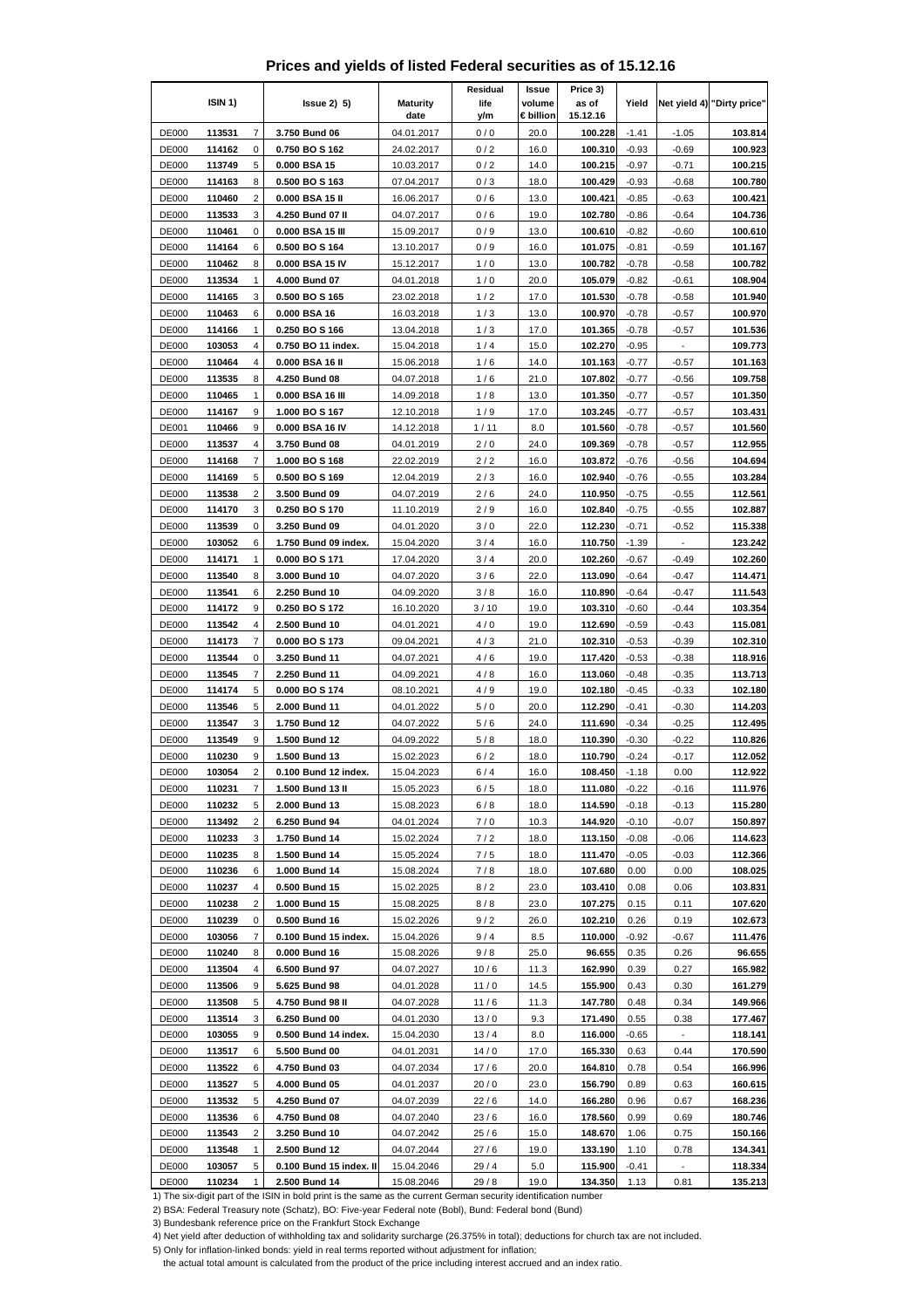|  | Prices and yields of listed Federal securities as of 16.12.16 |  |  |  |
|--|---------------------------------------------------------------|--|--|--|
|--|---------------------------------------------------------------|--|--|--|

|                              | ISIN <sub>1</sub> ) |                     | $lssue2)$ 5)                     | <b>Maturity</b><br>date  | Residual<br>life<br>y/m | Issue<br>volume<br>€ billion | Price 3)<br>as of<br>16.12.16 | Yield              |                          | Net yield 4) "Dirty price" |
|------------------------------|---------------------|---------------------|----------------------------------|--------------------------|-------------------------|------------------------------|-------------------------------|--------------------|--------------------------|----------------------------|
| <b>DE000</b>                 | 113531              | $\overline{7}$      | 3.750 Bund 06                    | 04.01.2017               | 0/0                     | 20.0                         | 100.220                       | $-1.24$            | $-0.92$                  | 103.806                    |
| <b>DE000</b>                 | 114162              | 0                   | 0.750 BO S 162                   | 24.02.2017               | 0/2                     | 16.0                         | 100.313                       | $-0.95$            | $-0.70$                  | 100.926                    |
| <b>DE000</b>                 | 113749              | 5                   | 0.000 BSA 15                     | 10.03.2017               | 0/2                     | 14.0                         | 100.217                       | $-0.98$            | $-0.72$                  | 100.217                    |
| <b>DE000</b>                 | 114163              | 8                   | 0.500 BOS 163                    | 07.04.2017               | 0/3                     | 18.0                         | 100.432                       | $-0.94$            | $-0.69$                  | 100.783                    |
| <b>DE000</b>                 | 110460              | $\overline{c}$      | 0.000 BSA 15 II                  | 16.06.2017               | 0/6                     | 13.0                         | 100.434                       | $-0.88$            | $-0.65$                  | 100.434                    |
| <b>DE000</b>                 | 113533              | 3                   | 4.250 Bund 07 II                 | 04.07.2017               | 0/6                     | 19.0                         | 102.789                       | $-0.88$            | $-0.65$                  | 104.745                    |
| <b>DE000</b>                 | 110461              | 0                   | 0.000 BSA 15 III                 | 15.09.2017               | 0/8                     | 13.0                         | 100.638                       | $-0.86$            | $-0.63$                  | 100.638                    |
| <b>DE000</b>                 | 114164              | 6                   | 0.500 BO S 164                   | 13.10.2017               | 0/9                     | 16.0                         | 101.104                       | $-0.84$            | $-0.62$                  | 101.196                    |
| <b>DE000</b><br><b>DE000</b> | 110462<br>113534    | 8<br>1              | 0.000 BSA 15 IV<br>4.000 Bund 07 | 15.12.2017               | 0/11                    | 13.0<br>20.0                 | 100.825<br>105.102            | $-0.83$            | $-0.61$<br>$-0.62$       | 100.825<br>108.927         |
| <b>DE000</b>                 | 114165              | 3                   | 0.500 BO S 165                   | 04.01.2018<br>23.02.2018 | 1/0<br>1/2              | 17.0                         | 101.572                       | $-0.85$<br>$-0.82$ | $-0.60$                  | 101.982                    |
| <b>DE000</b>                 | 110463              | 6                   | 0.000 BSA 16                     | 16.03.2018               | 1/3                     | 13.0                         | 101.015                       | $-0.81$            | $-0.60$                  | 101.015                    |
| <b>DE000</b>                 | 114166              | 1                   | 0.250 BO S 166                   | 13.04.2018               | 1/3                     | 17.0                         | 101.411                       | $-0.81$            | $-0.60$                  | 101.582                    |
| <b>DE000</b>                 | 103053              | 4                   | 0.750 BO 11 index.               | 15.04.2018               | 1/3                     | 15.0                         | 102.320                       | $-0.99$            | $\overline{\phantom{0}}$ | 109.826                    |
| DE000                        | 110464              | 4                   | 0.000 BSA 16 II                  | 15.06.2018               | 1/5                     | 14.0                         | 101.218                       | $-0.81$            | $-0.60$                  | 101.218                    |
| <b>DE000</b>                 | 113535              | 8                   | 4.250 Bund 08                    | 04.07.2018               | 1/6                     | 21.0                         | 107.851                       | $-0.79$            | $-0.58$                  | 109.807                    |
| <b>DE000</b>                 | 110465              | 1                   | 0.000 BSA 16 III                 | 14.09.2018               | 1/8                     | 13.0                         | 101.412                       | $-0.80$            | $-0.59$                  | 101.412                    |
| <b>DE000</b>                 | 114167              | 9                   | 1.000 BO S 167                   | 12.10.2018               | 1/9                     | 17.0                         | 103.313                       | $-0.81$            | $-0.59$                  | 103.499                    |
| DE001                        | 110466              | 9                   | 0.000 BSA 16 IV                  | 14.12.2018               | 1/11                    | 8.0                          | 101.627                       | $-0.81$            | $-0.60$                  | 101.627                    |
| <b>DE000</b>                 | 113537              | 4                   | 3.750 Bund 08                    | 04.01.2019               | 2/0                     | 24.0                         | 109.450                       | $-0.82$            | $-0.60$                  | 113.036                    |
| <b>DE000</b>                 | 114168              | 7                   | 1.000 BO S 168                   | 22.02.2019               | 2/2                     | 16.0                         | 103.962                       | $-0.80$            | $-0.58$                  | 104.784                    |
| <b>DE000</b>                 | 114169              | 5                   | 0.500 BO S 169                   | 12.04.2019               | 2/3                     | 16.0                         | 103.030                       | $-0.79$            | $-0.58$                  | 103.374                    |
| <b>DE000</b><br><b>DE000</b> | 113538<br>114170    | $\overline{2}$<br>3 | 3.500 Bund 09<br>0.250 BO S 170  | 04.07.2019<br>11.10.2019 | 2/6<br>2/9              | 24.0<br>16.0                 | 111.040<br>102.910            | $-0.79$<br>$-0.77$ | $-0.57$<br>$-0.57$       | 112.651<br>102.957         |
| <b>DE000</b>                 | 113539              | 0                   | 3.250 Bund 09                    | 04.01.2020               | 3/0                     | 22.0                         | 112.330                       | $-0.74$            | $-0.54$                  | 115.438                    |
| <b>DE000</b>                 | 103052              | 6                   | 1.750 Bund 09 index.             | 15.04.2020               | 3/3                     | 16.0                         | 110.860                       | $-1.42$            |                          | 123.363                    |
| DE000                        | 114171              | 1                   | 0.000 BOS 171                    | 17.04.2020               | 3/4                     | 20.0                         | 102.370                       | $-0.70$            | $-0.52$                  | 102.370                    |
| <b>DE000</b>                 | 113540              | 8                   | 3.000 Bund 10                    | 04.07.2020               | 3/6                     | 22.0                         | 113.210                       | $-0.67$            | $-0.49$                  | 114.591                    |
| <b>DE000</b>                 | 113541              | 6                   | 2.250 Bund 10                    | 04.09.2020               | 3/8                     | 16.0                         | 111.000                       | $-0.67$            | $-0.49$                  | 111.653                    |
| <b>DE000</b>                 | 114172              | 9                   | 0.250 BO S 172                   | 16.10.2020               | 3/10                    | 19.0                         | 103.430                       | $-0.63$            | $-0.46$                  | 103.474                    |
| <b>DE000</b>                 | 113542              | 4                   | 2.500 Bund 10                    | 04.01.2021               | 4/0                     | 19.0                         | 112.820                       | $-0.62$            | $-0.45$                  | 115.211                    |
| <b>DE000</b>                 | 114173              | $\overline{7}$      | 0.000 BO S 173                   | 09.04.2021               | 4/3                     | 21.0                         | 102.440                       | $-0.56$            | $-0.41$                  | 102.440                    |
| <b>DE000</b>                 | 113544              | 0                   | 3.250 Bund 11                    | 04.07.2021               | 4/6                     | 19.0                         | 117.560                       | $-0.56$            | $-0.40$                  | 119.056                    |
| <b>DE000</b>                 | 113545              | 7                   | 2.250 Bund 11                    | 04.09.2021               | 4/8                     | 16.0                         | 113.200                       | $-0.51$            | $-0.37$                  | 113.853                    |
| <b>DE000</b>                 | 114174              | 5<br>5              | 0.000 BO S 174                   | 08.10.2021               | 4/9                     | 19.0<br>20.0                 | 102.320<br>112.420            | $-0.48$            | $-0.35$                  | 102.320                    |
| <b>DE000</b><br><b>DE000</b> | 113546<br>113547    | 3                   | 2.000 Bund 11<br>1.750 Bund 12   | 04.01.2022<br>04.07.2022 | 5/0<br>5/6              | 24.0                         | 111.820                       | $-0.43$<br>$-0.36$ | $-0.31$<br>$-0.26$       | 114.333<br>112.625         |
| DE000                        | 113549              | 9                   | 1.500 Bund 12                    | 04.09.2022               | 5/8                     | 18.0                         | 110.550                       | $-0.33$            | $-0.24$                  | 110.986                    |
| <b>DE000</b>                 | 110230              | 9                   | 1.500 Bund 13                    | 15.02.2023               | 6/1                     | 18.0                         | 110.945                       | $-0.26$            | $-0.19$                  | 112.207                    |
| <b>DE000</b>                 | 103054              | 2                   | 0.100 Bund 12 index.             | 15.04.2023               | 6/3                     | 16.0                         | 108.570                       | $-1.20$            | 0.00                     | 113.046                    |
| <b>DE000</b>                 | 110231              | 7                   | 1.500 Bund 13 II                 | 15.05.2023               | 6/4                     | 18.0                         | 111.215                       | $-0.24$            | $-0.17$                  | 112.111                    |
| DE000                        | 110232              | 5                   | 2.000 Bund 13                    | 15.08.2023               | 6/7                     | 18.0                         | 114.720                       | $-0.20$            | $-0.14$                  | 115.410                    |
| <b>DE000</b>                 | 113492              | 2                   | 6.250 Bund 94                    | 04.01.2024               | 7/0                     | 10.3                         | 145.125                       | $-0.12$            | $-0.09$                  | 151.102                    |
| <b>DE000</b>                 | 110233              | 3                   | 1.750 Bund 14                    | 15.02.2024               | 7/1                     | 18.0                         | 113.340                       | $-0.11$            | $-0.08$                  | 114.813                    |
| <b>DE000</b>                 | 110235              | 8                   | 1.500 Bund 14                    | 15.05.2024               | 7/4                     | 18.0                         | 111.610                       | $-0.06$            | $-0.05$                  | 112.506                    |
| DE000                        | 110236              | 6                   | 1.000 Bund 14                    | 15.08.2024               | 7/7                     | 18.0                         | 107.860                       | $-0.03$            | $-0.02$                  | 108.205                    |
| <b>DE000</b><br><b>DE000</b> | 110237<br>110238    | 4<br>$\overline{c}$ | 0.500 Bund 15<br>1.000 Bund 15   | 15.02.2025               | 8/1<br>8/7              | 23.0<br>23.0                 | 103.640<br>107.560            | 0.05<br>0.12       | 0.04<br>0.09             | 104.061<br>107.905         |
| <b>DE000</b>                 | 110239              | 0                   | 0.500 Bund 16                    | 15.08.2025<br>15.02.2026 | 9/1                     | 26.0                         | 102.570                       | 0.22               | 0.16                     | 103.033                    |
| DE000                        | 103056              | 7                   | 0.100 Bund 15 index.             | 15.04.2026               | 9/3                     | 8.5                          | 110.260                       | $-0.95$            | $-0.69$                  | 111.739                    |
| DE000                        | 110240              | 8                   | 0.000 Bund 16                    | 15.08.2026               | 9/7                     | 25.0                         | 97.020                        | 0.31               | 0.23                     | 97.020                     |
| <b>DE000</b>                 | 113504              | 4                   | 6.500 Bund 97                    | 04.07.2027               | 10/6                    | 11.3                         | 163.560                       | 0.35               | 0.24                     | 166.552                    |
| <b>DE000</b>                 | 113506              | 9                   | 5.625 Bund 98                    | 04.01.2028               | 11/0                    | 14.5                         | 156.520                       | 0.39               | 0.27                     | 161.899                    |
| DE000                        | 113508              | 5                   | 4.750 Bund 98 II                 | 04.07.2028               | 11/6                    | 11.3                         | 148.460                       | 0.43               | 0.31                     | 150.646                    |
| <b>DE000</b>                 | 113514              | 3                   | 6.250 Bund 00                    | 04.01.2030               | 13/0                    | 9.3                          | 172.415                       | 0.50               | 0.35                     | 178.392                    |
| <b>DE000</b>                 | 103055              | 9                   | 0.500 Bund 14 index.             | 15.04.2030               | 13/3                    | 8.0                          | 116.750                       | $-0.70$            | $\blacksquare$           | 118.902                    |
| <b>DE000</b>                 | 113517              | 6                   | 5.500 Bund 00                    | 04.01.2031               | 14/0                    | 17.0                         | 166.350                       | 0.57               | 0.40                     | 171.610                    |
| <b>DE000</b>                 | 113522              | 6                   | 4.750 Bund 03                    | 04.07.2034               | 17/6                    | 20.0                         | 166.110                       | 0.72               | 0.50                     | 168.296                    |
| <b>DE000</b><br><b>DE000</b> | 113527<br>113532    | 5                   | 4.000 Bund 05<br>4.250 Bund 07   | 04.01.2037<br>04.07.2039 | 20/0                    | 23.0                         | 158.350<br>168.140            | 0.83<br>0.90       | 0.58                     | 162.175<br>170.096         |
| <b>DE000</b>                 | 113536              | 5<br>6              | 4.750 Bund 08                    | 04.07.2040               | 22/6<br>23/6            | 14.0<br>16.0                 | 180.730                       | 0.92               | 0.62<br>0.64             | 182.916                    |
| <b>DE000</b>                 | 113543              | 2                   | 3.250 Bund 10                    | 04.07.2042               | 25/6                    | 15.0                         | 150.770                       | 0.99               | 0.70                     | 152.266                    |
| <b>DE000</b>                 | 113548              | 1                   | 2.500 Bund 12                    | 04.07.2044               | 27/6                    | 19.0                         | 135.200                       | 1.03               | 0.73                     | 136.351                    |
| <b>DE000</b>                 | 103057              | 5                   | 0.100 Bund 15 index. II          | 15.04.2046               | 29/3                    | 5.0                          | 118.140                       | $-0.48$            | $\overline{\phantom{a}}$ | 120.619                    |
| DE000                        | 110234              | 1                   | 2.500 Bund 14                    | 15.08.2046               | 29/7                    | 19.0                         | 136.359                       | 1.06               | 0.76                     | 137.222                    |

3) Bundesbank reference price on the Frankfurt Stock Exchange

4) Net yield after deduction of withholding tax and solidarity surcharge (26.375% in total); deductions for church tax are not included.

5) Only for inflation-linked bonds: yield in real terms reported without adjustment for inflation;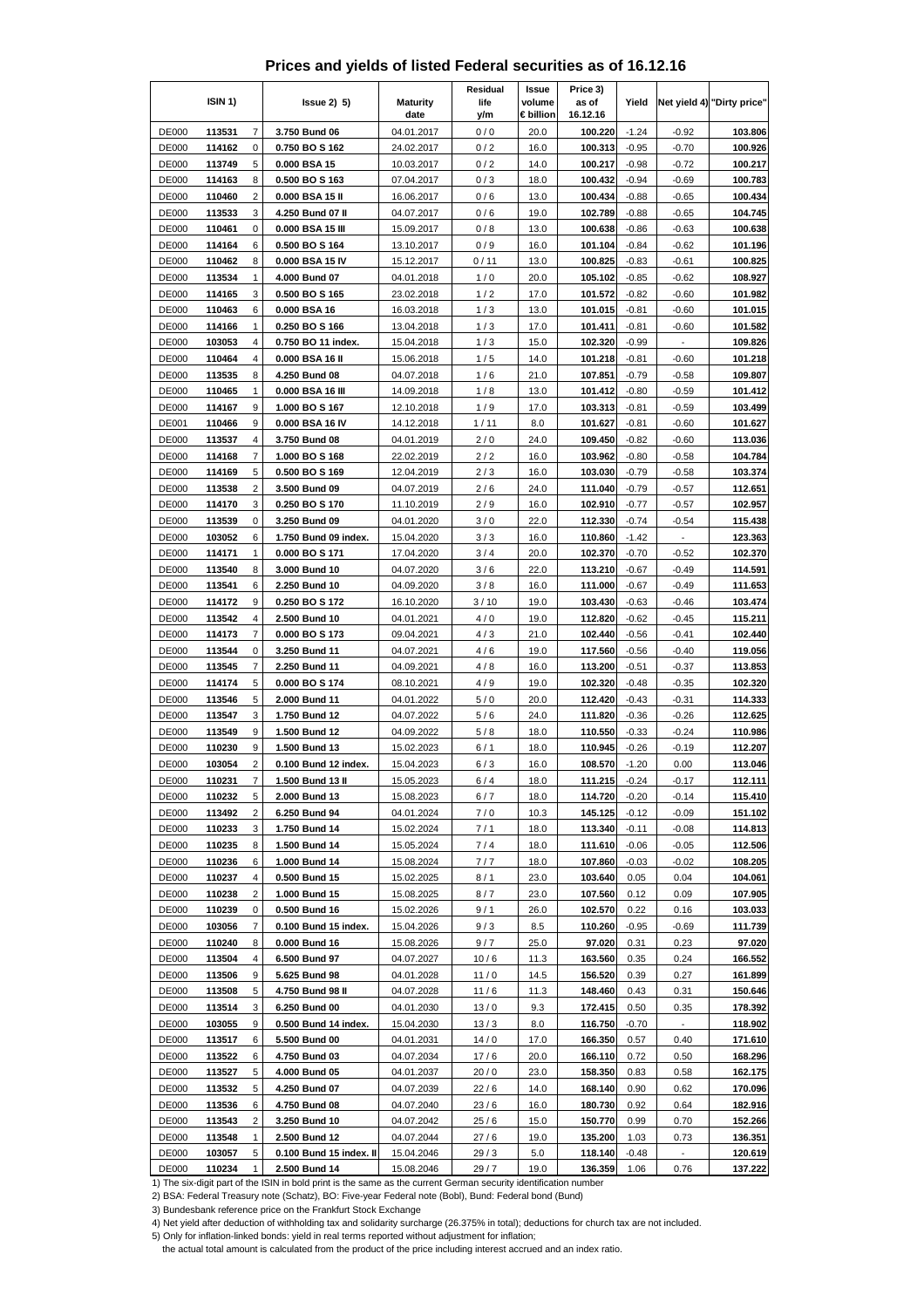|  | Prices and yields of listed Federal securities as of 19.12.16 |  |  |  |
|--|---------------------------------------------------------------|--|--|--|
|--|---------------------------------------------------------------|--|--|--|

|                              | ISIN <sub>1</sub> ) |                | $lssue2)$ 5)                          | <b>Maturity</b><br>date  | Residual<br>life<br>y/m | Issue<br>volume<br>€ billion | Price 3)<br>as of<br>19.12.16 | Yield              |                          | Net yield 4) "Dirty price" |
|------------------------------|---------------------|----------------|---------------------------------------|--------------------------|-------------------------|------------------------------|-------------------------------|--------------------|--------------------------|----------------------------|
| <b>DE000</b>                 | 113531              | $\overline{7}$ | 3.750 Bund 06                         | 04.01.2017               | 0/0                     | 20.0                         | 100.199                       | $-1.40$            | $-1.04$                  | 103.806                    |
| <b>DE000</b>                 | 114162              | 0              | 0.750 BO S 162                        | 24.02.2017               | 0/2                     | 16.0                         | 100.308                       | $-0.98$            | $-0.72$                  | 100.925                    |
| <b>DE000</b>                 | 113749              | 5              | 0.000 BSA 15                          | 10.03.2017               | 0/2                     | 14.0                         | 100.214                       | $-0.99$            | $-0.73$                  | 100.214                    |
| <b>DE000</b>                 | 114163              | 8              | 0.500 BOS 163                         | 07.04.2017               | 0/3                     | 18.0                         | 100.423                       | -0.94              | $-0.69$                  | 100.776                    |
| <b>DE000</b>                 | 110460              | $\overline{c}$ | 0.000 BSA 15 II                       | 16.06.2017               | 0/5                     | 13.0                         | 100.437                       | $-0.90$            | $-0.66$                  | 100.437                    |
| <b>DE000</b>                 | 113533              | 3              | 4.250 Bund 07 II                      | 04.07.2017               | 0/6                     | 19.0                         | 102.771                       | $-0.89$            | $-0.66$                  | 104.750                    |
| <b>DE000</b>                 | 110461              | 0              | 0.000 BSA 15 III                      | 15.09.2017               | 0/8                     | 13.0                         | 100.638                       | $-0.86$            | $-0.64$                  | 100.638                    |
| <b>DE000</b>                 | 114164              | 6              | 0.500 BO S 164                        | 13.10.2017               | 0/9                     | 16.0                         | 101.097                       | -0.84              | $-0.62$                  | 101.192                    |
| <b>DE000</b><br><b>DE000</b> | 110462<br>113534    | 8<br>1         | 0.000 BSA 15 IV<br>4.000 Bund 07      | 15.12.2017<br>04.01.2018 | 0/11<br>1/0             | 13.0<br>20.0                 | 100.834<br>105.091            | $-0.84$<br>$-0.86$ | $-0.62$<br>$-0.63$       | 100.834<br>108.938         |
| <b>DE000</b>                 | 114165              | 3              | 0.500 BO S 165                        | 23.02.2018               | 1/2                     | 17.0                         | 101.569                       | $-0.82$            | $-0.61$                  | 101.982                    |
| <b>DE000</b>                 | 110463              | 6              | 0.000 BSA 16                          | 16.03.2018               | 1/2                     | 13.0                         | 101.022                       | $-0.82$            | $-0.60$                  | 101.022                    |
| <b>DE000</b>                 | 114166              | 1              | 0.250 BO S 166                        | 13.04.2018               | 1/3                     | 17.0                         | 101.411                       | $-0.82$            | $-0.60$                  | 101.584                    |
| <b>DE000</b>                 | 103053              | 4              | 0.750 BO 11 index.                    | 15.04.2018               | 1/3                     | 15.0                         | 102.320                       | $-0.99$            | $\overline{\phantom{0}}$ | 109.849                    |
| DE000                        | 110464              | 4              | 0.000 BSA 16 II                       | 15.06.2018               | 1/5                     | 14.0                         | 101.209                       | $-0.81$            | $-0.59$                  | 101.209                    |
| <b>DE000</b>                 | 113535              | 8              | 4.250 Bund 08                         | 04.07.2018               | 1/6                     | 21.0                         | 107.830                       | $-0.80$            | $-0.59$                  | 109.809                    |
| <b>DE000</b>                 | 110465              | 1              | 0.000 BSA 16 III                      | 14.09.2018               | 1/8                     | 13.0                         | 101.403                       | $-0.80$            | $-0.59$                  | 101.403                    |
| <b>DE000</b>                 | 114167              | 9              | 1.000 BO S 167                        | 12.10.2018               | 1/9                     | 17.0                         | 103.309                       | $-0.81$            | $-0.59$                  | 103.501                    |
| DE001                        | 110466              | 9              | 0.000 BSA 16 IV                       | 14.12.2018               | 1/11                    | 8.0                          | 101.622                       | $-0.81$            | $-0.59$                  | 101.622                    |
| <b>DE000</b>                 | 113537              | 4              | 3.750 Bund 08                         | 04.01.2019               | 2/0                     | 24.0                         | 109.441                       | $-0.82$            | $-0.60$                  | 113.048                    |
| <b>DE000</b>                 | 114168              | 7              | 1.000 BO S 168                        | 22.02.2019               | 2/2                     | 16.0                         | 103.955                       | $-0.80$            | $-0.59$                  | 104.783                    |
| <b>DE000</b>                 | 114169              | 5              | 0.500 BO S 169                        | 12.04.2019               | 2/3                     | 16.0                         | 103.030                       | $-0.80$            | $-0.58$                  | 103.377                    |
| <b>DE000</b>                 | 113538              | $\overline{2}$ | 3.500 Bund 09                         | 04.07.2019               | 2/6                     | 24.0                         | 111.020                       | $-0.79$            | $-0.57$                  | 112.650                    |
| <b>DE000</b><br><b>DE000</b> | 114170              | 3              | 0.250 BO S 170                        | 11.10.2019               | 2/9                     | 16.0                         | 102.910                       | $-0.77$            | $-0.57$                  | 102.959                    |
| <b>DE000</b>                 | 113539<br>103052    | 0<br>6         | 3.250 Bund 09<br>1.750 Bund 09 index. | 04.01.2020<br>15.04.2020 | 3/0<br>3/3              | 22.0<br>16.0                 | 112.320<br>110.820            | $-0.74$<br>$-1.41$ | $-0.54$                  | 115.446<br>123.349         |
| DE000                        | 114171              | 1              | 0.000 BOS 171                         | 17.04.2020               | 3/3                     | 20.0                         | 102.380                       | $-0.71$            | $-0.52$                  | 102.380                    |
| <b>DE000</b>                 | 113540              | 8              | 3.000 Bund 10                         | 04.07.2020               | 3/6                     | 22.0                         | 113.220                       | $-0.68$            | $-0.50$                  | 114.617                    |
| <b>DE000</b>                 | 113541              | 6              | 2.250 Bund 10                         | 04.09.2020               | 3/8                     | 16.0                         | 111.030                       | $-0.68$            | $-0.50$                  | 111.696                    |
| <b>DE000</b>                 | 114172              | 9              | 0.250 BO S 172                        | 16.10.2020               | 3/9                     | 19.0                         | 103.460                       | $-0.64$            | $-0.47$                  | 103.505                    |
| <b>DE000</b>                 | 113542              | 4              | 2.500 Bund 10                         | 04.01.2021               | 4/0                     | 19.0                         | 112.840                       | $-0.63$            | $-0.46$                  | 115.244                    |
| <b>DE000</b>                 | 114173              | $\overline{7}$ | 0.000 BO S 173                        | 09.04.2021               | 4/3                     | 21.0                         | 102.490                       | $-0.57$            | $-0.42$                  | 102.490                    |
| <b>DE000</b>                 | 113544              | 0              | 3.250 Bund 11                         | 04.07.2021               | 4/6                     | 19.0                         | 117.600                       | $-0.57$            | $-0.41$                  | 119.114                    |
| <b>DE000</b>                 | 113545              | 7              | 2.250 Bund 11                         | 04.09.2021               | 4/8                     | 16.0                         | 113.240                       | $-0.52$            | $-0.38$                  | 113.906                    |
| <b>DE000</b>                 | 114174              | 5              | 0.000 BO S 174                        | 08.10.2021               | 4/9                     | 19.0                         | 102.370                       | $-0.49$            | $-0.36$                  | 102.370                    |
| <b>DE000</b>                 | 113546              | 5              | 2.000 Bund 11                         | 04.01.2022               | 5/0                     | 20.0                         | 112.445                       | $-0.44$            | $-0.32$                  | 114.368                    |
| <b>DE000</b>                 | 113547              | 3              | 1.750 Bund 12                         | 04.07.2022               | 5/6                     | 24.0                         | 111.825                       | $-0.36$            | $-0.26$                  | 112.640                    |
| DE000                        | 113549              | 9              | 1.500 Bund 12                         | 04.09.2022               | 5/8                     | 18.0                         | 110.565                       | $-0.33$            | $-0.24$                  | 111.009                    |
| <b>DE000</b><br><b>DE000</b> | 110230<br>103054    | 9<br>2         | 1.500 Bund 13<br>0.100 Bund 12 index. | 15.02.2023<br>15.04.2023 | 6/1<br>6/3              | 18.0<br>16.0                 | 110.955<br>108.540            | $-0.26$<br>$-1.19$ | $-0.19$<br>0.00          | 112.225<br>113.035         |
| <b>DE000</b>                 | 110231              | 7              | 1.500 Bund 13 II                      | 15.05.2023               | 6/4                     | 18.0                         | 111.220                       | $-0.24$            | $-0.17$                  | 112.124                    |
| DE000                        | 110232              | 5              | 2.000 Bund 13                         | 15.08.2023               | 6/7                     | 18.0                         | 114.750                       | $-0.20$            | $-0.15$                  | 115.451                    |
| <b>DE000</b>                 | 113492              | 2              | 6.250 Bund 94                         | 04.01.2024               | 7/0                     | 10.3                         | 145.130                       | $-0.13$            | $-0.09$                  | 151.141                    |
| <b>DE000</b>                 | 110233              | 3              | 1.750 Bund 14                         | 15.02.2024               | 7/1                     | 18.0                         | 113.365                       | $-0.11$            | $-0.08$                  | 114.847                    |
| <b>DE000</b>                 | 110235              | 8              | 1.500 Bund 14                         | 15.05.2024               | 7/4                     | 18.0                         | 111.645                       | $-0.07$            | $-0.05$                  | 112.549                    |
| DE000                        | 110236              | 6              | 1.000 Bund 14                         | 15.08.2024               | 7/7                     | 18.0                         | 107.890                       | $-0.03$            | $-0.02$                  | 108.241                    |
| <b>DE000</b>                 | 110237              | 4              | 0.500 Bund 15                         | 15.02.2025               | 8/1                     | 23.0                         | 103.655                       | 0.05               | 0.04                     | 104.078                    |
| <b>DE000</b>                 | 110238              | 2              | 1.000 Bund 15                         | 15.08.2025               | 8/7                     | 23.0                         | 107.570                       | 0.12               | 0.09                     | 107.921                    |
| <b>DE000</b>                 | 110239              | 0              | 0.500 Bund 16                         | 15.02.2026               | 9/1                     | 26.0                         | 102.560                       | 0.22               | 0.16                     | 103.026                    |
| DE000                        | 103056              | 7              | 0.100 Bund 15 index.                  | 15.04.2026               | 9/3                     | 8.5                          | 110.080                       | $-0.93$            | $-0.68$                  | 111.576                    |
| DE000                        | 110240              | 8              | 0.000 Bund 16                         | 15.08.2026               | 9/7                     | 25.0                         | 97.030                        | 0.31               | 0.23                     | 97.030                     |
| <b>DE000</b>                 | 113504              | 4              | 6.500 Bund 97                         | 04.07.2027               | 10/6                    | 11.3                         | 163.550                       | 0.35               | 0.24                     | 166.577                    |
| <b>DE000</b>                 | 113506              | 9              | 5.625 Bund 98                         | 04.01.2028               | 11/0                    | 14.5                         | 156.470                       | 0.39               | 0.27                     | 161.880                    |
| DE000<br><b>DE000</b>        | 113508<br>113514    | 5<br>3         | 4.750 Bund 98 II<br>6.250 Bund 00     | 04.07.2028<br>04.01.2030 | 11/6<br>13/0            | 11.3<br>9.3                  | 148.410<br>172.350            | 0.44<br>0.50       | 0.31<br>0.35             | 150.622<br>178.361         |
| <b>DE000</b>                 | 103055              | 9              | 0.500 Bund 14 index.                  | 15.04.2030               | 13/3                    | 8.0                          | 116.600                       | $-0.69$            | $\blacksquare$           | 118.773                    |
| <b>DE000</b>                 | 113517              | 6              | 5.500 Bund 00                         | 04.01.2031               | 14/0                    | 17.0                         | 166.330                       | 0.57               | 0.40                     | 171.620                    |
| <b>DE000</b>                 | 113522              | 6              | 4.750 Bund 03                         | 04.07.2034               | 17/6                    | 20.0                         | 166.130                       | 0.72               | 0.50                     | 168.342                    |
| <b>DE000</b>                 | 113527              | 5              | 4.000 Bund 05                         | 04.01.2037               | 20/0                    | 23.0                         | 158.350                       | 0.83               | 0.58                     | 162.197                    |
| <b>DE000</b>                 | 113532              | 5              | 4.250 Bund 07                         | 04.07.2039               | 22/6                    | 14.0                         | 168.200                       | 0.89               | 0.62                     | 170.179                    |
| <b>DE000</b>                 | 113536              | 6              | 4.750 Bund 08                         | 04.07.2040               | 23/6                    | 16.0                         | 180.810                       | 0.92               | 0.63                     | 183.022                    |
| <b>DE000</b>                 | 113543              | 2              | 3.250 Bund 10                         | 04.07.2042               | 25/6                    | 15.0                         | 150.830                       | 0.99               | 0.69                     | 152.344                    |
| <b>DE000</b>                 | 113548              | 1              | 2.500 Bund 12                         | 04.07.2044               | 27/6                    | 19.0                         | 135.260                       | 1.02               | 0.73                     | 136.424                    |
| <b>DE000</b>                 | 103057              | 5              | 0.100 Bund 15 index. II               | 15.04.2046               | 29/3                    | 5.0                          | 118.280                       | $-0.48$            | $\overline{\phantom{a}}$ | 120.783                    |
| DE000                        | 110234              | 1              | 2.500 Bund 14                         | 15.08.2046               | 29/7                    | 19.0                         | 136.540                       | 1.06               | 0.75                     | 137.417                    |

3) Bundesbank reference price on the Frankfurt Stock Exchange

4) Net yield after deduction of withholding tax and solidarity surcharge (26.375% in total); deductions for church tax are not included.

5) Only for inflation-linked bonds: yield in real terms reported without adjustment for inflation;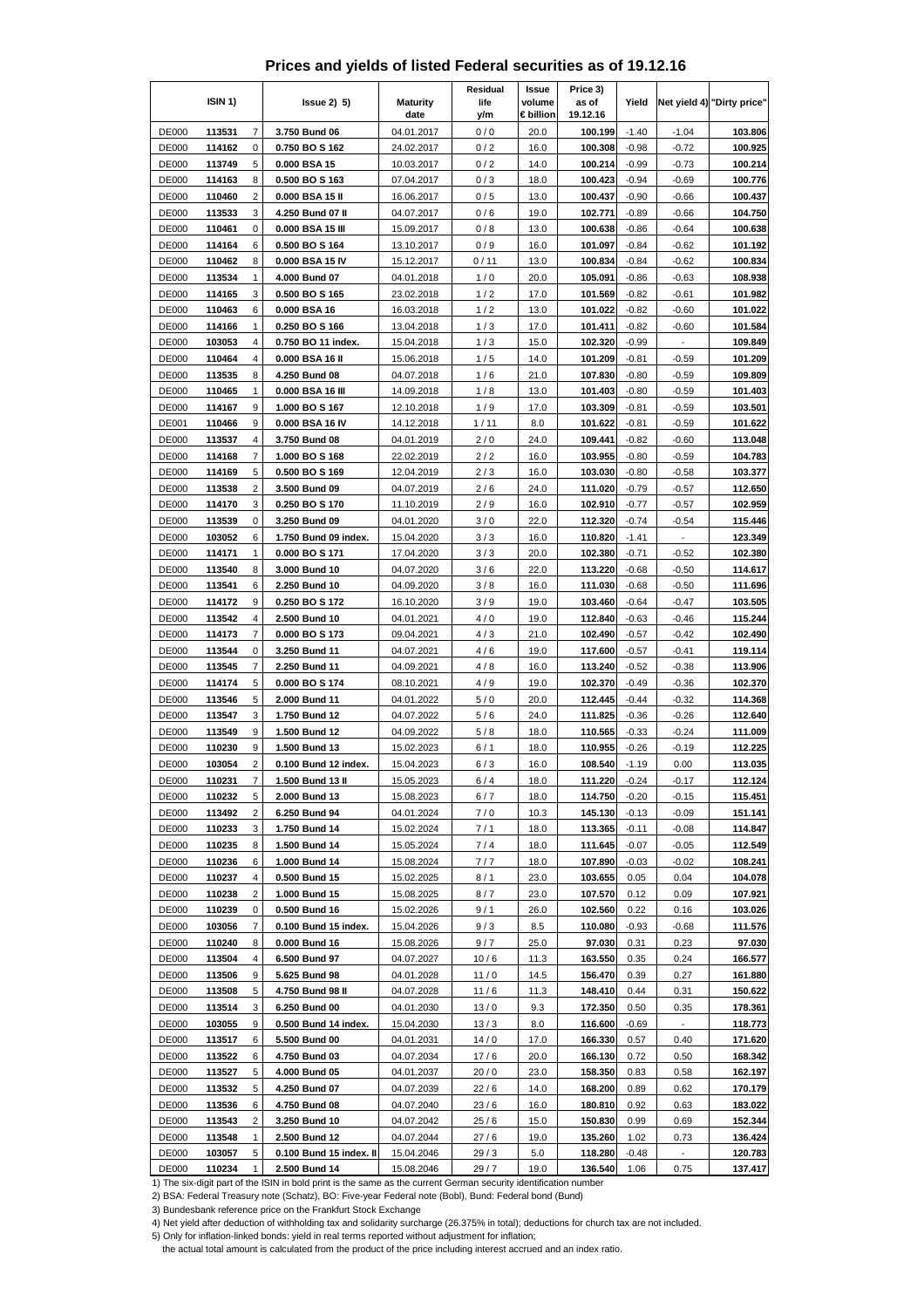|  | Prices and yields of listed Federal securities as of 20.12.16 |  |  |  |
|--|---------------------------------------------------------------|--|--|--|
|--|---------------------------------------------------------------|--|--|--|

|                              | ISIN 1)          |                | $lssue2)$ 5)                          | <b>Maturity</b><br>date  | Residual<br>life<br>y/m | Issue<br>volume<br>€ billion | Price 3)<br>as of<br>20.12.16 | Yield              |                          | Net yield 4) "Dirty price" |
|------------------------------|------------------|----------------|---------------------------------------|--------------------------|-------------------------|------------------------------|-------------------------------|--------------------|--------------------------|----------------------------|
| <b>DE000</b>                 | 113531           | $\overline{7}$ | 3.750 Bund 06                         | 04.01.2017               | 0/0                     | 20.0                         | 100.200                       | $-1.81$            | $-1.35$                  | 103.817                    |
| <b>DE000</b>                 | 114162           | 0              | 0.750 BO S 162                        | 24.02.2017               | 0/2                     | 16.0                         | 100.301                       | $-0.96$            | $-0.71$                  | 100.920                    |
| DE000                        | 113749           | 5              | 0.000 BSA 15                          | 10.03.2017               | 0/2                     | 14.0                         | 100.211                       | $-0.99$            | $-0.73$                  | 100.211                    |
| <b>DE000</b>                 | 114163           | 8              | 0.500 BO S 163                        | 07.04.2017               | 0/3                     | 18.0                         | 100.419                       | -0.94              | $-0.69$                  | 100.774                    |
| <b>DE000</b>                 | 110460           | $\overline{c}$ | 0.000 BSA 15 II                       | 16.06.2017               | 0/5                     | 13.0                         | 100.440                       | $-0.91$            | $-0.67$                  | 100.440                    |
| <b>DE000</b>                 | 113533           | 3              | 4.250 Bund 07 II                      | 04.07.2017               | 0/6                     | 19.0                         | 102.758                       | $-0.90$            | $-0.66$                  | 104.749                    |
| <b>DE000</b>                 | 110461           | 0              | 0.000 BSA 15 III                      | 15.09.2017               | 0/8                     | 13.0                         | 100.638                       | $-0.87$            | $-0.64$                  | 100.638                    |
| <b>DE000</b>                 | 114164           | 6<br>8         | 0.500 BO S 164                        | 13.10.2017               | 0/9                     | 16.0                         | 101.100<br>100.842            | $-0.85$            | $-0.63$                  | 101.196                    |
| <b>DE000</b><br><b>DE000</b> | 110462<br>113534 | 1              | 0.000 BSA 15 IV<br>4.000 Bund 07      | 15.12.2017<br>04.01.2018 | 0/11<br>1/0             | 13.0<br>20.0                 | 105.076                       | $-0.85$<br>$-0.86$ | $-0.63$<br>$-0.63$       | 100.842<br>108.934         |
| <b>DE000</b>                 | 114165           | 3              | 0.500 BO S 165                        | 23.02.2018               | 1/2                     | 17.0                         | 101.564                       | $-0.82$            | $-0.61$                  | 101.978                    |
| <b>DE000</b>                 | 110463           | 6              | 0.000 BSA 16                          | 16.03.2018               | 1/2                     | 13.0                         | 101.005                       | $-0.81$            | $-0.60$                  | 101.005                    |
| <b>DE000</b>                 | 114166           | 1              | 0.250 BO S 166                        | 13.04.2018               | 1/3                     | 17.0                         | 101.413                       | $-0.82$            | $-0.60$                  | 101.586                    |
| <b>DE000</b>                 | 103053           | 4              | 0.750 BO 11 index.                    | 15.04.2018               | 1/3                     | 15.0                         | 102.300                       | $-0.98$            | $\overline{\phantom{0}}$ | 109.839                    |
| DE000                        | 110464           | 4              | 0.000 BSA 16 II                       | 15.06.2018               | 1/5                     | 14.0                         | 101.201                       | $-0.80$            | $-0.59$                  | 101.201                    |
| <b>DE000</b>                 | 113535           | 8              | 4.250 Bund 08                         | 04.07.2018               | 1/6                     | 21.0                         | 107.806                       | $-0.79$            | $-0.58$                  | 109.797                    |
| DE000                        | 110465           | 1              | 0.000 BSA 16 III                      | 14.09.2018               | 1/8                     | 13.0                         | 101.387                       | $-0.79$            | $-0.58$                  | 101.387                    |
| <b>DE000</b>                 | 114167           | 9              | 1.000 BO S 167                        | 12.10.2018               | 1/9                     | 17.0                         | 103.287                       | $-0.80$            | $-0.59$                  | 103.482                    |
| DE001                        | 110466           | 9              | 0.000 BSA 16 IV                       | 14.12.2018               | 1/11                    | 8.0                          | 101.602                       | $-0.80$            | $-0.59$                  | 101.602                    |
| <b>DE000</b>                 | 113537           | 4              | 3.750 Bund 08                         | 04.01.2019               | 2/0                     | 24.0                         | 109.406                       | $-0.81$            | $-0.60$                  | 113.023                    |
| DE000                        | 114168           | 7              | 1.000 BO S 168                        | 22.02.2019               | 2/2                     | 16.0                         | 103.935                       | $-0.79$            | $-0.58$                  | 104.766                    |
| <b>DE000</b>                 | 114169           | 5              | 0.500 BO S 169                        | 12.04.2019               | 2/3                     | 16.0                         | 103.020                       | $-0.79$            | $-0.58$                  | 103.368                    |
| <b>DE000</b>                 | 113538           | $\overline{2}$ | 3.500 Bund 09                         | 04.07.2019               | 2/6                     | 24.0                         | 111.020                       | $-0.79$            | $-0.58$                  | 112.660                    |
| <b>DE000</b><br><b>DE000</b> | 114170           | 3<br>0         | 0.250 BO S 170                        | 11.10.2019               | 2/9                     | 16.0                         | 102.910                       | $-0.77$            | $-0.57$                  | 102.959                    |
| <b>DE000</b>                 | 113539<br>103052 | 6              | 3.250 Bund 09<br>1.750 Bund 09 index. | 04.01.2020<br>15.04.2020 | 3/0<br>3/3              | 22.0<br>16.0                 | 112.330<br>110.960            | $-0.75$<br>$-1.45$ | $-0.55$                  | 115.465<br>123.519         |
| DE000                        | 114171           | 1              | 0.000 BO S 171                        | 17.04.2020               | 3/3                     | 20.0                         | 102.410                       | $-0.72$            | $-0.53$                  | 102.410                    |
| <b>DE000</b>                 | 113540           | 8              | 3.000 Bund 10                         | 04.07.2020               | 3/6                     | 22.0                         | 113.250                       | $-0.69$            | $-0.50$                  | 114.655                    |
| DE000                        | 113541           | 6              | 2.250 Bund 10                         | 04.09.2020               | 3/8                     | 16.0                         | 111.070                       | $-0.69$            | $-0.50$                  | 111.742                    |
| <b>DE000</b>                 | 114172           | 9              | 0.250 BO S 172                        | 16.10.2020               | 3/9                     | 19.0                         | 103.510                       | $-0.66$            | $-0.48$                  | 103.556                    |
| <b>DE000</b>                 | 113542           | 4              | 2.500 Bund 10                         | 04.01.2021               | 4/0                     | 19.0                         | 112.910                       | $-0.65$            | $-0.47$                  | 115.321                    |
| <b>DE000</b>                 | 114173           | $\overline{7}$ | 0.000 BO S 173                        | 09.04.2021               | 4/3                     | 21.0                         | 102.590                       | $-0.59$            | $-0.44$                  | 102.590                    |
| <b>DE000</b>                 | 113544           | 0              | 3.250 Bund 11                         | 04.07.2021               | 4/6                     | 19.0                         | 117.710                       | $-0.59$            | $-0.43$                  | 119.233                    |
| <b>DE000</b>                 | 113545           | 7              | 2.250 Bund 11                         | 04.09.2021               | 4/8                     | 16.0                         | 113.360                       | $-0.55$            | $-0.40$                  | 114.032                    |
| <b>DE000</b>                 | 114174           | 5              | 0.000 BO S 174                        | 08.10.2021               | 4/9                     | 19.0                         | 102.490                       | $-0.51$            | $-0.38$                  | 102.490                    |
| <b>DE000</b>                 | 113546           | 5              | 2.000 Bund 11                         | 04.01.2022               | 5/0                     | 20.0                         | 112.535                       | $-0.46$            | $-0.33$                  | 114.464                    |
| <b>DE000</b>                 | 113547           | 3              | 1.750 Bund 12                         | 04.07.2022               | 5/6                     | 24.0                         | 111.953                       | $-0.38$            | $-0.28$                  | 112.773                    |
| DE000                        | 113549           | 9              | 1.500 Bund 12                         | 04.09.2022               | 5/8                     | 18.0                         | 110.707                       | $-0.36$            | $-0.26$                  | 111.155                    |
| <b>DE000</b><br><b>DE000</b> | 110230<br>103054 | 9<br>2         | 1.500 Bund 13<br>0.100 Bund 12 index. | 15.02.2023<br>15.04.2023 | 6/1<br>6/3              | 18.0<br>16.0                 | 111.118<br>108.940            | $-0.29$<br>$-1.25$ | $-0.21$<br>0.00          | 112.393<br>113.461         |
| <b>DE000</b>                 | 110231           | 7              | 1.500 Bund 13 II                      | 15.05.2023               | 6/4                     | 18.0                         | 111.400                       | $-0.27$            | $-0.19$                  | 112.308                    |
| DE000                        | 110232           | 5              | 2.000 Bund 13                         | 15.08.2023               | 6/7                     | 18.0                         | 114.956                       | $-0.23$            | $-0.17$                  | 115.663                    |
| <b>DE000</b>                 | 113492           | 2              | 6.250 Bund 94                         | 04.01.2024               | 7/0                     | 10.3                         | 145.385                       | $-0.16$            | $-0.11$                  | 151.413                    |
| <b>DE000</b>                 | 110233           | 3              | 1.750 Bund 14                         | 15.02.2024               | 7/1                     | 18.0                         | 113.599                       | $-0.14$            | $-0.10$                  | 115.086                    |
| <b>DE000</b>                 | 110235           | 8              | 1.500 Bund 14                         | 15.05.2024               | 7/4                     | 18.0                         | 111.888                       | $-0.10$            | $-0.07$                  | 112.796                    |
| DE000                        | 110236           | 6              | 1.000 Bund 14                         | 15.08.2024               | 7/7                     | 18.0                         | 108.125                       | $-0.06$            | $-0.04$                  | 108.478                    |
| <b>DE000</b>                 | 110237           | 4              | 0.500 Bund 15                         | 15.02.2025               | 8/1                     | 23.0                         | 103.995                       | 0.01               | 0.01                     | 104.420                    |
| <b>DE000</b>                 | 110238           | 2              | 1.000 Bund 15                         | 15.08.2025               | 8/7                     | 23.0                         | 107.941                       | 0.08               | 0.06                     | 108.294                    |
| <b>DE000</b>                 | 110239           | 0              | 0.500 Bund 16                         | 15.02.2026               | 9/1                     | 26.0                         | 102.936                       | 0.18               | 0.13                     | 103.403                    |
| DE000                        | 103056           | 7              | 0.100 Bund 15 index.                  | 15.04.2026               | 9/3                     | 8.5                          | 111.010                       | $-1.02$            | $-0.74$                  | 112.528                    |
| DE000                        | 110240           | 8              | 0.000 Bund 16                         | 15.08.2026               | 9/7                     | 25.0                         | 97.443                        | 0.27               | 0.20                     | 97.443                     |
| <b>DE000</b>                 | 113504           | 4              | 6.500 Bund 97                         | 04.07.2027               | 10/6                    | 11.3                         | 164.135                       | 0.30               | 0.21                     | 167.180                    |
| <b>DE000</b>                 | 113506           | 9              | 5.625 Bund 98                         | 04.01.2028               | 11/0                    | 14.5                         | 157.080                       | 0.34               | 0.24                     | 162.505                    |
| DE000<br><b>DE000</b>        | 113508<br>113514 | 5<br>3         | 4.750 Bund 98 II<br>6.250 Bund 00     | 04.07.2028<br>04.01.2030 | 11/6<br>13/0            | 11.3<br>9.3                  | 149.060<br>173.215            | 0.39<br>0.45       | 0.27<br>0.31             | 151.285<br>179.243         |
| <b>DE000</b>                 | 103055           | 9              | 0.500 Bund 14 index.                  | 15.04.2030               | 13/3                    | 8.0                          | 117.990                       | $-0.78$            | $\blacksquare$           | 120.195                    |
| <b>DE000</b>                 | 113517           | 6              | 5.500 Bund 00                         | 04.01.2031               | 14/0                    | 17.0                         | 167.265                       | 0.52               | 0.36                     | 172.570                    |
| <b>DE000</b>                 | 113522           | 6              | 4.750 Bund 03                         | 04.07.2034               | 17/6                    | 20.0                         | 167.415                       | 0.66               | 0.46                     | 169.640                    |
| <b>DE000</b>                 | 113527           | 5              | 4.000 Bund 05                         | 04.01.2037               | 20/0                    | 23.0                         | 159.780                       | 0.77               | 0.54                     | 163.638                    |
| <b>DE000</b>                 | 113532           | 5              | 4.250 Bund 07                         | 04.07.2039               | 22/6                    | 14.0                         | 169.910                       | 0.83               | 0.58                     | 171.901                    |
| <b>DE000</b>                 | 113536           | 6              | 4.750 Bund 08                         | 04.07.2040               | 23/6                    | 16.0                         | 182.700                       | 0.85               | 0.59                     | 184.925                    |
| <b>DE000</b>                 | 113543           | 2              | 3.250 Bund 10                         | 04.07.2042               | 25/6                    | 15.0                         | 152.690                       | 0.92               | 0.65                     | 154.213                    |
| <b>DE000</b>                 | 113548           | 1              | 2.500 Bund 12                         | 04.07.2044               | 27/6                    | 19.0                         | 137.130                       | 0.96               | 0.68                     | 138.301                    |
| <b>DE000</b>                 | 103057           | 5              | 0.100 Bund 15 index. II               | 15.04.2046               | 29/3                    | 5.0                          | 121.700                       | $-0.58$            | $\overline{\phantom{a}}$ | 124.285                    |
| DE000                        | 110234           | 1              | 2.500 Bund 14                         | 15.08.2046               | 29/7                    | 19.0                         | 138.590                       | 0.99               | 0.70                     | 139.474                    |

3) Bundesbank reference price on the Frankfurt Stock Exchange

4) Net yield after deduction of withholding tax and solidarity surcharge (26.375% in total); deductions for church tax are not included.

5) Only for inflation-linked bonds: yield in real terms reported without adjustment for inflation;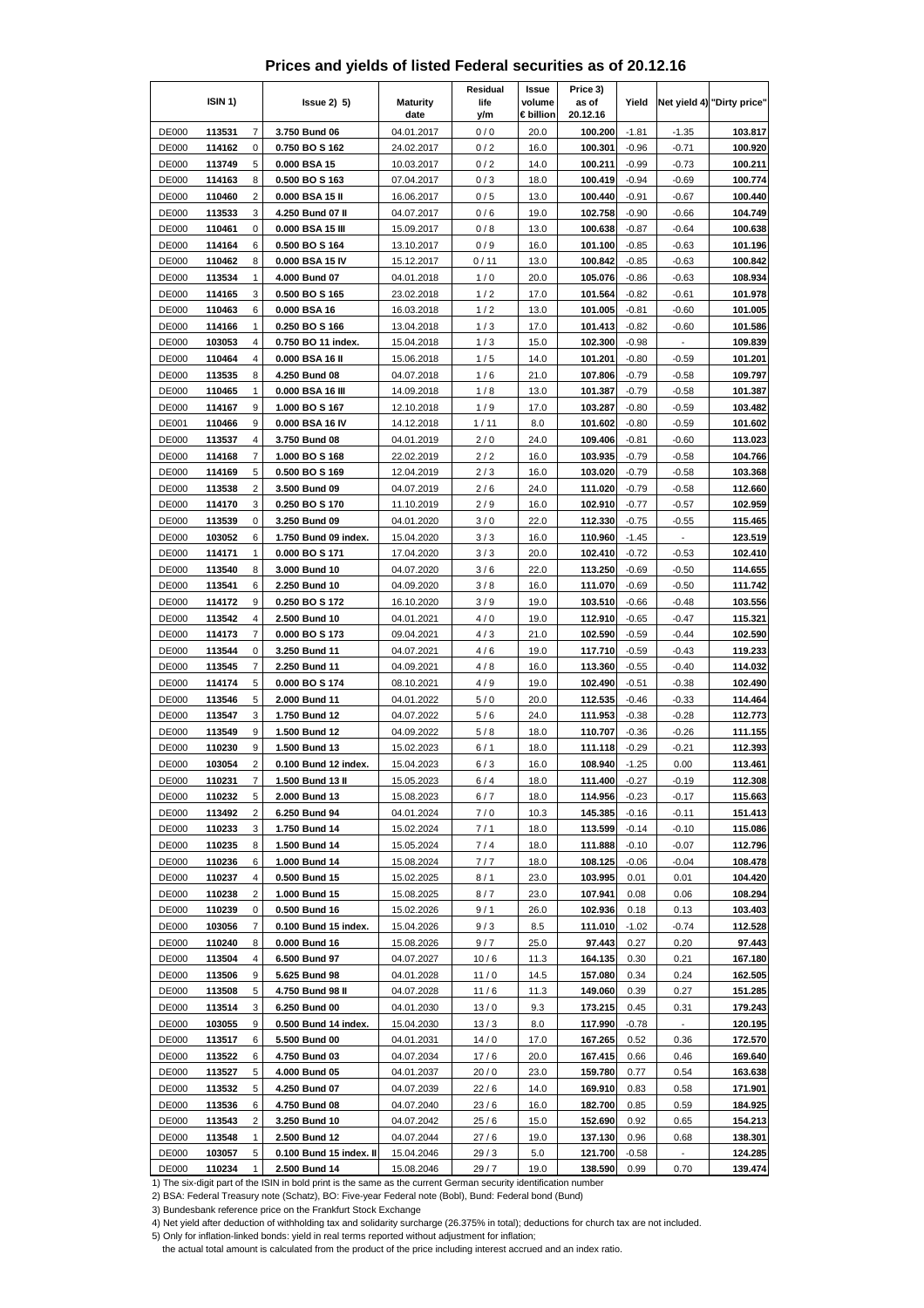|  | Prices and yields of listed Federal securities as of 21.12.16 |  |  |  |
|--|---------------------------------------------------------------|--|--|--|
|--|---------------------------------------------------------------|--|--|--|

|                              | ISIN 1)          |                         | $lssue2)$ 5)                             | <b>Maturity</b><br>date  | Residual<br>life<br>y/m | Issue<br>volume<br>€ billion | Price 3)<br>as of<br>21.12.16 | Yield              |                    | Net yield 4) "Dirty price" |
|------------------------------|------------------|-------------------------|------------------------------------------|--------------------------|-------------------------|------------------------------|-------------------------------|--------------------|--------------------|----------------------------|
| <b>DE000</b>                 | 113531           | $\overline{7}$          | 3.750 Bund 06                            | 04.01.2017               | 0/0                     | 20.0                         | 100.192                       | $-2.03$            | $-1.51$            | 103.819                    |
| DE000                        | 114162           | 0                       | 0.750 BO S 162                           | 24.02.2017               | 0/2                     | 16.0                         | 100.303                       | $-1.00$            | $-0.74$            | 100.924                    |
| <b>DE000</b>                 | 113749           | 5                       | 0.000 BSA 15                             | 10.03.2017               | 0/2                     | 14.0                         | 100.210                       | $-0.99$            | $-0.73$            | 100.210                    |
| DE000                        | 114163           | 8                       | 0.500 BO S 163                           | 07.04.2017               | 0/3                     | 18.0                         | 100.420                       | $-0.95$            | $-0.70$            | 100.776                    |
| <b>DE000</b>                 | 110460           | $\overline{\mathbf{c}}$ | 0.000 BSA 15 II                          | 16.06.2017               | 0/5                     | 13.0                         | 100.439                       | $-0.91$            | $-0.67$            | 100.439                    |
| <b>DE000</b>                 | 113533           | 3                       | 4.250 Bund 07 II                         | 04.07.2017               | 0/6                     | 19.0                         | 102.744                       | $-0.90$            | $-0.66$            | 104.747                    |
| <b>DE000</b><br><b>DE000</b> | 110461<br>114164 | 0<br>6                  | 0.000 BSA 15 III<br>0.500 BO S 164       | 15.09.2017               | 0/8<br>0/9              | 13.0<br>16.0                 | 100.634<br>101.110            | $-0.86$<br>$-0.87$ | $-0.64$<br>$-0.64$ | 100.634<br>101.207         |
| <b>DE000</b>                 | 110462           | 8                       | 0.000 BSA 15 IV                          | 13.10.2017<br>15.12.2017 | 0/11                    | 13.0                         | 100.850                       | $-0.86$            | $-0.63$            | 100.850                    |
| <b>DE000</b>                 | 113534           | 1                       | 4.000 Bund 07                            | 04.01.2018               | 1/0                     | 20.0                         | 105.065                       | $-0.86$            | $-0.63$            | 108.934                    |
| <b>DE000</b>                 | 114165           | 3                       | 0.500 BOS 165                            | 23.02.2018               | 1/2                     | 17.0                         | 101.561                       | $-0.82$            | $-0.61$            | 101.976                    |
| <b>DE000</b>                 | 110463           | 6                       | 0.000 BSA 16                             | 16.03.2018               | 1/2                     | 13.0                         | 101.008                       | $-0.81$            | $-0.60$            | 101.008                    |
| <b>DE000</b>                 | 114166           | 1                       | 0.250 BO S 166                           | 13.04.2018               | 1/3                     | 17.0                         | 101.425                       | $-0.83$            | $-0.61$            | 101.599                    |
| <b>DE000</b>                 | 103053           | 4                       | 0.750 BO 11 index.                       | 15.04.2018               | 1/3                     | 15.0                         | 102.380                       | $-1.04$            | ÷                  | 109.936                    |
| <b>DE000</b>                 | 110464           | 4                       | 0.000 BSA 16 II                          | 15.06.2018               | 1/5                     | 14.0                         | 101.200                       | $-0.80$            | $-0.59$            | 101.200                    |
| <b>DE000</b>                 | 113535           | 8                       | 4.250 Bund 08                            | 04.07.2018               | 1/6                     | 21.0                         | 107.795                       | $-0.79$            | $-0.58$            | 109.798                    |
| <b>DE000</b>                 | 110465           | 1                       | 0.000 BSA 16 III                         | 14.09.2018               | 1/8                     | 13.0                         | 101.387                       | $-0.79$            | $-0.58$            | 101.387                    |
| <b>DE000</b>                 | 114167           | 9                       | 1.000 BO S 167                           | 12.10.2018               | 1/9                     | 17.0                         | 103.290                       | $-0.80$            | $-0.59$            | 103.487                    |
| DE001<br><b>DE000</b>        | 110466<br>113537 | 9<br>4                  | 0.000 BSA 16 IV<br>3.750 Bund 08         | 14.12.2018<br>04.01.2019 | 1/11<br>2/0             | 8.0<br>24.0                  | 101.604<br>109.403            | $-0.80$<br>$-0.82$ | $-0.59$<br>$-0.60$ | 101.604<br>113.030         |
| <b>DE000</b>                 | 114168           | 7                       | 1.000 BO S 168                           | 22.02.2019               | 2/2                     | 16.0                         | 103.936                       | $-0.79$            | $-0.58$            | 104.769                    |
| <b>DE000</b>                 | 114169           | 5                       | 0.500 BO S 169                           | 12.04.2019               | 2/3                     | 16.0                         | 103.015                       | $-0.79$            | $-0.58$            | 103.364                    |
| DE000                        | 113538           | $\overline{2}$          | 3.500 Bund 09                            | 04.07.2019               | 2/6                     | 24.0                         | 111.000                       | $-0.79$            | $-0.58$            | 112.649                    |
| <b>DE000</b>                 | 114170           | 3                       | 0.250 BO S 170                           | 11.10.2019               | 2/9                     | 16.0                         | 102.905                       | $-0.77$            | $-0.57$            | 102.955                    |
| <b>DE000</b>                 | 113539           | 0                       | 3.250 Bund 09                            | 04.01.2020               | 3/0                     | 22.0                         | 112.315                       | $-0.75$            | $-0.55$            | 115.458                    |
| <b>DE000</b>                 | 103052           | 6                       | 1.750 Bund 09 index.                     | 15.04.2020               | 3/3                     | 16.0                         | 110.965                       | $-1.46$            |                    | 123.540                    |
| <b>DE000</b>                 | 114171           | 1                       | 0.000 BOS 171                            | 17.04.2020               | 3/3                     | 20.0                         | 102.405                       | $-0.71$            | $-0.52$            | 102.405                    |
| <b>DE000</b>                 | 113540           | 8                       | 3.000 Bund 10                            | 04.07.2020               | 3/6                     | 22.0                         | 113.235                       | $-0.69$            | $-0.50$            | 114.649                    |
| <b>DE000</b>                 | 113541           | 6                       | 2.250 Bund 10                            | 04.09.2020               | 3/8                     | 16.0                         | 111.050                       | $-0.69$            | $-0.50$            | 111.728                    |
| <b>DE000</b>                 | 114172           | 9<br>4                  | 0.250 BO S 172                           | 16.10.2020               | 3/9                     | 19.0                         | 103.500                       | $-0.65$            | $-0.48$            | 103.547                    |
| DE000<br><b>DE000</b>        | 113542<br>114173 | $\overline{7}$          | 2.500 Bund 10<br>0.000 BO S 173          | 04.01.2021<br>09.04.2021 | 4/0<br>4/3              | 19.0<br>21.0                 | 112.890<br>102.575            | $-0.64$<br>$-0.59$ | $-0.47$<br>$-0.43$ | 115.308<br>102.575         |
| <b>DE000</b>                 | 113544           | 0                       | 3.250 Bund 11                            | 04.07.2021               | 4/6                     | 19.0                         | 117.680                       | $-0.59$            | $-0.43$            | 119.212                    |
| <b>DE000</b>                 | 113545           | 7                       | 2.250 Bund 11                            | 04.09.2021               | 4/8                     | 16.0                         | 113.340                       | $-0.54$            | $-0.40$            | 114.018                    |
| <b>DE000</b>                 | 114174           | 5                       | 0.000 BO S 174                           | 08.10.2021               | 4/9                     | 19.0                         | 102.475                       | $-0.51$            | $-0.37$            | 102.475                    |
| <b>DE000</b>                 | 113546           | 5                       | 2.000 Bund 11                            | 04.01.2022               | 5/0                     | 20.0                         | 112.566                       | $-0.46$            | $-0.34$            | 114.500                    |
| <b>DE000</b>                 | 113547           | 3                       | 1.750 Bund 12                            | 04.07.2022               | 5/6                     | 24.0                         | 111.997                       | $-0.39$            | $-0.29$            | 112.822                    |
| <b>DE000</b>                 | 113549           | 9                       | 1.500 Bund 12                            | 04.09.2022               | 5/8                     | 18.0                         | 110.748                       | $-0.36$            | $-0.26$            | 111.200                    |
| <b>DE000</b>                 | 110230           | 9                       | 1.500 Bund 13                            | 15.02.2023               | 6/1                     | 18.0                         | 111.176                       | $-0.30$            | $-0.22$            | 112.455                    |
| <b>DE000</b>                 | 103054           | $\overline{c}$          | 0.100 Bund 12 index.                     | 15.04.2023               | 6/3                     | 16.0                         | 109.000                       | $-1.26$            | 0.00               | 113.533                    |
| <b>DE000</b>                 | 110231<br>110232 | 7                       | 1.500 Bund 13 II                         | 15.05.2023               | 6/4<br>6/7              | 18.0                         | 111.461<br>115.039            | $-0.27$<br>$-0.24$ | $-0.20$            | 112.373                    |
| <b>DE000</b><br><b>DE000</b> | 113492           | 5<br>2                  | 2.000 Bund 13<br>6.250 Bund 94           | 15.08.2023<br>04.01.2024 | 7/0                     | 18.0<br>10.3                 | 145.386                       | $-0.16$            | $-0.18$<br>$-0.11$ | 115.751<br>151.431         |
| <b>DE000</b>                 | 110233           | 3                       | 1.750 Bund 14                            | 15.02.2024               | 7/1                     | 18.0                         | 113.688                       | $-0.15$            | $-0.11$            | 115.180                    |
| <b>DE000</b>                 | 110235           | 8                       | 1.500 Bund 14                            | 15.05.2024               | 7/4                     | 18.0                         | 111.993                       | $-0.11$            | $-0.08$            | 112.905                    |
| <b>DE000</b>                 | 110236           | 6                       | 1.000 Bund 14                            | 15.08.2024               | 7/7                     | 18.0                         | 108.235                       | $-0.07$            | $-0.05$            | 108.591                    |
| <b>DE000</b>                 | 110237           | 4                       | 0.500 Bund 15                            | 15.02.2025               | 8/1                     | 23.0                         | 104.139                       | $-0.01$            | $-0.01$            | 104.565                    |
| <b>DE000</b>                 | 110238           | 2                       | 1.000 Bund 15                            | 15.08.2025               | 8/7                     | 23.0                         | 108.125                       | 0.06               | 0.04               | 108.481                    |
| <b>DE000</b>                 | 110239           | 0                       | 0.500 Bund 16                            | 15.02.2026               | 9/1                     | 26.0                         | 103.154                       | 0.15               | 0.11               | 103.623                    |
| <b>DE000</b>                 | 103056           | 7                       | 0.100 Bund 15 index.                     | 15.04.2026               | 9/3                     | 8.5                          | 111.470                       | $-1.07$            | $-0.77$            | 113.004                    |
| <b>DE000</b>                 | 110240           | 8                       | 0.000 Bund 16                            | 15.08.2026               | 9/7                     | 25.0                         | 97.695                        | 0.24               | 0.18               | 97.695                     |
| <b>DE000</b><br><b>DE000</b> | 113504<br>113506 | 4                       | 6.500 Bund 97<br>5.625 Bund 98           | 04.07.2027               | 10/6                    | 11.3                         | 164.500<br>157.420            | 0.28<br>0.32       | 0.19               | 167.563<br>162.861         |
| DE000                        | 113508           | 9<br>5                  | 4.750 Bund 98 II                         | 04.01.2028<br>04.07.2028 | 11/0<br>11/6            | 14.5<br>11.3                 | 149.420                       | 0.36               | 0.22<br>0.26       | 151.658                    |
| <b>DE000</b>                 | 113514           | 3                       | 6.250 Bund 00                            | 04.01.2030               | 13/0                    | 9.3                          | 173.700                       | 0.42               | 0.29               | 179.745                    |
| <b>DE000</b>                 | 103055           | 9                       | 0.500 Bund 14 index.                     | 15.04.2030               | 13/3                    | 8.0                          | 118.240                       | $-0.79$            |                    | 120.461                    |
| <b>DE000</b>                 | 113517           | 6                       | 5.500 Bund 00                            | 04.01.2031               | 14/0                    | 17.0                         | 167.750                       | 0.49               | 0.34               | 173.070                    |
| <b>DE000</b>                 | 113522           | 6                       | 4.750 Bund 03                            | 04.07.2034               | 17/6                    | 20.0                         | 168.065                       | 0.63               | 0.44               | 170.303                    |
| DE000                        | 113527           | 5                       | 4.000 Bund 05                            | 04.01.2037               | 20/0                    | 23.0                         | 160.565                       | 0.74               | 0.51               | 164.434                    |
| <b>DE000</b>                 | 113532           | 5                       | 4.250 Bund 07                            | 04.07.2039               | 22/6                    | 14.0                         | 170.845                       | 0.80               | 0.56               | 172.848                    |
| <b>DE000</b>                 | 113536           | 6                       | 4.750 Bund 08                            | 04.07.2040               | 23/6                    | 16.0                         | 183.750                       | 0.82               | 0.57               | 185.988                    |
| DE000                        | 113543           | 2                       | 3.250 Bund 10                            | 04.07.2042               | 25/6                    | 15.0                         | 153.730                       | 0.89               | 0.62               | 155.262                    |
| <b>DE000</b>                 | 113548           | 1                       | 2.500 Bund 12                            | 04.07.2044               | 27/6                    | 19.0                         | 138.140                       | 0.92               | 0.66               | 139.318                    |
| <b>DE000</b><br><b>DE000</b> | 103057<br>110234 | 5<br>1                  | 0.100 Bund 15 index. II<br>2.500 Bund 14 | 15.04.2046<br>15.08.2046 | 29/3<br>29/7            | 5.0<br>19.0                  | 122.860<br>139.680            | $-0.61$<br>0.96    | 0.68               | 125.479<br>140.570         |
|                              |                  |                         |                                          |                          |                         |                              |                               |                    |                    |                            |

3) Bundesbank reference price on the Frankfurt Stock Exchange

4) Net yield after deduction of withholding tax and solidarity surcharge (26.375% in total); deductions for church tax are not included.

5) Only for inflation-linked bonds: yield in real terms reported without adjustment for inflation;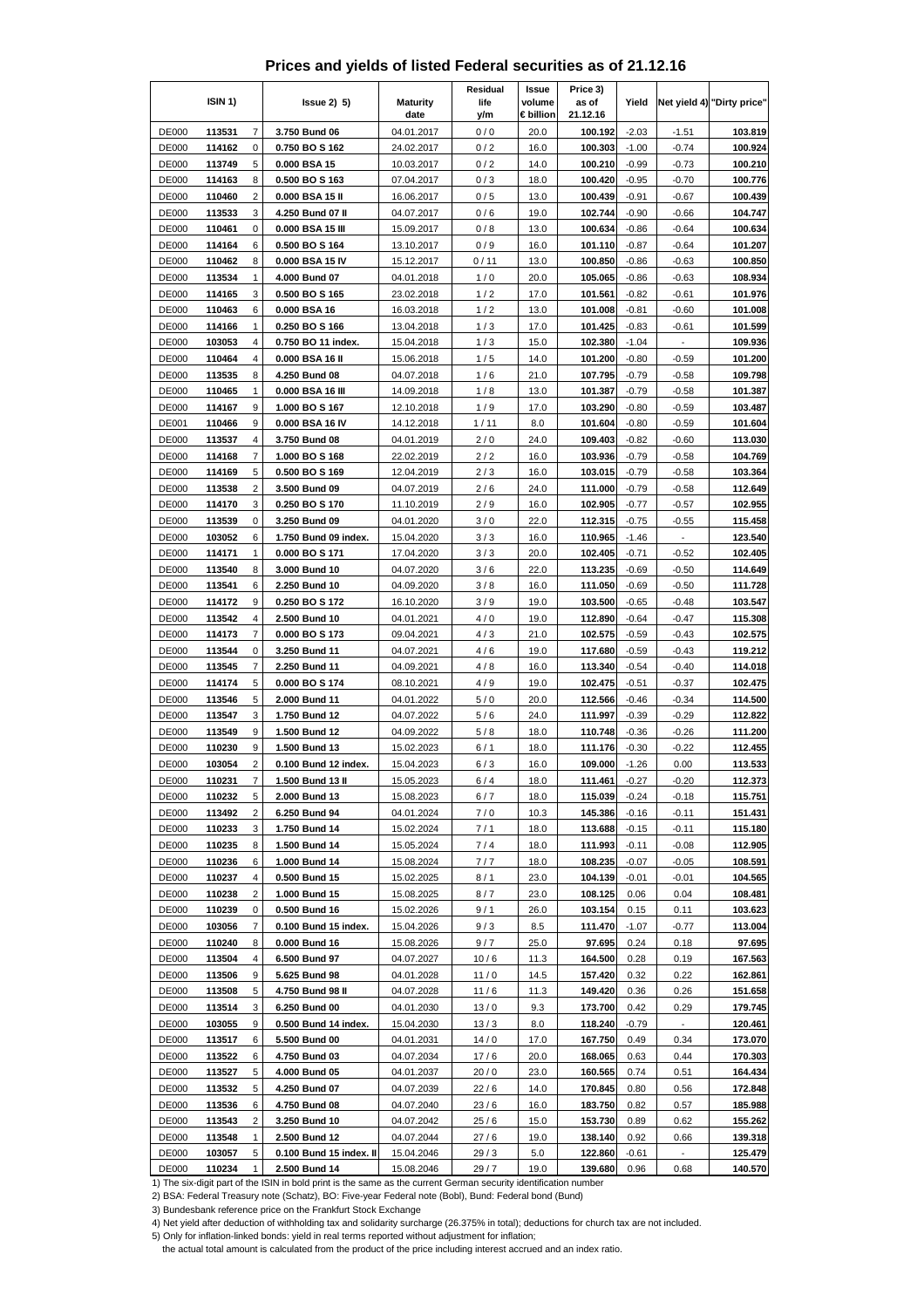|  | Prices and yields of listed Federal securities as of 22.12.16 |  |  |  |
|--|---------------------------------------------------------------|--|--|--|
|--|---------------------------------------------------------------|--|--|--|

|                              | ISIN 1)          |                         | $lssue2)$ 5)                          | <b>Maturity</b><br>date  | Residual<br>life<br>y/m | Issue<br>volume<br>€ billion | Price 3)<br>as of<br>22.12.16 | Yield              |                    | Net yield 4) "Dirty price" |
|------------------------------|------------------|-------------------------|---------------------------------------|--------------------------|-------------------------|------------------------------|-------------------------------|--------------------|--------------------|----------------------------|
| <b>DE000</b>                 | 113531           | $\overline{7}$          | 3.750 Bund 06                         | 04.01.2017               | 0/0                     | 20.0                         | 100.125                       | $-1.90$            | $-1.41$            | 103.793                    |
| <b>DE000</b>                 | 114162           | 0                       | 0.750 BO S 162                        | 24.02.2017               | 0/2                     | 16.0                         | 100.286                       | $-1.01$            | $-0.75$            | 100.915                    |
| <b>DE000</b>                 | 113749           | 5                       | 0.000 BSA 15                          | 10.03.2017               | 0/2                     | 14.0                         | 100.197                       | $-0.98$            | $-0.72$            | 100.197                    |
| DE000                        | 114163           | 8                       | 0.500 BO S 163                        | 07.04.2017               | 0/3                     | 18.0                         | 100.412                       | $-0.98$            | $-0.72$            | 100.774                    |
| <b>DE000</b>                 | 110460           | $\overline{\mathbf{c}}$ | 0.000 BSA 15 II                       | 16.06.2017               | 0/5                     | 13.0                         | 100.434                       | $-0.92$            | $-0.68$            | 100.434                    |
| <b>DE000</b>                 | 113533           | 3                       | 4.250 Bund 07 II                      | 04.07.2017               | 0/6                     | 19.0                         | 102.688                       | $-0.90$            | $-0.66$            | 104.737                    |
| <b>DE000</b>                 | 110461           | 0                       | 0.000 BSA 15 III                      | 15.09.2017               | 0/8                     | 13.0                         | 100.625                       | $-0.87$            | $-0.64$            | 100.625                    |
| <b>DE000</b>                 | 114164           | 6                       | 0.500 BO S 164                        | 13.10.2017               | 0/9                     | 16.0                         | 101.101                       | $-0.88$            | $-0.64$            | 101.204                    |
| <b>DE000</b><br><b>DE000</b> | 110462<br>113534 | 8<br>1                  | 0.000 BSA 15 IV<br>4.000 Bund 07      | 15.12.2017               | 0/11<br>1/0             | 13.0<br>20.0                 | 100.843<br>105.000            | $-0.86$<br>$-0.85$ | $-0.64$<br>$-0.63$ | 100.843<br>108.913         |
| <b>DE000</b>                 | 114165           | 3                       | 0.500 BOS 165                         | 04.01.2018<br>23.02.2018 | 1/2                     | 17.0                         | 101.542                       | $-0.82$            | $-0.60$            | 101.963                    |
| <b>DE000</b>                 | 110463           | 6                       | 0.000 BSA 16                          | 16.03.2018               | 1/2                     | 13.0                         | 100.996                       | $-0.81$            | $-0.60$            | 100.996                    |
| <b>DE000</b>                 | 114166           | 1                       | 0.250 BO S 166                        | 13.04.2018               | 1/3                     | 17.0                         | 101.409                       | $-0.83$            | $-0.61$            | 101.586                    |
| <b>DE000</b>                 | 103053           | 4                       | 0.750 BO 11 index.                    | 15.04.2018               | 1/3                     | 15.0                         | 102.295                       | $-1.00$            | ÷                  | 109.890                    |
| <b>DE000</b>                 | 110464           | 4                       | 0.000 BSA 16 II                       | 15.06.2018               | 1/5                     | 14.0                         | 101.186                       | $-0.80$            | $-0.59$            | 101.186                    |
| <b>DE000</b>                 | 113535           | 8                       | 4.250 Bund 08                         | 04.07.2018               | 1/6                     | 21.0                         | 107.723                       | $-0.79$            | $-0.58$            | 109.772                    |
| <b>DE000</b>                 | 110465           | 1                       | 0.000 BSA 16 III                      | 14.09.2018               | 1/8                     | 13.0                         | 101.370                       | $-0.79$            | $-0.58$            | 101.370                    |
| <b>DE000</b>                 | 114167           | 9                       | 1.000 BO S 167                        | 12.10.2018               | 1/9                     | 17.0                         | 103.261                       | $-0.80$            | $-0.59$            | 103.469                    |
| DE001                        | 110466           | 9                       | 0.000 BSA 16 IV                       | 14.12.2018               | 1/11                    | 8.0                          | 101.583                       | $-0.80$            | $-0.59$            | 101.583                    |
| <b>DE000</b>                 | 113537           | 4                       | 3.750 Bund 08                         | 04.01.2019               | 2/0                     | 24.0                         | 109.328                       | $-0.81$            | $-0.59$            | 112.996                    |
| <b>DE000</b>                 | 114168           | 7                       | 1.000 BO S 168                        | 22.02.2019               | 2/2                     | 16.0                         | 103.911                       | $-0.79$            | $-0.58$            | 104.755                    |
| <b>DE000</b>                 | 114169           | 5                       | 0.500 BO S 169                        | 12.04.2019               | 2/3                     | 16.0                         | 102.980                       | $-0.78$            | $-0.58$            | 103.335                    |
| DE000                        | 113538           | $\overline{2}$          | 3.500 Bund 09                         | 04.07.2019               | 2/6                     | 24.0                         | 110.915                       | $-0.77$            | $-0.57$            | 112.603                    |
| <b>DE000</b>                 | 114170           | 3                       | 0.250 BO S 170                        | 11.10.2019               | 2/9                     | 16.0                         | 102.865                       | $-0.76$            | $-0.56$            | 102.918                    |
| <b>DE000</b>                 | 113539           | 0                       | 3.250 Bund 09                         | 04.01.2020               | 3/0                     | 22.0                         | 112.230                       | $-0.74$            | $-0.54$            | 115.409                    |
| <b>DE000</b><br><b>DE000</b> | 103052<br>114171 | 6<br>1                  | 1.750 Bund 09 index.<br>0.000 BOS 171 | 15.04.2020               | 3/3<br>3/3              | 16.0<br>20.0                 | 110.840<br>102.350            | $-1.43$<br>$-0.70$ | $-0.51$            | 123.465<br>102.350         |
| <b>DE000</b>                 | 113540           | 8                       | 3.000 Bund 10                         | 17.04.2020<br>04.07.2020 | 3/6                     | 22.0                         | 113.140                       | $-0.68$            | $-0.49$            | 114.587                    |
| <b>DE000</b>                 | 113541           | 6                       | 2.250 Bund 10                         | 04.09.2020               | 3/8                     | 16.0                         | 110.965                       | $-0.68$            | $-0.49$            | 111.668                    |
| <b>DE000</b>                 | 114172           | 9                       | 0.250 BO S 172                        | 16.10.2020               | 3/9                     | 19.0                         | 103.440                       | $-0.64$            | $-0.47$            | 103.489                    |
| DE000                        | 113542           | 4                       | 2.500 Bund 10                         | 04.01.2021               | 4/0                     | 19.0                         | 112.795                       | $-0.63$            | $-0.46$            | 115.240                    |
| <b>DE000</b>                 | 114173           | $\overline{7}$          | 0.000 BO S 173                        | 09.04.2021               | 4/3                     | 21.0                         | 102.520                       | $-0.58$            | $-0.43$            | 102.520                    |
| <b>DE000</b>                 | 113544           | 0                       | 3.250 Bund 11                         | 04.07.2021               | 4/6                     | 19.0                         | 117.570                       | $-0.58$            | $-0.42$            | 119.137                    |
| <b>DE000</b>                 | 113545           | 7                       | 2.250 Bund 11                         | 04.09.2021               | 4/8                     | 16.0                         | 113.250                       | $-0.53$            | $-0.39$            | 113.953                    |
| <b>DE000</b>                 | 114174           | 5                       | 0.000 BO S 174                        | 08.10.2021               | 4/9                     | 19.0                         | 102.420                       | $-0.50$            | $-0.37$            | 102.420                    |
| <b>DE000</b>                 | 113546           | 5                       | 2.000 Bund 11                         | 04.01.2022               | 5/0                     | 20.0                         | 112.480                       | $-0.45$            | $-0.33$            | 114.436                    |
| <b>DE000</b>                 | 113547           | 3                       | 1.750 Bund 12                         | 04.07.2022               | 5/6                     | 24.0                         | 111.910                       | $-0.38$            | $-0.28$            | 112.754                    |
| <b>DE000</b>                 | 113549           | 9                       | 1.500 Bund 12                         | 04.09.2022               | 5/8                     | 18.0                         | 110.660                       | $-0.35$            | $-0.26$            | 111.128                    |
| <b>DE000</b>                 | 110230           | 9                       | 1.500 Bund 13                         | 15.02.2023               | 6/1                     | 18.0                         | 111.080                       | $-0.29$            | $-0.21$            | 112.375                    |
| <b>DE000</b>                 | 103054           | $\overline{c}$          | 0.100 Bund 12 index.                  | 15.04.2023               | 6/3                     | 16.0                         | 108.995                       | $-1.26$            | 0.00               | 113.567                    |
| <b>DE000</b>                 | 110231           | 7                       | 1.500 Bund 13 II                      | 15.05.2023               | 6/4                     | 18.0                         | 111.360                       | $-0.26$            | $-0.19$            | 112.289                    |
| <b>DE000</b><br><b>DE000</b> | 110232<br>113492 | 5<br>2                  | 2.000 Bund 13<br>6.250 Bund 94        | 15.08.2023<br>04.01.2024 | 6/7                     | 18.0<br>10.3                 | 114.960<br>145.230            | $-0.24$<br>$-0.15$ | $-0.17$            | 115.694<br>151.343         |
| <b>DE000</b>                 | 110233           | 3                       | 1.750 Bund 14                         | 15.02.2024               | 7/0<br>7/1              | 18.0                         | 113.600                       | $-0.14$            | $-0.11$<br>$-0.10$ | 115.111                    |
| <b>DE000</b>                 | 110235           | 8                       | 1.500 Bund 14                         | 15.05.2024               | 7/4                     | 18.0                         | 111.890                       | $-0.10$            | $-0.08$            | 112.819                    |
| <b>DE000</b>                 | 110236           | 6                       | 1.000 Bund 14                         | 15.08.2024               | 7/7                     | 18.0                         | 108.150                       | $-0.06$            | $-0.05$            | 108.517                    |
| <b>DE000</b>                 | 110237           | 4                       | 0.500 Bund 15                         | 15.02.2025               | 8/1                     | 23.0                         | 104.080                       | 0.00               | 0.00               | 104.512                    |
| <b>DE000</b>                 | 110238           | 2                       | 1.000 Bund 15                         | 15.08.2025               | 8/7                     | 23.0                         | 108.050                       | 0.06               | 0.05               | 108.417                    |
| <b>DE000</b>                 | 110239           | 0                       | 0.500 Bund 16                         | 15.02.2026               | 9/1                     | 26.0                         | 103.080                       | 0.16               | 0.12               | 103.554                    |
| <b>DE000</b>                 | 103056           | 7                       | 0.100 Bund 15 index.                  | 15.04.2026               | 9/3                     | 8.5                          | 111.180                       | $-1.04$            | $-0.76$            | 112.749                    |
| <b>DE000</b>                 | 110240           | 8                       | 0.000 Bund 16                         | 15.08.2026               | 9/7                     | 25.0                         | 97.620                        | 0.25               | 0.18               | 97.620                     |
| <b>DE000</b>                 | 113504           | 4                       | 6.500 Bund 97                         | 04.07.2027               | 10/6                    | 11.3                         | 164.480                       | 0.27               | 0.19               | 167.614                    |
| <b>DE000</b>                 | 113506           | 9                       | 5.625 Bund 98                         | 04.01.2028               | 11/0                    | 14.5                         | 157.330                       | 0.32               | 0.23               | 162.832                    |
| DE000                        | 113508           | 5                       | 4.750 Bund 98 II                      | 04.07.2028               | 11/6                    | 11.3                         | 149.350                       | 0.37               | 0.26               | 151.640                    |
| <b>DE000</b>                 | 113514           | 3                       | 6.250 Bund 00                         | 04.01.2030               | 13/0                    | 9.3                          | 173.640                       | 0.42               | 0.29               | 179.753                    |
| <b>DE000</b>                 | 103055           | 9                       | 0.500 Bund 14 index.                  | 15.04.2030               | 13/3                    | 8.0                          | 117.880                       | $-0.77$            |                    | 120.141                    |
| <b>DE000</b>                 | 113517           | 6                       | 5.500 Bund 00                         | 04.01.2031               | 14/0                    | 17.0                         | 167.730                       | 0.49               | 0.34               | 173.110                    |
| <b>DE000</b>                 | 113522           | 6                       | 4.750 Bund 03                         | 04.07.2034               | 17/6                    | 20.0                         | 168.180                       | 0.63               | 0.44               | 170.470                    |
| DE000                        | 113527           | 5                       | 4.000 Bund 05                         | 04.01.2037               | 20/0                    | 23.0                         | 160.700                       | 0.73               | 0.51               | 164.613                    |
| <b>DE000</b><br><b>DE000</b> | 113532<br>113536 | 5<br>6                  | 4.250 Bund 07<br>4.750 Bund 08        | 04.07.2039<br>04.07.2040 | 22/6<br>23/6            | 14.0<br>16.0                 | 171.040<br>183.940            | 0.79<br>0.81       | 0.55<br>0.56       | 173.089<br>186.230         |
| DE000                        | 113543           | 2                       | 3.250 Bund 10                         | 04.07.2042               | 25/6                    | 15.0                         | 153.950                       | 0.88               | 0.62               | 155.517                    |
| <b>DE000</b>                 | 113548           | 1                       | 2.500 Bund 12                         | 04.07.2044               | 27/6                    | 19.0                         | 138.380                       | 0.92               | 0.65               | 139.585                    |
| <b>DE000</b>                 | 103057           | 5                       | 0.100 Bund 15 index. II               | 15.04.2046               | 29/3                    | 5.0                          | 123.130                       | $-0.62$            |                    | 125.797                    |
| <b>DE000</b>                 | 110234           | 1                       | 2.500 Bund 14                         | 15.08.2046               | 29/7                    | 19.0                         | 139.910                       | 0.95               | 0.67               | 140.828                    |

3) Bundesbank reference price on the Frankfurt Stock Exchange

4) Net yield after deduction of withholding tax and solidarity surcharge (26.375% in total); deductions for church tax are not included.

5) Only for inflation-linked bonds: yield in real terms reported without adjustment for inflation;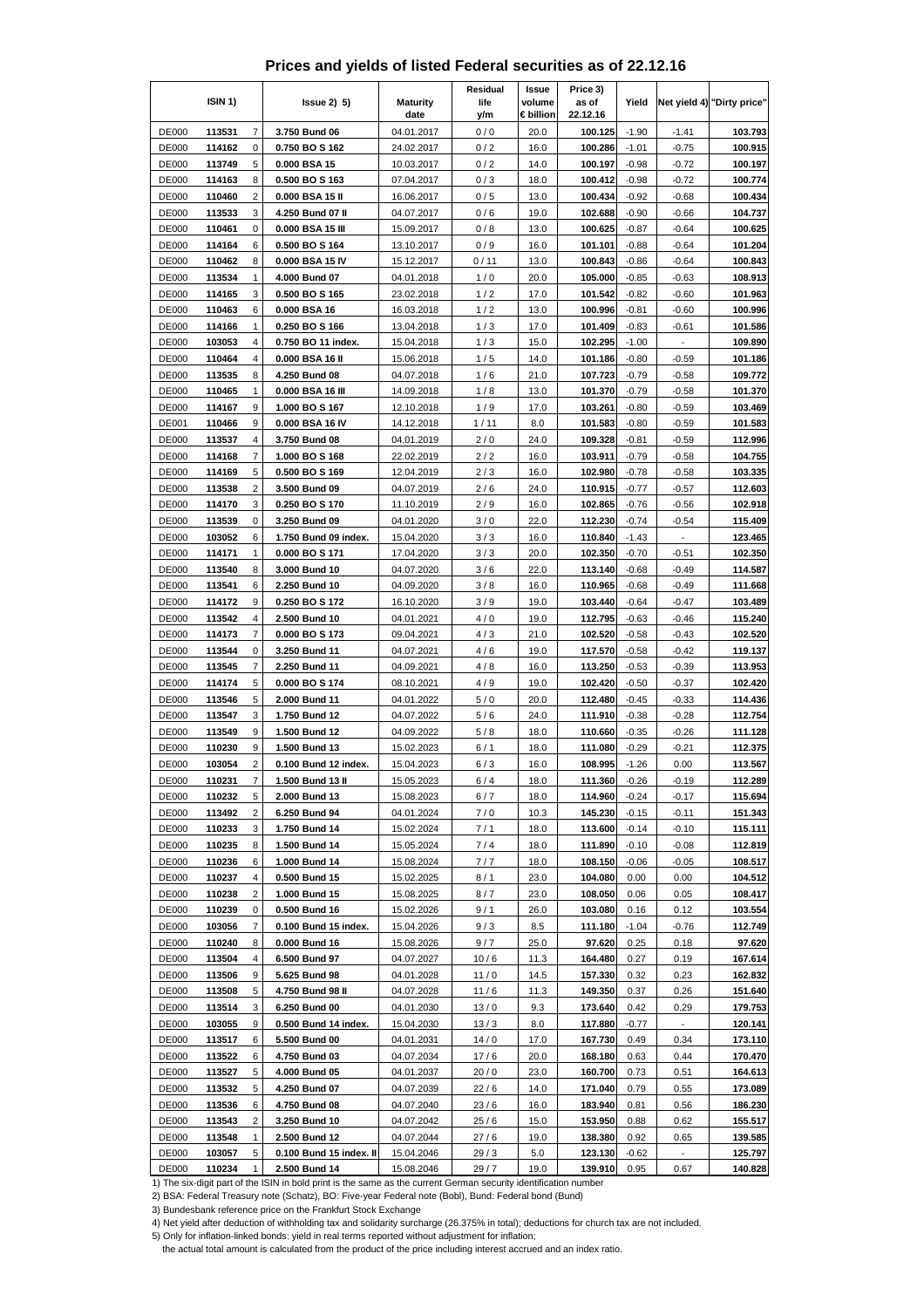|  | Prices and yields of listed Federal securities as of 23.12.16 |  |  |  |
|--|---------------------------------------------------------------|--|--|--|
|--|---------------------------------------------------------------|--|--|--|

|                              | ISIN 1)          |                         | $lssue2)$ 5)                             | <b>Maturity</b><br>date  | Residual<br>life<br>y/m | Issue<br>volume<br>€ billion | Price 3)<br>as of<br>23.12.16 | Yield              |                    | Net yield 4) "Dirty price" |
|------------------------------|------------------|-------------------------|------------------------------------------|--------------------------|-------------------------|------------------------------|-------------------------------|--------------------|--------------------|----------------------------|
| <b>DE000</b>                 | 113531           | $\overline{7}$          | 3.750 Bund 06                            | 04.01.2017               | 0/0                     | 20.0                         | 100.111                       | $-1.28$            | $-0.95$            | 103.779                    |
| <b>DE000</b>                 | 114162           | 0                       | 0.750 BO S 162                           | 24.02.2017               | 0/2                     | 16.0                         | 100.281                       | $-0.98$            | $-0.73$            | 100.910                    |
| <b>DE000</b>                 | 113749           | 5                       | 0.000 BSA 15                             | 10.03.2017               | 0/2                     | 14.0                         | 100.199                       | $-0.99$            | $-0.73$            | 100.199                    |
| DE000                        | 114163           | 8                       | 0.500 BO S 163                           | 07.04.2017               | 0/3                     | 18.0                         | 100.416                       | $-1.00$            | $-0.73$            | 100.778                    |
| <b>DE000</b>                 | 110460           | $\overline{\mathbf{c}}$ | 0.000 BSA 15 II                          | 16.06.2017               | 0/5                     | 13.0                         | 100.448                       | $-0.95$            | $-0.70$            | 100.448                    |
| <b>DE000</b>                 | 113533           | 3                       | 4.250 Bund 07 II                         | 04.07.2017               | 0/6                     | 19.0                         | 102.676                       | $-0.88$            | $-0.65$            | 104.725                    |
| <b>DE000</b>                 | 110461           | 0                       | 0.000 BSA 15 III                         | 15.09.2017               | 0/8                     | 13.0                         | 100.631                       | $-0.87$            | $-0.64$            | 100.631                    |
| <b>DE000</b>                 | 114164           | 6                       | 0.500 BO S 164                           | 13.10.2017               | 0/9                     | 16.0                         | 101.111                       | $-0.89$            | $-0.65$            | 101.214                    |
| <b>DE000</b><br><b>DE000</b> | 110462<br>113534 | 8<br>1                  | 0.000 BSA 15 IV<br>4.000 Bund 07         | 15.12.2017<br>04.01.2018 | 0/11<br>1/0             | 13.0<br>20.0                 | 100.857<br>104.996            | $-0.88$<br>$-0.85$ | $-0.65$<br>$-0.62$ | 100.857<br>108.909         |
| <b>DE000</b>                 | 114165           | 3                       | 0.500 BOS 165                            | 23.02.2018               | 1/2                     | 17.0                         | 101.553                       | $-0.83$            | $-0.61$            | 101.974                    |
| <b>DE000</b>                 | 110463           | 6                       | 0.000 BSA 16                             | 16.03.2018               | 1/2                     | 13.0                         | 101.013                       | $-0.83$            | $-0.61$            | 101.013                    |
| <b>DE000</b>                 | 114166           | 1                       | 0.250 BO S 166                           | 13.04.2018               | 1/3                     | 17.0                         | 101.427                       | $-0.84$            | $-0.62$            | 101.604                    |
| <b>DE000</b>                 | 103053           | 4                       | 0.750 BO 11 index.                       | 15.04.2018               | 1/3                     | 15.0                         | 102.235                       | $-0.95$            | ÷                  | 109.826                    |
| <b>DE000</b>                 | 110464           | 4                       | 0.000 BSA 16 II                          | 15.06.2018               | 1/5                     | 14.0                         | 101.204                       | $-0.81$            | $-0.60$            | 101.204                    |
| <b>DE000</b>                 | 113535           | 8                       | 4.250 Bund 08                            | 04.07.2018               | 1/6                     | 21.0                         | 107.730                       | $-0.79$            | $-0.58$            | 109.779                    |
| <b>DE000</b>                 | 110465           | 1                       | 0.000 BSA 16 III                         | 14.09.2018               | 1/8                     | 13.0                         | 101.391                       | $-0.80$            | $-0.59$            | 101.391                    |
| <b>DE000</b>                 | 114167           | 9                       | 1.000 BO S 167                           | 12.10.2018               | 1/9                     | 17.0                         | 103.272                       | $-0.81$            | $-0.59$            | 103.480                    |
| DE001                        | 110466           | 9                       | 0.000 BSA 16 IV                          | 14.12.2018               | 1/11                    | 8.0                          | 101.599                       | $-0.80$            | $-0.59$            | 101.599                    |
| <b>DE000</b>                 | 113537           | 4                       | 3.750 Bund 08                            | 04.01.2019               | 2/0                     | 24.0                         | 109.340                       | $-0.81$            | $-0.59$            | 113.008                    |
| <b>DE000</b>                 | 114168           | 7                       | 1.000 BO S 168                           | 22.02.2019               | 2/1                     | 16.0                         | 103.933                       | $-0.80$            | $-0.59$            | 104.777                    |
| <b>DE000</b>                 | 114169           | 5                       | 0.500 BO S 169                           | 12.04.2019               | 2/3                     | 16.0                         | 103.000                       | $-0.79$            | $-0.58$            | 103.355                    |
| DE000<br><b>DE000</b>        | 113538<br>114170 | $\overline{2}$<br>3     | 3.500 Bund 09<br>0.250 BO S 170          | 04.07.2019<br>11.10.2019 | 2/6<br>2/9              | 24.0<br>16.0                 | 110.930<br>102.885            | $-0.78$<br>$-0.77$ | $-0.57$<br>$-0.57$ | 112.618<br>102.938         |
| <b>DE000</b>                 | 113539           | 0                       | 3.250 Bund 09                            | 04.01.2020               | 3/0                     | 22.0                         | 112.250                       | $-0.74$            | $-0.54$            | 115.429                    |
| <b>DE000</b>                 | 103052           | 6                       | 1.750 Bund 09 index.                     | 15.04.2020               | 3/3                     | 16.0                         | 110.840                       | $-1.43$            |                    | 123.465                    |
| <b>DE000</b>                 | 114171           | 1                       | 0.000 BOS 171                            | 17.04.2020               | 3/3                     | 20.0                         | 102.375                       | $-0.71$            | $-0.52$            | 102.375                    |
| <b>DE000</b>                 | 113540           | 8                       | 3.000 Bund 10                            | 04.07.2020               | 3/6                     | 22.0                         | 113.170                       | $-0.69$            | $-0.50$            | 114.617                    |
| <b>DE000</b>                 | 113541           | 6                       | 2.250 Bund 10                            | 04.09.2020               | 3/8                     | 16.0                         | 110.995                       | $-0.68$            | $-0.50$            | 111.698                    |
| <b>DE000</b>                 | 114172           | 9                       | 0.250 BO S 172                           | 16.10.2020               | 3/9                     | 19.0                         | 103.475                       | $-0.65$            | $-0.48$            | 103.524                    |
| DE000                        | 113542           | 4                       | 2.500 Bund 10                            | 04.01.2021               | 4/0                     | 19.0                         | 112.820                       | $-0.64$            | $-0.46$            | 115.265                    |
| <b>DE000</b>                 | 114173           | $\overline{7}$          | 0.000 BO S 173                           | 09.04.2021               | 4/3                     | 21.0                         | 102.565                       | $-0.59$            | $-0.43$            | 102.565                    |
| <b>DE000</b>                 | 113544           | 0                       | 3.250 Bund 11                            | 04.07.2021               | 4/6                     | 19.0                         | 117.610                       | $-0.58$            | $-0.42$            | 119.177                    |
| <b>DE000</b>                 | 113545           | 7                       | 2.250 Bund 11                            | 04.09.2021               | 4/8                     | 16.0                         | 113.295                       | $-0.54$            | $-0.39$            | 113.998                    |
| <b>DE000</b>                 | 114174           | 5                       | 0.000 BO S 174                           | 08.10.2021               | 4/9                     | 19.0                         | 102.470                       | $-0.51$            | $-0.37$            | 102.470                    |
| <b>DE000</b><br><b>DE000</b> | 113546           | 5                       | 2.000 Bund 11                            | 04.01.2022               | 5/0                     | 20.0                         | 112.500                       | $-0.46$            | $-0.33$            | 114.456                    |
| <b>DE000</b>                 | 113547<br>113549 | 3<br>9                  | 1.750 Bund 12<br>1.500 Bund 12           | 04.07.2022<br>04.09.2022 | 5/6<br>5/8              | 24.0<br>18.0                 | 111.940<br>110.680            | $-0.39$<br>$-0.36$ | $-0.28$<br>$-0.26$ | 112.784<br>111.148         |
| <b>DE000</b>                 | 110230           | 9                       | 1.500 Bund 13                            | 15.02.2023               | 6/1                     | 18.0                         | 111.100                       | $-0.29$            | $-0.21$            | 112.395                    |
| <b>DE000</b>                 | 103054           | $\overline{c}$          | 0.100 Bund 12 index.                     | 15.04.2023               | 6/3                     | 16.0                         | 109.060                       | $-1.27$            | 0.00               | 113.635                    |
| <b>DE000</b>                 | 110231           | 7                       | 1.500 Bund 13 II                         | 15.05.2023               | 6/4                     | 18.0                         | 111.380                       | $-0.27$            | $-0.19$            | 112.309                    |
| <b>DE000</b>                 | 110232           | 5                       | 2.000 Bund 13                            | 15.08.2023               | 6/7                     | 18.0                         | 114.970                       | $-0.24$            | $-0.17$            | 115.704                    |
| <b>DE000</b>                 | 113492           | 2                       | 6.250 Bund 94                            | 04.01.2024               | 7/0                     | 10.3                         | 145.240                       | $-0.15$            | $-0.11$            | 151.353                    |
| <b>DE000</b>                 | 110233           | 3                       | 1.750 Bund 14                            | 15.02.2024               | 7/1                     | 18.0                         | 113.620                       | $-0.15$            | $-0.11$            | 115.131                    |
| <b>DE000</b>                 | 110235           | 8                       | 1.500 Bund 14                            | 15.05.2024               | 7/4                     | 18.0                         | 111.920                       | $-0.11$            | $-0.08$            | 112.849                    |
| <b>DE000</b>                 | 110236           | 6                       | 1.000 Bund 14                            | 15.08.2024               | 7/7                     | 18.0                         | 108.170                       | $-0.07$            | $-0.05$            | 108.537                    |
| <b>DE000</b>                 | 110237           | 4                       | 0.500 Bund 15                            | 15.02.2025               | 8/1                     | 23.0                         | 104.090                       | 0.00               | 0.00               | 104.522                    |
| <b>DE000</b>                 | 110238           | 2                       | 1.000 Bund 15                            | 15.08.2025               | 8/7                     | 23.0                         | 108.060                       | 0.06               | 0.05               | 108.427                    |
| <b>DE000</b>                 | 110239           | 0                       | 0.500 Bund 16                            | 15.02.2026               | 9/1                     | 26.0                         | 103.080                       | 0.16               | 0.12               | 103.554                    |
| <b>DE000</b>                 | 103056           | 7                       | 0.100 Bund 15 index.                     | 15.04.2026<br>15.08.2026 | 9/3                     | 8.5                          | 111.520                       | $-1.07$            | $-0.78$            | 113.093                    |
| <b>DE000</b><br><b>DE000</b> | 110240<br>113504 | 8<br>4                  | 0.000 Bund 16<br>6.500 Bund 97           | 04.07.2027               | 9/7<br>10/6             | 25.0<br>11.3                 | 97.620<br>164.480             | 0.25<br>0.27       | 0.18<br>0.19       | 97.620<br>167.614          |
| <b>DE000</b>                 | 113506           | 9                       | 5.625 Bund 98                            | 04.01.2028               | 11/0                    | 14.5                         | 157.310                       | 0.32               | 0.23               | 162.812                    |
| DE000                        | 113508           | 5                       | 4.750 Bund 98 II                         | 04.07.2028               | 11/6                    | 11.3                         | 149.340                       | 0.37               | 0.26               | 151.630                    |
| <b>DE000</b>                 | 113514           | 3                       | 6.250 Bund 00                            | 04.01.2030               | 13/0                    | 9.3                          | 173.620                       | 0.43               | 0.30               | 179.733                    |
| <b>DE000</b>                 | 103055           | 9                       | 0.500 Bund 14 index.                     | 15.04.2030               | 13/3                    | 8.0                          | 118.140                       | $-0.79$            |                    | 120.405                    |
| <b>DE000</b>                 | 113517           | 6                       | 5.500 Bund 00                            | 04.01.2031               | 14/0                    | 17.0                         | 167.710                       | 0.49               | 0.34               | 173.090                    |
| <b>DE000</b>                 | 113522           | 6                       | 4.750 Bund 03                            | 04.07.2034               | 17/6                    | 20.0                         | 168.130                       | 0.63               | 0.44               | 170.420                    |
| DE000                        | 113527           | 5                       | 4.000 Bund 05                            | 04.01.2037               | 20/0                    | 23.0                         | 160.630                       | 0.73               | 0.51               | 164.543                    |
| <b>DE000</b>                 | 113532           | 5                       | 4.250 Bund 07                            | 04.07.2039               | 22/6                    | 14.0                         | 170.980                       | 0.79               | 0.55               | 173.029                    |
| <b>DE000</b>                 | 113536           | 6                       | 4.750 Bund 08                            | 04.07.2040               | 23/6                    | 16.0                         | 183.910                       | 0.81               | 0.56               | 186.200                    |
| DE000                        | 113543           | 2                       | 3.250 Bund 10                            | 04.07.2042               | 25/6                    | 15.0                         | 153.900                       | 0.88               | 0.62               | 155.467                    |
| <b>DE000</b>                 | 113548           | 1                       | 2.500 Bund 12                            | 04.07.2044               | 27/6                    | 19.0                         | 138.330                       | 0.92               | 0.65               | 139.535                    |
| <b>DE000</b><br><b>DE000</b> | 103057<br>110234 | 5<br>1                  | 0.100 Bund 15 index. II<br>2.500 Bund 14 | 15.04.2046<br>15.08.2046 | 29/3<br>29/7            | 5.0<br>19.0                  | 123.300<br>139.850            | $-0.62$<br>0.95    | 0.67               | 125.971<br>140.768         |
|                              |                  |                         |                                          |                          |                         |                              |                               |                    |                    |                            |

3) Bundesbank reference price on the Frankfurt Stock Exchange

4) Net yield after deduction of withholding tax and solidarity surcharge (26.375% in total); deductions for church tax are not included.

5) Only for inflation-linked bonds: yield in real terms reported without adjustment for inflation;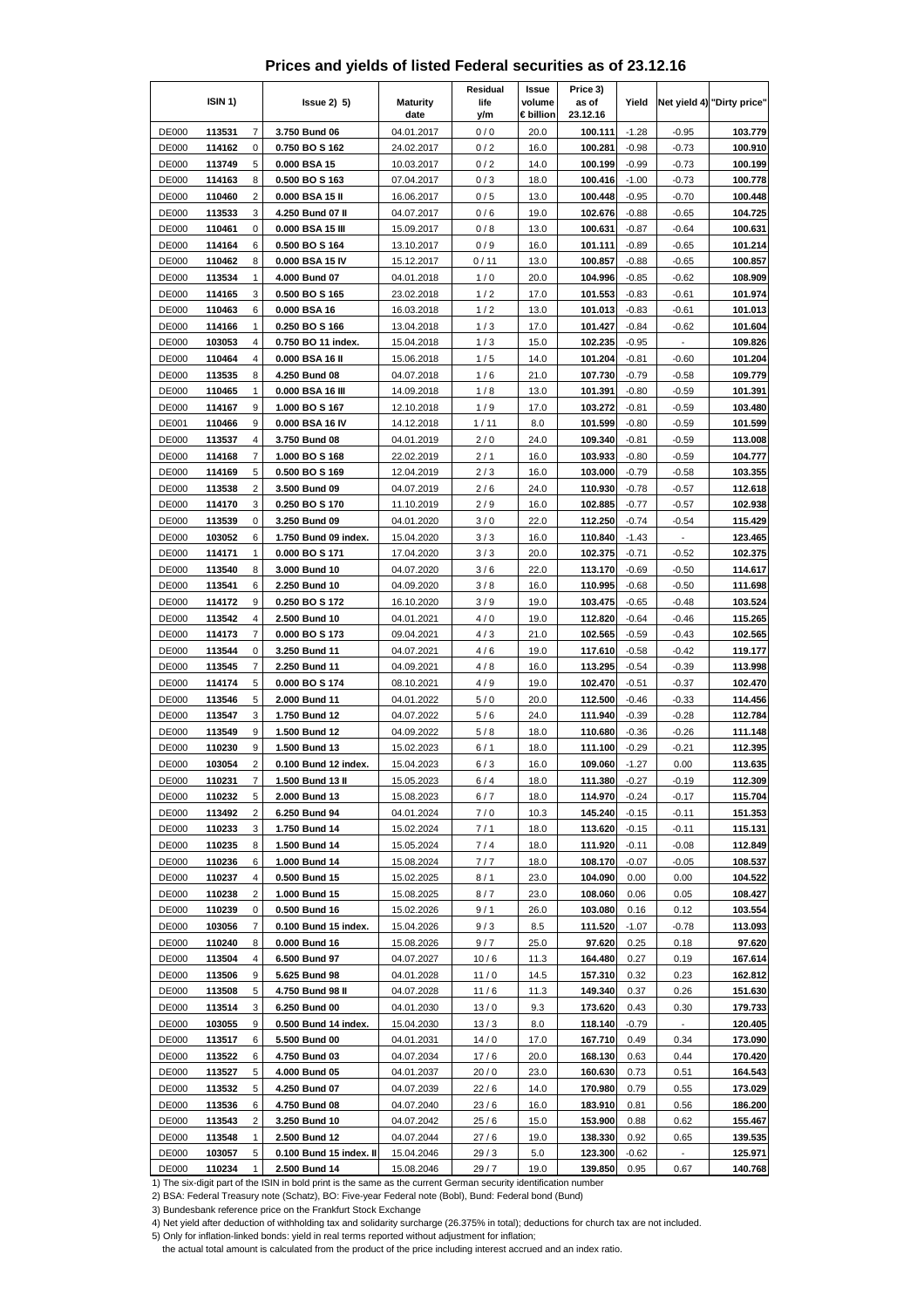|                              | ISIN 1)          |                | $lssue2)$ 5)                          | <b>Maturity</b><br>date  | Residual<br>life<br>y/m | Issue<br>volume<br>€ billion | Price 3)<br>as of<br>27.12.16 | Yield              |                                  | Net yield 4) "Dirty price" |
|------------------------------|------------------|----------------|---------------------------------------|--------------------------|-------------------------|------------------------------|-------------------------------|--------------------|----------------------------------|----------------------------|
| <b>DE000</b>                 | 113531           | $\overline{7}$ | 3.750 Bund 06                         | 04.01.2017               | 0/0                     | 20.0                         | 100.095                       | $-1.97$            | $-1.46$                          | 103.784                    |
| <b>DE000</b>                 | 114162           | 0              | 0.750 BO S 162                        | 24.02.2017               | 0/1                     | 16.0                         | 100.279                       | $-1.03$            | $-0.76$                          | 100.912                    |
| <b>DE000</b>                 | 113749           | 5              | 0.000 BSA 15                          | 10.03.2017               | 0/2                     | 14.0                         | 100.199                       | $-1.02$            | $-0.75$                          | 100.199                    |
| <b>DE000</b>                 | 114163           | 8              | 0.500 BO S 163                        | 07.04.2017               | 0/3                     | 18.0                         | 100.411                       | $-1.01$            | $-0.74$                          | 100.775                    |
| <b>DE000</b>                 | 110460           | $\overline{c}$ | 0.000 BSA 15 II                       | 16.06.2017               | 0/5                     | 13.0                         | 100.463                       | $-1.00$            | $-0.73$                          | 100.463                    |
| <b>DE000</b>                 | 113533           | 3              | 4.250 Bund 07 II                      | 04.07.2017               | 0/6                     | 19.0                         | 102.671                       | $-0.92$            | $-0.68$                          | 104.744                    |
| <b>DE000</b>                 | 110461           | 0              | 0.000 BSA 15 III                      | 15.09.2017               | 0/8                     | 13.0                         | 100.665                       | $-0.93$            | $-0.68$                          | 100.665                    |
| <b>DE000</b>                 | 114164           | 6<br>8         | 0.500 BO S 164                        | 13.10.2017               | 0/9                     | 16.0                         | 101.120<br>100.890            | $-0.91$            | $-0.67$                          | 101.225                    |
| <b>DE000</b><br><b>DE000</b> | 110462<br>113534 | 1              | 0.000 BSA 15 IV<br>4.000 Bund 07      | 15.12.2017<br>04.01.2018 | 0/11<br>1/0             | 13.0<br>20.0                 | 105.006                       | $-0.92$<br>$-0.88$ | $-0.68$<br>$-0.65$               | 100.890<br>108.940         |
| <b>DE000</b>                 | 114165           | 3              | 0.500 BO S 165                        | 23.02.2018               | 1/1                     | 17.0                         | 101.561                       | $-0.84$            | $-0.62$                          | 101.984                    |
| <b>DE000</b>                 | 110463           | 6              | 0.000 BSA 16                          | 16.03.2018               | 1/2                     | 13.0                         | 101.054                       | $-0.86$            | $-0.63$                          | 101.054                    |
| <b>DE000</b>                 | 114166           | 1              | 0.250 BO S 166                        | 13.04.2018               | 1/3                     | 17.0                         | 101.449                       | $-0.86$            | $-0.64$                          | 101.627                    |
| <b>DE000</b>                 | 103053           | 4              | 0.750 BO 11 index.                    | 15.04.2018               | 1/3                     | 15.0                         | 102.255                       | $-0.97$            | ÷,                               | 109.870                    |
| DE000                        | 110464           | 4              | 0.000 BSA 16 II                       | 15.06.2018               | 1/5                     | 14.0                         | 101.231                       | $-0.83$            | $-0.61$                          | 101.231                    |
| <b>DE000</b>                 | 113535           | 8              | 4.250 Bund 08                         | 04.07.2018               | 1/6                     | 21.0                         | 107.743                       | $-0.81$            | $-0.60$                          | 109.816                    |
| <b>DE000</b>                 | 110465           | 1              | 0.000 BSA 16 III                      | 14.09.2018               | 1/8                     | 13.0                         | 101.406                       | $-0.81$            | $-0.60$                          | 101.406                    |
| <b>DE000</b>                 | 114167           | 9              | 1.000 BO S 167                        | 12.10.2018               | 1/9                     | 17.0                         | 103.294                       | $-0.82$            | $-0.60$                          | 103.508                    |
| DE001                        | 110466           | 9              | 0.000 BSA 16 IV                       | 14.12.2018               | 1/11                    | 8.0                          | 101.625                       | $-0.82$            | $-0.60$                          | 101.625                    |
| <b>DE000</b>                 | 113537           | 4              | 3.750 Bund 08                         | 04.01.2019               | 2/0                     | 24.0                         | 109.351                       | $-0.83$            | $-0.61$                          | 113.040                    |
| <b>DE000</b>                 | 114168           | 7              | 1.000 BO S 168                        | 22.02.2019               | 2/1                     | 16.0                         | 103.953                       | $-0.81$            | $-0.60$                          | 104.803                    |
| <b>DE000</b>                 | 114169           | 5              | 0.500 BO S 169                        | 12.04.2019               | 2/3                     | 16.0                         | 103.025                       | $-0.81$            | $-0.59$                          | 103.383                    |
| <b>DE000</b>                 | 113538           | $\overline{2}$ | 3.500 Bund 09                         | 04.07.2019               | 2/6                     | 24.0                         | 110.960                       | $-0.80$            | $-0.58$                          | 112.667                    |
| <b>DE000</b><br><b>DE000</b> | 114170           | 3              | 0.250 BO S 170                        | 11.10.2019               | 2/9                     | 16.0                         | 102.940                       | $-0.79$            | $-0.58$                          | 102.994<br>115.497         |
| <b>DE000</b>                 | 113539<br>103052 | 0<br>6         | 3.250 Bund 09<br>1.750 Bund 09 index. | 04.01.2020<br>15.04.2020 | 3/0<br>3/3              | 22.0<br>16.0                 | 112.300<br>110.845            | $-0.77$<br>$-1.44$ | $-0.56$                          | 123.501                    |
| DE000                        | 114171           | 1              | 0.000 BOS 171                         | 17.04.2020               | 3/3                     | 20.0                         | 102.445                       | $-0.73$            | $-0.54$                          | 102.445                    |
| <b>DE000</b>                 | 113540           | 8              | 3.000 Bund 10                         | 04.07.2020               | 3/6                     | 22.0                         | 113.235                       | $-0.71$            | $-0.52$                          | 114.698                    |
| <b>DE000</b>                 | 113541           | 6              | 2.250 Bund 10                         | 04.09.2020               | 3/8                     | 16.0                         | 111.070                       | $-0.71$            | $-0.51$                          | 111.785                    |
| <b>DE000</b>                 | 114172           | 9              | 0.250 BO S 172                        | 16.10.2020               | 3/9                     | 19.0                         | 103.560                       | $-0.67$            | $-0.49$                          | 103.611                    |
| <b>DE000</b>                 | 113542           | 4              | 2.500 Bund 10                         | 04.01.2021               | 4/0                     | 19.0                         | 112.910                       | $-0.66$            | $-0.48$                          | 115.369                    |
| <b>DE000</b>                 | 114173           | $\overline{7}$ | 0.000 BO S 173                        | 09.04.2021               | 4/3                     | 21.0                         | 102.670                       | $-0.61$            | $-0.45$                          | 102.670                    |
| <b>DE000</b>                 | 113544           | 0              | 3.250 Bund 11                         | 04.07.2021               | 4/6                     | 19.0                         | 117.725                       | $-0.61$            | $-0.44$                          | 119.310                    |
| <b>DE000</b>                 | 113545           | 7              | 2.250 Bund 11                         | 04.09.2021               | 4/8                     | 16.0                         | 113.420                       | $-0.57$            | $-0.41$                          | 114.135                    |
| <b>DE000</b>                 | 114174           | 5              | 0.000 BO S 174                        | 08.10.2021               | 4/9                     | 19.0                         | 102.595                       | $-0.54$            | $-0.39$                          | 102.595                    |
| <b>DE000</b>                 | 113546           | 5              | 2.000 Bund 11                         | 04.01.2022               | 5/0                     | 20.0                         | 112.640                       | $-0.48$            | $-0.35$                          | 114.607                    |
| <b>DE000</b>                 | 113547           | 3              | 1.750 Bund 12                         | 04.07.2022               | 5/6                     | 24.0                         | 112.099                       | $-0.42$            | $-0.30$                          | 112.952                    |
| DE000                        | 113549           | 9              | 1.500 Bund 12                         | 04.09.2022               | 5/8                     | 18.0                         | 110.860                       | $-0.39$            | $-0.28$                          | 111.337                    |
| <b>DE000</b><br><b>DE000</b> | 110230<br>103054 | 9<br>2         | 1.500 Bund 13<br>0.100 Bund 12 index. | 15.02.2023<br>15.04.2023 | 6/1<br>6/3              | 18.0<br>16.0                 | 111.295<br>109.390            | $-0.32$<br>$-1.32$ | $-0.23$<br>0.00                  | 112.598<br>113.998         |
| <b>DE000</b>                 | 110231           | 7              | 1.500 Bund 13 II                      | 15.05.2023               | 6/4                     | 18.0                         | 111.587                       | $-0.30$            | $-0.22$                          | 112.524                    |
| DE000                        | 110232           | 5              | 2.000 Bund 13                         | 15.08.2023               | 6/7                     | 18.0                         | 115.189                       | $-0.27$            | $-0.19$                          | 115.934                    |
| <b>DE000</b>                 | 113492           | 2              | 6.250 Bund 94                         | 04.01.2024               | 7/0                     | 10.3                         | 145.505                       | $-0.19$            | $-0.13$                          | 151.653                    |
| <b>DE000</b>                 | 110233           | 3              | 1.750 Bund 14                         | 15.02.2024               | 7/1                     | 18.0                         | 113.863                       | $-0.18$            | $-0.13$                          | 115.383                    |
| <b>DE000</b>                 | 110235           | 8              | 1.500 Bund 14                         | 15.05.2024               | 7/4                     | 18.0                         | 112.174                       | $-0.14$            | $-0.10$                          | 113.111                    |
| DE000                        | 110236           | 6              | 1.000 Bund 14                         | 15.08.2024               | 7/7                     | 18.0                         | 108.447                       | $-0.10$            | $-0.07$                          | 108.820                    |
| <b>DE000</b>                 | 110237           | 4              | 0.500 Bund 15                         | 15.02.2025               | 8/1                     | 23.0                         | 104.372                       | $-0.04$            | $-0.03$                          | 104.806                    |
| <b>DE000</b>                 | 110238           | 2              | 1.000 Bund 15                         | 15.08.2025               | 8/7                     | 23.0                         | 108.363                       | 0.03               | 0.02                             | 108.736                    |
| <b>DE000</b>                 | 110239           | 0              | 0.500 Bund 16                         | 15.02.2026               | 9/1                     | 26.0                         | 103.413                       | 0.12               | 0.09                             | 103.890                    |
| DE000                        | 103056           | 7              | 0.100 Bund 15 index.                  | 15.04.2026               | 9/3                     | 8.5                          | 111.620                       | $-1.08$            | $-0.79$                          | 113.214                    |
| DE000                        | 110240           | 8              | 0.000 Bund 16                         | 15.08.2026               | 9/7                     | 25.0                         | 97.960                        | 0.21               | 0.16                             | 97.960                     |
| <b>DE000</b>                 | 113504           | 4              | 6.500 Bund 97                         | 04.07.2027               | 10/6                    | 11.3                         | 164.975                       | 0.24               | 0.16                             | 168.145                    |
| <b>DE000</b>                 | 113506           | 9              | 5.625 Bund 98                         | 04.01.2028               | 11/0                    | 14.5                         | 157.830                       | 0.29               | 0.20                             | 163.363                    |
| DE000                        | 113508           | 5              | 4.750 Bund 98 II                      | 04.07.2028               | 11/6                    | 11.3                         | 149.850                       | 0.33               | 0.23                             | 152.166                    |
| <b>DE000</b><br><b>DE000</b> | 113514<br>103055 | 3<br>9         | 6.250 Bund 00<br>0.500 Bund 14 index. | 04.01.2030<br>15.04.2030 | 13/0<br>13/3            | 9.3<br>8.0                   | 174.295<br>118.420            | 0.39<br>$-0.81$    | 0.27<br>$\overline{\phantom{a}}$ | 180.443<br>120.713         |
| <b>DE000</b>                 | 113517           | 6              | 5.500 Bund 00                         | 04.01.2031               | 14/0                    | 17.0                         | 168.435                       | 0.45               | 0.31                             | 173.845                    |
| <b>DE000</b>                 | 113522           | 6              | 4.750 Bund 03                         | 04.07.2034               | 17/6                    | 20.0                         | 169.050                       | 0.59               | 0.41                             | 171.366                    |
| <b>DE000</b>                 | 113527           | 5              | 4.000 Bund 05                         | 04.01.2037               | 20/0                    | 23.0                         | 161.665                       | 0.69               | 0.48                             | 165.599                    |
| <b>DE000</b>                 | 113532           | 5              | 4.250 Bund 07                         | 04.07.2039               | 22/6                    | 14.0                         | 172.185                       | 0.75               | 0.52                             | 174.258                    |
| <b>DE000</b>                 | 113536           | 6              | 4.750 Bund 08                         | 04.07.2040               | 23/6                    | 16.0                         | 185.260                       | 0.77               | 0.53                             | 187.576                    |
| <b>DE000</b>                 | 113543           | 2              | 3.250 Bund 10                         | 04.07.2042               | 25/6                    | 15.0                         | 155.215                       | 0.84               | 0.59                             | 156.800                    |
| <b>DE000</b>                 | 113548           | 1              | 2.500 Bund 12                         | 04.07.2044               | 27/6                    | 19.0                         | 139.625                       | 0.87               | 0.62                             | 140.844                    |
| <b>DE000</b>                 | 103057           | 5              | 0.100 Bund 15 index. II               | 15.04.2046               | 29/3                    | 5.0                          | 124.600                       | $-0.66$            | $\overline{\phantom{a}}$         | 127.320                    |
| DE000                        | 110234           | 1              | 2.500 Bund 14                         | 15.08.2046               | 29/7                    | 19.0                         | 141.235                       | 0.91               | 0.64                             | 142.167                    |

3) Bundesbank reference price on the Frankfurt Stock Exchange

4) Net yield after deduction of withholding tax and solidarity surcharge (26.375% in total); deductions for church tax are not included.

5) Only for inflation-linked bonds: yield in real terms reported without adjustment for inflation;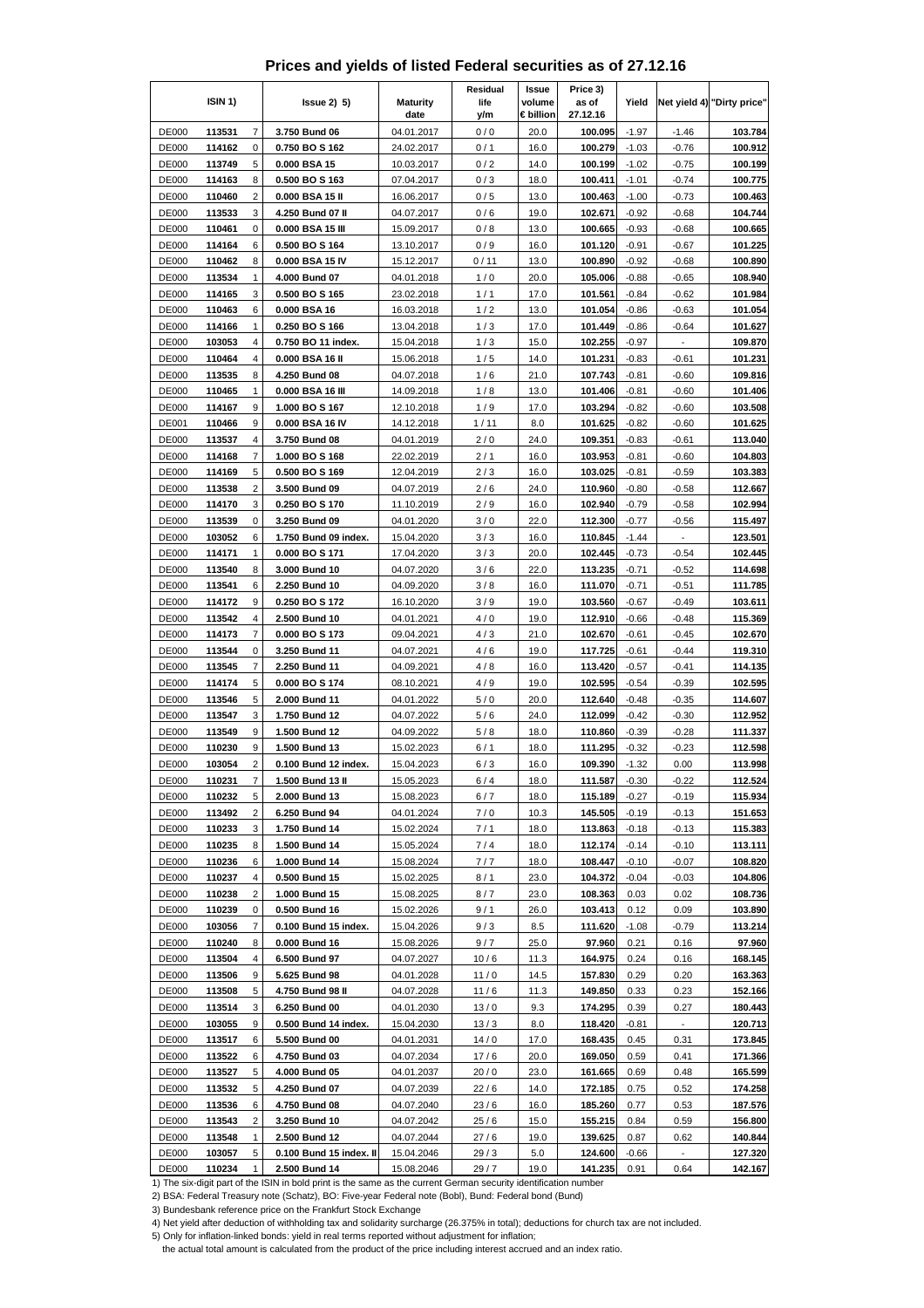|  | Prices and yields of listed Federal securities as of 28.12.16 |  |  |  |
|--|---------------------------------------------------------------|--|--|--|
|--|---------------------------------------------------------------|--|--|--|

|                              | ISIN 1)          |                | $lssue2)$ 5)                     | <b>Maturity</b><br>date  | Residual<br>life<br>y/m | Issue<br>volume<br>€ billion | Price 3)<br>as of<br>28.12.16 | Yield              |                          | Net yield 4) "Dirty price" |
|------------------------------|------------------|----------------|----------------------------------|--------------------------|-------------------------|------------------------------|-------------------------------|--------------------|--------------------------|----------------------------|
| <b>DE000</b>                 | 113531           | $\overline{7}$ | 3.750 Bund 06                    | 04.01.2017               | 0/0                     | 20.0                         | 100.080                       | $-2.03$            | $-1.51$                  | 103.779                    |
| <b>DE000</b>                 | 114162           | 0              | 0.750 BO S 162                   | 24.02.2017               | 0/1                     | 16.0                         | 100.274                       | $-1.03$            | $-0.76$                  | 100.909                    |
| <b>DE000</b>                 | 113749           | 5              | 0.000 BSA 15                     | 10.03.2017               | 0/2                     | 14.0                         | 100.203                       | $-1.06$            | $-0.78$                  | 100.203                    |
| <b>DE000</b>                 | 114163           | 8              | 0.500 BO S 163                   | 07.04.2017               | 0/3                     | 18.0                         | 100.417                       | $-1.04$            | $-0.77$                  | 100.783                    |
| <b>DE000</b>                 | 110460           | $\overline{c}$ | 0.000 BSA 15 II                  | 16.06.2017               | 0/5                     | 13.0                         | 100.465                       | $-1.01$            | $-0.74$                  | 100.465                    |
| <b>DE000</b>                 | 113533           | 3              | 4.250 Bund 07 II                 | 04.07.2017               | 0/6                     | 19.0                         | 102.673                       | $-0.95$            | $-0.70$                  | 104.757                    |
| <b>DE000</b>                 | 110461           | 0              | 0.000 BSA 15 III                 | 15.09.2017               | 0/8                     | 13.0                         | 100.680                       | $-0.95$            | $-0.70$                  | 100.680                    |
| <b>DE000</b>                 | 114164           | 6<br>8         | 0.500 BO S 164                   | 13.10.2017               | 0/9                     | 16.0                         | 101.130<br>100.905            | $-0.93$<br>$-0.94$ | $-0.68$                  | 101.237<br>100.905         |
| <b>DE000</b><br><b>DE000</b> | 110462<br>113534 | 1              | 0.000 BSA 15 IV<br>4.000 Bund 07 | 15.12.2017<br>04.01.2018 | 0/11<br>1/0             | 13.0<br>20.0                 | 105.015                       | $-0.90$            | $-0.69$<br>$-0.66$       | 108.960                    |
| <b>DE000</b>                 | 114165           | 3              | 0.500 BO S 165                   | 23.02.2018               | 1/1                     | 17.0                         | 101.589                       | $-0.87$            | $-0.64$                  | 102.014                    |
| <b>DE000</b>                 | 110463           | 6              | 0.000 BSA 16                     | 16.03.2018               | 1/2                     | 13.0                         | 101.067                       | $-0.87$            | $-0.64$                  | 101.067                    |
| <b>DE000</b>                 | 114166           | 1              | 0.250 BO S 166                   | 13.04.2018               | 1/3                     | 17.0                         | 101.470                       | $-0.88$            | $-0.65$                  | 101.649                    |
| <b>DE000</b>                 | 103053           | 4              | 0.750 BO 11 index.               | 15.04.2018               | 1/3                     | 15.0                         | 102.330                       | $-1.03$            | $\overline{\phantom{a}}$ | 109.962                    |
| DE000                        | 110464           | 4              | 0.000 BSA 16 II                  | 15.06.2018               | 1/5                     | 14.0                         | 101.255                       | $-0.85$            | $-0.63$                  | 101.255                    |
| <b>DE000</b>                 | 113535           | 8              | 4.250 Bund 08                    | 04.07.2018               | 1/6                     | 21.0                         | 107.752                       | $-0.83$            | $-0.61$                  | 109.836                    |
| <b>DE000</b>                 | 110465           | 1              | 0.000 BSA 16 III                 | 14.09.2018               | 1/8                     | 13.0                         | 101.450                       | $-0.84$            | $-0.62$                  | 101.450                    |
| <b>DE000</b>                 | 114167           | 9              | 1.000 BO S 167                   | 12.10.2018               | 1/9                     | 17.0                         | 103.325                       | $-0.84$            | $-0.62$                  | 103.541                    |
| DE001                        | 110466           | 9              | 0.000 BSA 16 IV                  | 14.12.2018               | 1/11                    | 8.0                          | 101.665                       | $-0.84$            | $-0.62$                  | 101.665                    |
| <b>DE000</b>                 | 113537           | 4<br>7         | 3.750 Bund 08                    | 04.01.2019               | 2/0                     | 24.0                         | 109.380                       | $-0.85$            | $-0.62$                  | 113.079                    |
| <b>DE000</b><br><b>DE000</b> | 114168<br>114169 | 5              | 1.000 BO S 168<br>0.500 BO S 169 | 22.02.2019<br>12.04.2019 | 2/1<br>2/3              | 16.0<br>16.0                 | 103.990<br>103.080            | $-0.83$<br>$-0.83$ | $-0.61$<br>$-0.61$       | 104.842<br>103.439         |
| <b>DE000</b>                 | 113538           | $\overline{2}$ | 3.500 Bund 09                    | 04.07.2019               | 2/6                     | 24.0                         | 111.014                       | $-0.82$            | $-0.60$                  | 112.730                    |
| <b>DE000</b>                 | 114170           | 3              | 0.250 BO S 170                   | 11.10.2019               | 2/9                     | 16.0                         | 103.008                       | $-0.82$            | $-0.60$                  | 103.063                    |
| <b>DE000</b>                 | 113539           | 0              | 3.250 Bund 09                    | 04.01.2020               | 3/0                     | 22.0                         | 112.375                       | $-0.79$            | $-0.58$                  | 115.581                    |
| <b>DE000</b>                 | 103052           | 6              | 1.750 Bund 09 index.             | 15.04.2020               | 3/3                     | 16.0                         | 111.038                       | $-1.50$            |                          | 123.730                    |
| DE000                        | 114171           | 1              | 0.000 BO S 171                   | 17.04.2020               | 3/3                     | 20.0                         | 102.543                       | $-0.76$            | $-0.56$                  | 102.543                    |
| <b>DE000</b>                 | 113540           | 8              | 3.000 Bund 10                    | 04.07.2020               | 3/6                     | 22.0                         | 113.348                       | $-0.74$            | $-0.54$                  | 114.819                    |
| DE000                        | 113541           | 6              | 2.250 Bund 10                    | 04.09.2020               | 3/8                     | 16.0                         | 111.189                       | $-0.74$            | $-0.54$                  | 111.910                    |
| <b>DE000</b>                 | 114172           | 9              | 0.250 BO S 172                   | 16.10.2020               | 3/9                     | 19.0                         | 103.683                       | $-0.70$            | $-0.52$                  | 103.734                    |
| <b>DE000</b>                 | 113542           | 4              | 2.500 Bund 10                    | 04.01.2021               | 4/0                     | 19.0                         | 113.043                       | $-0.69$            | $-0.50$                  | 115.509                    |
| <b>DE000</b>                 | 114173           | $\overline{7}$ | 0.000 BO S 173                   | 09.04.2021               | 4/3                     | 21.0                         | 102.816                       | $-0.65$            | $-0.48$                  | 102.816                    |
| <b>DE000</b><br><b>DE000</b> | 113544<br>113545 | 0<br>7         | 3.250 Bund 11<br>2.250 Bund 11   | 04.07.2021<br>04.09.2021 | 4/6                     | 19.0<br>16.0                 | 117.893<br>113.592            | $-0.65$<br>$-0.60$ | $-0.47$                  | 119.487                    |
| <b>DE000</b>                 | 114174           | 5              | 0.000 BO S 174                   | 08.10.2021               | 4/8<br>4/9              | 19.0                         | 102.780                       | $-0.57$            | $-0.44$<br>$-0.42$       | 114.313<br>102.780         |
| <b>DE000</b>                 | 113546           | 5              | 2.000 Bund 11                    | 04.01.2022               | 5/0                     | 20.0                         | 112.839                       | $-0.52$            | $-0.38$                  | 114.812                    |
| <b>DE000</b>                 | 113547           | 3              | 1.750 Bund 12                    | 04.07.2022               | 5/6                     | 24.0                         | 112.313                       | $-0.45$            | $-0.33$                  | 113.171                    |
| DE000                        | 113549           | 9              | 1.500 Bund 12                    | 04.09.2022               | 5/8                     | 18.0                         | 111.070                       | $-0.42$            | $-0.31$                  | 111.551                    |
| <b>DE000</b>                 | 110230           | 9              | 1.500 Bund 13                    | 15.02.2023               | 6/1                     | 18.0                         | 111.529                       | $-0.36$            | $-0.26$                  | 112.836                    |
| <b>DE000</b>                 | 103054           | 2              | 0.100 Bund 12 index.             | 15.04.2023               | 6/3                     | 16.0                         | 109.648                       | $-1.36$            | 0.00                     | 114.277                    |
| <b>DE000</b>                 | 110231           | 7              | 1.500 Bund 13 II                 | 15.05.2023               | 6/4                     | 18.0                         | 111.820                       | $-0.33$            | $-0.24$                  | 112.761                    |
| DE000                        | 110232           | 5              | 2.000 Bund 13                    | 15.08.2023               | 6/7                     | 18.0                         | 115.433                       | $-0.30$            | $-0.22$                  | 116.184                    |
| <b>DE000</b>                 | 113492           | 2              | 6.250 Bund 94                    | 04.01.2024               | 7/0                     | 10.3                         | 145.801                       | $-0.22$            | $-0.16$                  | 151.966                    |
| <b>DE000</b>                 | 110233           | 3              | 1.750 Bund 14                    | 15.02.2024               | 7/1                     | 18.0                         | 114.122                       | $-0.21$            | $-0.16$                  | 115.647                    |
| <b>DE000</b><br>DE000        | 110235<br>110236 | 8<br>6         | 1.500 Bund 14<br>1.000 Bund 14   | 15.05.2024<br>15.08.2024 | 7/4<br>7/7              | 18.0<br>18.0                 | 112.434<br>108.692            | $-0.17$<br>$-0.13$ | $-0.13$<br>$-0.10$       | 113.375<br>109.067         |
| <b>DE000</b>                 | 110237           | 4              | 0.500 Bund 15                    | 15.02.2025               | 8/1                     | 23.0                         | 104.623                       | $-0.07$            | $-0.05$                  | 105.059                    |
| <b>DE000</b>                 | 110238           | 2              | 1.000 Bund 15                    | 15.08.2025               | 8/7                     | 23.0                         | 108.622                       | 0.00               | 0.00                     | 108.997                    |
| <b>DE000</b>                 | 110239           | 0              | 0.500 Bund 16                    | 15.02.2026               | 9/1                     | 26.0                         | 103.663                       | 0.10               | 0.07                     | 104.141                    |
| DE000                        | 103056           | 7              | 0.100 Bund 15 index.             | 15.04.2026               | 9/3                     | 8.5                          | 112.030                       | $-1.12$            | $-0.81$                  | 113.639                    |
| DE000                        | 110240           | 8              | 0.000 Bund 16                    | 15.08.2026               | 9/7                     | 25.0                         | 98.219                        | 0.19               | 0.14                     | 98.219                     |
| <b>DE000</b>                 | 113504           | 4              | 6.500 Bund 97                    | 04.07.2027               | 10/6                    | 11.3                         | 165.340                       | 0.21               | 0.14                     | 168.528                    |
| <b>DE000</b>                 | 113506           | 9              | 5.625 Bund 98                    | 04.01.2028               | 11/0                    | 14.5                         | 158.195                       | 0.26               | 0.18                     | 163.743                    |
| DE000                        | 113508           | 5              | 4.750 Bund 98 II                 | 04.07.2028               | 11/6                    | 11.3                         | 150.220                       | 0.30               | 0.21                     | 152.549                    |
| <b>DE000</b>                 | 113514           | 3              | 6.250 Bund 00                    | 04.01.2030               | 13/0                    | 9.3                          | 174.745                       | 0.36               | 0.25                     | 180.910                    |
| <b>DE000</b>                 | 103055           | 9              | 0.500 Bund 14 index.             | 15.04.2030               | 13/3                    | 8.0                          | 118.968                       | $-0.84$            | $\overline{\phantom{a}}$ | 121.281                    |
| <b>DE000</b><br><b>DE000</b> | 113517<br>113522 | 6<br>6         | 5.500 Bund 00<br>4.750 Bund 03   | 04.01.2031<br>04.07.2034 | 14/0<br>17/6            | 17.0<br>20.0                 | 168.890<br>169.585            | 0.43<br>0.56       | 0.30<br>0.39             | 174.315<br>171.914         |
| <b>DE000</b>                 | 113527           | 5              | 4.000 Bund 05                    | 04.01.2037               | 20/0                    | 23.0                         | 162.240                       | 0.67               | 0.47                     | 166.185                    |
| <b>DE000</b>                 | 113532           | 5              | 4.250 Bund 07                    | 04.07.2039               | 22/6                    | 14.0                         | 172.815                       | 0.73               | 0.51                     | 174.899                    |
| <b>DE000</b>                 | 113536           | 6              | 4.750 Bund 08                    | 04.07.2040               | 23/6                    | 16.0                         | 185.955                       | 0.75               | 0.52                     | 188.284                    |
| <b>DE000</b>                 | 113543           | 2              | 3.250 Bund 10                    | 04.07.2042               | 25/6                    | 15.0                         | 155.850                       | 0.82               | 0.57                     | 157.444                    |
| <b>DE000</b>                 | 113548           | 1              | 2.500 Bund 12                    | 04.07.2044               | 27/6                    | 19.0                         | 140.260                       | 0.85               | 0.60                     | 141.486                    |
| <b>DE000</b>                 | 103057           | 5              | 0.100 Bund 15 index. II          | 15.04.2046               | 29/3                    | 5.0                          | 125.575                       | $-0.69$            | $\overline{\phantom{a}}$ | 128.327                    |
| DE000                        | 110234           | 1              | 2.500 Bund 14                    | 15.08.2046               | 29/7                    | 19.0                         | 141.885                       | 0.89               | 0.63                     | 142.823                    |

3) Bundesbank reference price on the Frankfurt Stock Exchange

4) Net yield after deduction of withholding tax and solidarity surcharge (26.375% in total); deductions for church tax are not included.

5) Only for inflation-linked bonds: yield in real terms reported without adjustment for inflation;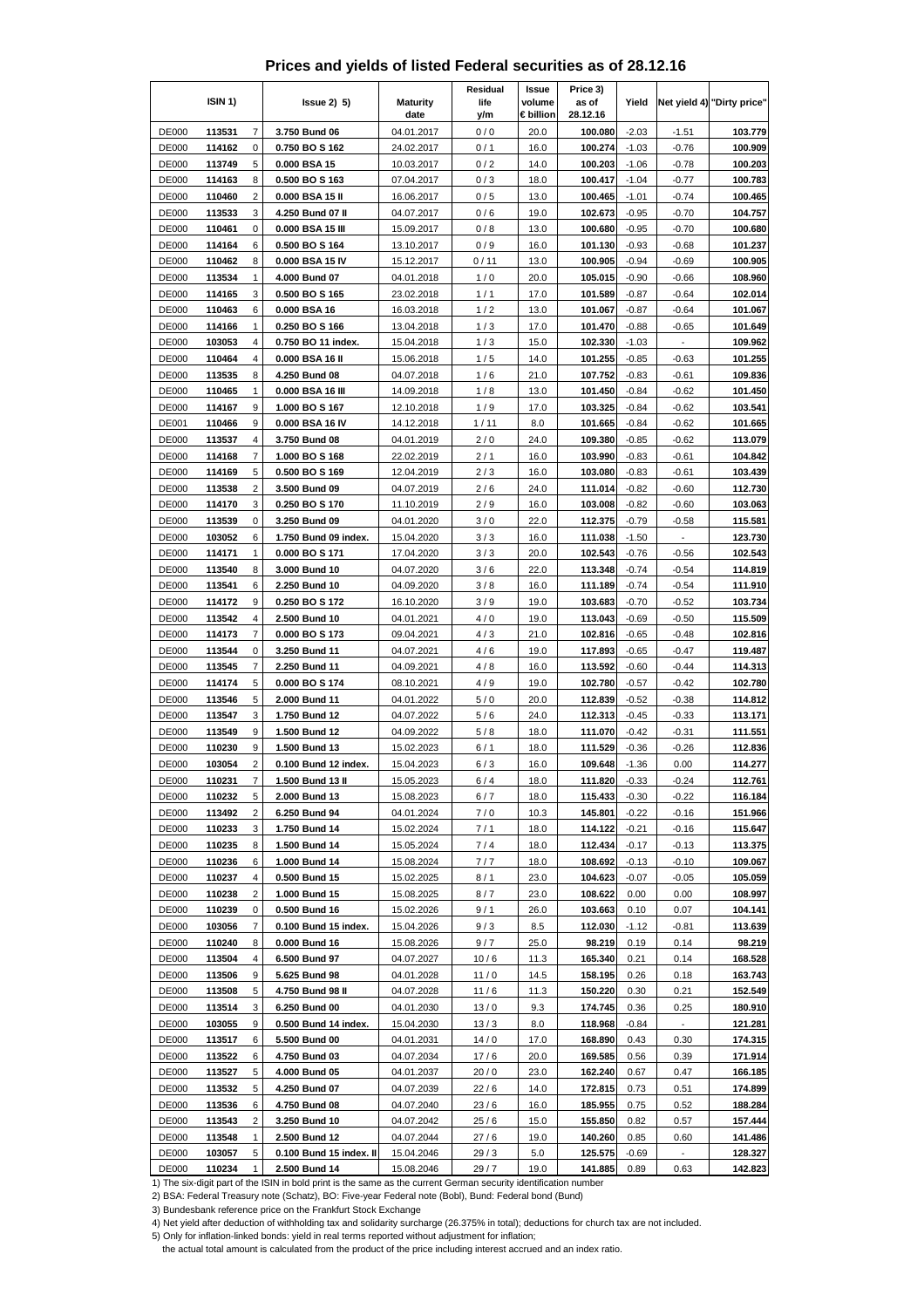## **Prices and yields of listed Federal securities as of 29.12.16**

|                       |                  |                   |                                   |                          | Residual    | Issue               | Price 3)           |                    |                          |                            |
|-----------------------|------------------|-------------------|-----------------------------------|--------------------------|-------------|---------------------|--------------------|--------------------|--------------------------|----------------------------|
|                       | ISIN 1)          |                   | $lssue2)$ 5)                      | <b>Maturity</b><br>date  | life<br>y/m | volume<br>€ billion | as of<br>29.12.16  | Yield              |                          | Net yield 4) "Dirty price" |
| DE000                 | 113531           | 7                 | 3.750 Bund 06                     | 04.01.2017               | 0/0         | 20.0                | 100.060            | $-6.97$            | $-5.18$                  | 103.790                    |
| <b>DE000</b>          | 114162           | 0                 | 0.750 BO S 162                    | 24.02.2017               | 0/1         | 16.0                | 100.250            | $-0.97$            | $-0.71$                  | 100.891                    |
| <b>DE000</b>          | 113749           | 5                 | 0.000 BSA 15                      | 10.03.2017               | 0/2         | 14.0                | 100.210            | $-1.14$            | $-0.84$                  | 100.210                    |
| <b>DE000</b>          | 114163           | 8                 | 0.500 BO S 163                    | 07.04.2017               | 0/3         | 18.0                | 100.390            | $-0.99$            | $-0.73$                  | 100.760                    |
| <b>DE000</b>          | 110460           | $\overline{2}$    | 0.000 BSA 15 II                   | 16.06.2017               | 0/5         | 13.0                | 100.450            | $-0.99$            | $-0.73$                  | 100.450                    |
| DE000                 | 113533           | 3                 | 4.250 Bund 07 II                  | 04.07.2017               | 0/6         | 19.0                | 102.638            | $-0.97$            | $-0.71$                  | 104.757                    |
| <b>DE000</b>          | 110461           | 0                 | 0.000 BSA 15 III                  | 15.09.2017               | 0/8         | 13.0                | 100.700            | $-0.99$            | $-0.73$                  | 100.700                    |
| <b>DE000</b>          | 114164           | 6                 | 0.500 BO S 164                    | 13.10.2017               | 0/9         | 16.0                | 101.130            | $-0.94$            | $-0.69$                  | 101.241                    |
| <b>DE000</b>          | 110462           | 8                 | 0.000 BSA 15 IV                   | 15.12.2017               | 0/11        | 13.0                | 100.885            | $-0.92$            | $-0.68$                  | 100.885                    |
| <b>DE000</b>          | 113534           | $\mathbf{1}$      | 4.000 Bund 07                     | 04.01.2018               | 1/0         | 20.0                | 104.935            | $-0.87$            | $-0.64$                  | 108.913                    |
| <b>DE000</b>          | 114165           | 3                 | 0.500 BO S 165                    | 23.02.2018               | 1/1         | 17.0                | 101.575            | -0.87              | $-0.64$                  | 102.004                    |
| <b>DE000</b>          | 110463           | 6                 | 0.000 BSA 16                      | 16.03.2018               | 1/2         | 13.0                | 101.055            | $-0.87$            | $-0.64$                  | 101.055                    |
| <b>DE000</b>          | 114166           | $\mathbf{1}$      | 0.250 BO S 166                    | 13.04.2018               | 1/3         | 17.0                | 101.455            | $-0.88$            | $-0.65$                  | 101.636                    |
| <b>DE000</b>          | 103053           | 4                 | 0.750 BO 11 index.                | 15.04.2018               | 1/3         | 15.0                | 102.300            | $-1.02$            | Ξ                        | 109.951                    |
| <b>DE000</b>          | 110464           | 4                 | 0.000 BSA 16 II                   | 15.06.2018               | 1/5         | 14.0                | 101.245            | $-0.85$            | $-0.63$                  | 101.245                    |
| <b>DE000</b>          | 113535           | 8<br>$\mathbf{1}$ | 4.250 Bund 08                     | 04.07.2018               | 1/6         | 21.0                | 107.685            | $-0.81$            | $-0.60$                  | 109.804                    |
| <b>DE000</b>          | 110465           |                   | 0.000 BSA 16 III                  | 14.09.2018               | 1/8         | 13.0                | 101.410            | $-0.82$            | $-0.60$                  | 101.410                    |
| <b>DE000</b><br>DE001 | 114167<br>110466 | 9<br>9            | 1.000 BO S 167<br>0.000 BSA 16 IV | 12.10.2018<br>14.12.2018 | 1/9<br>1/11 | 17.0<br>8.0         | 103.280<br>101.620 | $-0.83$<br>$-0.82$ | $-0.61$<br>$-0.60$       | 103.505<br>101.620         |
| <b>DE000</b>          | 113537           | $\overline{4}$    | 3.750 Bund 08                     | 04.01.2019               | 2/0         | 24.0                | 109.295            | $-0.83$            | $-0.61$                  | 113.025                    |
| <b>DE000</b>          | 114168           | 7                 | 1.000 BO S 168                    | 22.02.2019               | 2/1         | 16.0                | 103.930            | $-0.81$            | $-0.60$                  | 104.791                    |
| <b>DE000</b>          | 114169           | 5                 | 0.500 BO S 169                    | 12.04.2019               | 2/3         | 16.0                | 103.020            | $-0.81$            | $-0.60$                  | 103.383                    |
| <b>DE000</b>          | 113538           | $\overline{2}$    | 3.500 Bund 09                     | 04.07.2019               | 2/6         | 24.0                | 110.920            | $-0.80$            | $-0.59$                  | 112.665                    |
| <b>DE000</b>          | 114170           | 3                 | 0.250 BO S 170                    | 11.10.2019               | 2/9         | 16.0                | 102.940            | $-0.79$            | $-0.58$                  | 102.997                    |
| <b>DE000</b>          | 113539           | 0                 | 3.250 Bund 09                     | 04.01.2020               | 3/0         | 22.0                | 112.270            | $-0.77$            | $-0.56$                  | 115.502                    |
| <b>DE000</b>          | 103052           | 6                 | 1.750 Bund 09 index.              | 15.04.2020               | 3/3         | 16.0                | 111.130            | $-1.53$            |                          | 123.863                    |
| DE000                 | 114171           | $\mathbf{1}$      | 0.000 BOS 171                     | 17.04.2020               | 3/3         | 20.0                | 102.470            | $-0.74$            | $-0.54$                  | 102.470                    |
| <b>DE000</b>          | 113540           | 8                 | 3.000 Bund 10                     | 04.07.2020               | 3/6         | 22.0                | 113.240            | $-0.72$            | $-0.52$                  | 114.736                    |
| <b>DE000</b>          | 113541           | 6                 | 2.250 Bund 10                     | 04.09.2020               | 3/8         | 16.0                | 111.090            | -0.72              | $-0.52$                  | 111.830                    |
| <b>DE000</b>          | 114172           | 9                 | 0.250 BO S 172                    | 16.10.2020               | 3/9         | 19.0                | 103.600            | $-0.69$            | $-0.50$                  | 103.653                    |
| DE000                 | 113542           | 4                 | 2.500 Bund 10                     | 04.01.2021               | 4/0         | 19.0                | 112.930            | $-0.67$            | $-0.49$                  | 115.416                    |
| <b>DE000</b>          | 114173           | 7                 | 0.000 BO S 173                    | 09.04.2021               | 4/3         | 21.0                | 102.720            | $-0.63$            | $-0.46$                  | 102.720                    |
| <b>DE000</b>          | 113544           | 0                 | 3.250 Bund 11                     | 04.07.2021               | 4/6         | 19.0                | 117.770            | $-0.63$            | $-0.46$                  | 119.391                    |
| <b>DE000</b>          | 113545           | 7                 | 2.250 Bund 11                     | 04.09.2021               | 4/8         | 16.0                | 113.460            | $-0.58$            | $-0.42$                  | 114.200                    |
| DE000                 | 114174           | 5                 | 0.000 BO S 174                    | 08.10.2021               | 4/9         | 19.0                | 102.690            | $-0.56$            | $-0.41$                  | 102.690                    |
| <b>DE000</b>          | 113546           | 5                 | 2.000 Bund 11                     | 04.01.2022               | 5/0         | 20.0                | 112.715            | $-0.50$            | $-0.37$                  | 114.704                    |
| <b>DE000</b>          | 113547           | 3                 | 1.750 Bund 12                     | 04.07.2022               | 5/6         | 24.0                | 112.208            | $-0.44$            | $-0.32$                  | 113.081                    |
| <b>DE000</b>          | 113549           | 9                 | 1.500 Bund 12                     | 04.09.2022               | 5/8         | 18.0                | 110.988            | $-0.41$            | $-0.30$                  | 111.481                    |
| <b>DE000</b>          | 110230           | 9                 | 1.500 Bund 13                     | 15.02.2023               | 6/1         | 18.0                | 111.472            | $-0.35$            | $-0.26$                  | 112.792                    |
| <b>DE000</b>          | 103054           | 2                 | 0.100 Bund 12 index.              | 15.04.2023               | 6/3         | 16.0                | 109.720            | $-1.37$            | 0.00                     | 114.368                    |
| <b>DE000</b>          | 110231           | 7                 | 1.500 Bund 13 II                  | 15.05.2023               | 6/4         | 18.0                | 111.767            | $-0.33$            | $-0.24$                  | 112.720                    |
| <b>DE000</b>          | 110232           | 5                 | 2.000 Bund 13                     | 15.08.2023               | 6/7         | 18.0                | 115.376            | $-0.30$            | $-0.22$                  | 116.143                    |
| DE000                 | 113492           | 2                 | 6.250 Bund 94                     | 04.01.2024               | 7/0         | 10.3                | 145.757            | $-0.22$            | $-0.16$                  | 151.973                    |
| <b>DE000</b>          | 110233           | 3                 | 1.750 Bund 14                     | 15.02.2024               | 7/1         | 18.0                | 114.140            | $-0.22$            | $-0.16$                  | 115.680                    |
| DE000                 | 110235           | 8                 | 1.500 Bund 14                     | 15.05.2024               | $7/4$       | 18.0                | 112.450            | $-0.18$            | $-0.13$                  | 113.403                    |
| DE000                 | 110236           | 6                 | 1.000 Bund 14                     | 15.08.2024               | 7/7         | 18.0                | 108.752            | $-0.14$            | $-0.10$                  | 109.136                    |
| DE000                 | 110237           | 4                 | 0.500 Bund 15                     | 15.02.2025               | 8/1         | 23.0                | 104.743            | $-0.08$            | $-0.06$                  | 105.183                    |
| DE000<br><b>DE000</b> | 110238<br>110239 | 2<br>0            | 1.000 Bund 15<br>0.500 Bund 16    | 15.08.2025               | 8/7<br>9/1  | 23.0<br>26.0        | 108.732<br>103.807 | $-0.01$<br>0.08    | $-0.01$<br>0.06          | 109.116<br>104.289         |
| <b>DE000</b>          | 103056           | 7                 | 0.100 Bund 15 index.              | 15.02.2026<br>15.04.2026 | 9/3         | 8.5                 | 112.470            | $-1.16$            | $-0.85$                  | 114.102                    |
| <b>DE000</b>          | 110240           | 8                 | 0.000 Bund 16                     | 15.08.2026               | 9/7         | 25.0                | 98.380             | 0.17               | 0.13                     | 98.380                     |
| DE000                 | 113504           | 4                 | 6.500 Bund 97                     | 04.07.2027               | 10/6        | 11.3                | 165.525            | 0.19               | 0.13                     | 168.766                    |
| <b>DE000</b>          | 113506           | 9                 | 5.625 Bund 98                     | 04.01.2028               | 11/0        | 14.5                | 158.400            | 0.24               | 0.17                     | 163.994                    |
| <b>DE000</b>          | 113508           | 5                 | 4.750 Bund 98 II                  | 04.07.2028               | 11/6        | 11.3                | 150.440            | 0.29               | 0.20                     | 152.808                    |
| DE000                 | 113514           | 3                 | 6.250 Bund 00                     | 04.01.2030               | 13/0        | 9.3                 | 175.000            | 0.34               | 0.24                     | 181.216                    |
| DE000                 | 103055           | 9                 | 0.500 Bund 14 index.              | 15.04.2030               | 13/3        | 8.0                 | 119.680            | $-0.89$            | $\overline{\phantom{a}}$ | 122.026                    |
| <b>DE000</b>          | 113517           | 6                 | 5.500 Bund 00                     | 04.01.2031               | 14/0        | 17.0                | 169.175            | 0.41               | 0.28                     | 174.645                    |
| <b>DE000</b>          | 113522           | 6                 | 4.750 Bund 03                     | 04.07.2034               | 17/6        | 20.0                | 169.910            | 0.55               | 0.38                     | 172.278                    |
| <b>DE000</b>          | 113527           | 5                 | 4.000 Bund 05                     | 04.01.2037               | 20/0        | 23.0                | 162.555            | 0.65               | 0.46                     | 166.533                    |
| <b>DE000</b>          | 113532           | 5                 | 4.250 Bund 07                     | 04.07.2039               | 22/6        | 14.0                | 173.125            | 0.72               | 0.50                     | 175.244                    |
| <b>DE000</b>          | 113536           | 6                 | 4.750 Bund 08                     | 04.07.2040               | 23/6        | 16.0                | 186.320            | 0.74               | 0.51                     | 188.688                    |
| <b>DE000</b>          | 113543           | 2                 | 3.250 Bund 10                     | 04.07.2042               | 25 / 6      | 15.0                | 156.100            | 0.81               | 0.57                     | 157.721                    |
| <b>DE000</b>          | 113548           | 1                 | 2.500 Bund 12                     | 04.07.2044               | 27/6        | 19.0                | 140.540            | 0.84               | 0.60                     | 141.787                    |
| <b>DE000</b>          | 103057           | 5                 | 0.100 Bund 15 index. II           | 15.04.2046               | 29/3        | 5.0                 | 126.400            | $-0.71$            |                          | 129.187                    |
| <b>DE000</b>          | 110234           | $\mathbf{1}$      | 2.500 Bund 14                     | 15.08.2046               | 29/7        | 19.0                | 142.230            | 0.88               | 0.62                     | 143.189                    |

1) The six-digit part of the ISIN in bold print is the same as the current German security identification number 2) BSA: Federal Treasury note (Schatz), BO: Five-year Federal note (Bobl), Bund: Federal bond (Bund)

3) Bundesbank reference price on the Frankfurt Stock Exchange

4) Net yield after deduction of withholding tax and solidarity surcharge (26.375% in total); deductions for church tax are not included.

5) Only for inflation-linked bonds: yield in real terms reported without adjustment for inflation;